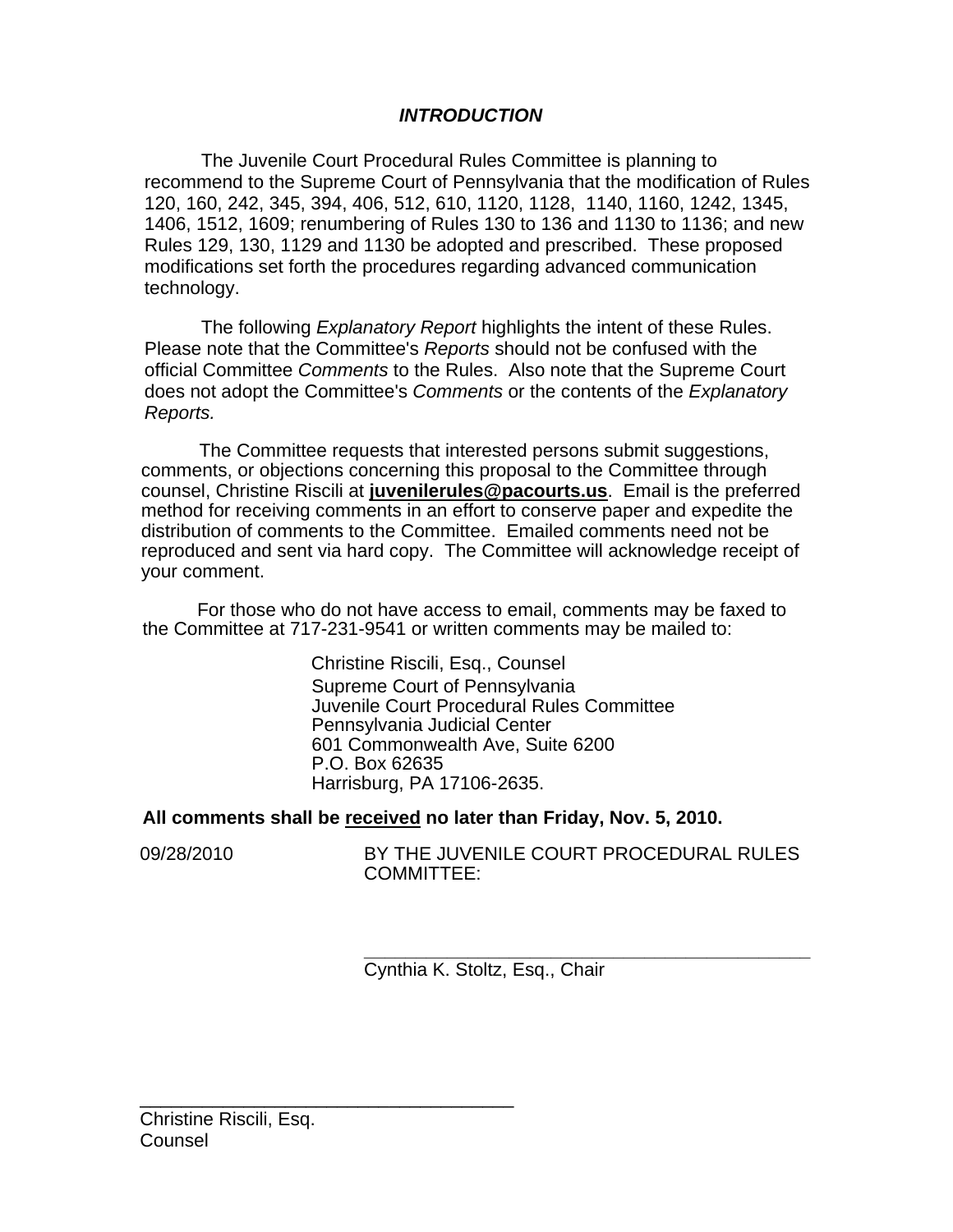#### **EXPLANATORY REPORT**

"The future is here." This statement has been used widely in the last decade by several companies to describe their state-of-the-art products and new technologies invented by their technical gurus.

As advanced technologies emerge while budgets continue to shrink, courts are increasingly utilizing new technologies to help manage their court systems, and to help reduce costs. However, costs are not the only benefit to new technology.

Witnesses, parents, and others, who could not previously attend a hearing, may now participate in the court process. In past years, a non-custodial parent in a remote state prison would not participate in his or her child's hearing. Technology now allows a parent inmate to appear via video conference and participate in the proceedings. Expert witnesses, who otherwise were unavailable, can testify from across the world without any need for travel or waiting in courthouses for their cases to be called.

These proposed Rule additions and modifications begin to address the use of advanced communication technology in juvenile court and the procedures that must be followed when utilizing advanced communication technology.

 These Rules provide that a juvenile, child, guardian, or witness may appear at a proceeding via advanced communication technology. However, pursuant to proposed Rules 129(B) and 1129(B), advanced communication technology may only be utilized upon: 1) direction of the court; and 2) good cause shown or by agreement of the parties. If a person wishes to appear in person, the court may not require participation via advanced communication technology.

 Prior to agreeing to a hearing utilizing advanced communication technology, a juvenile or child must be permitted to consult with his or her attorney. In addition, the juvenile shall communicate fully with his or her attorney prior to and during the proceedings.

 Many judicial districts are allowing attorneys to use their cell phones to speak privately with their client during a hearing. In other districts, the hearing room is being vacated so the juvenile or child can communicate with counsel.

In addition, courts across the country are developing techniques for allowing parties, including the juvenile or child, to speak in private with their attorneys during the proceedings. Judicial districts are encouraged generally to be creative in utilizing advanced communication technology; however, courts may not impose fees for the use of that technology. *See* new Rules 130 and 1130.

 In addition, there shall be no *public* access to electronic juvenile case records. *See* Rules 160(C) and 1160(B). Once the public is given access to a case record through electronic means, it is impossible for the court to control the information and to retrieve it, when necessary.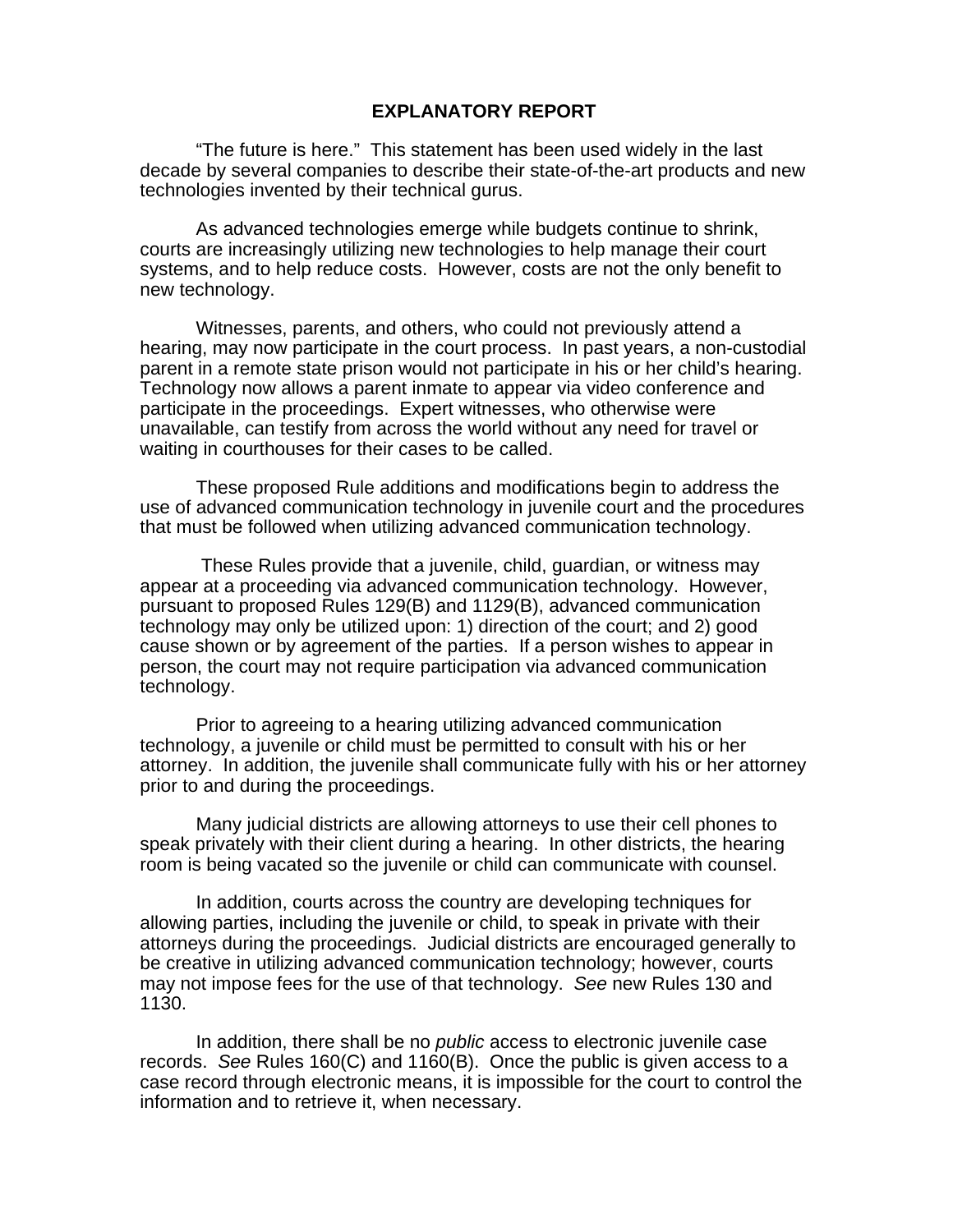Finally, Rules 345(C) and 1345(C) permit electronic filing if a judicial district has promulgated a local rule. *See* Rules 345 and 1345(C)(1) - (13). Rules 345(D) and 1345(D) set forth the procedures for electronic filing and service.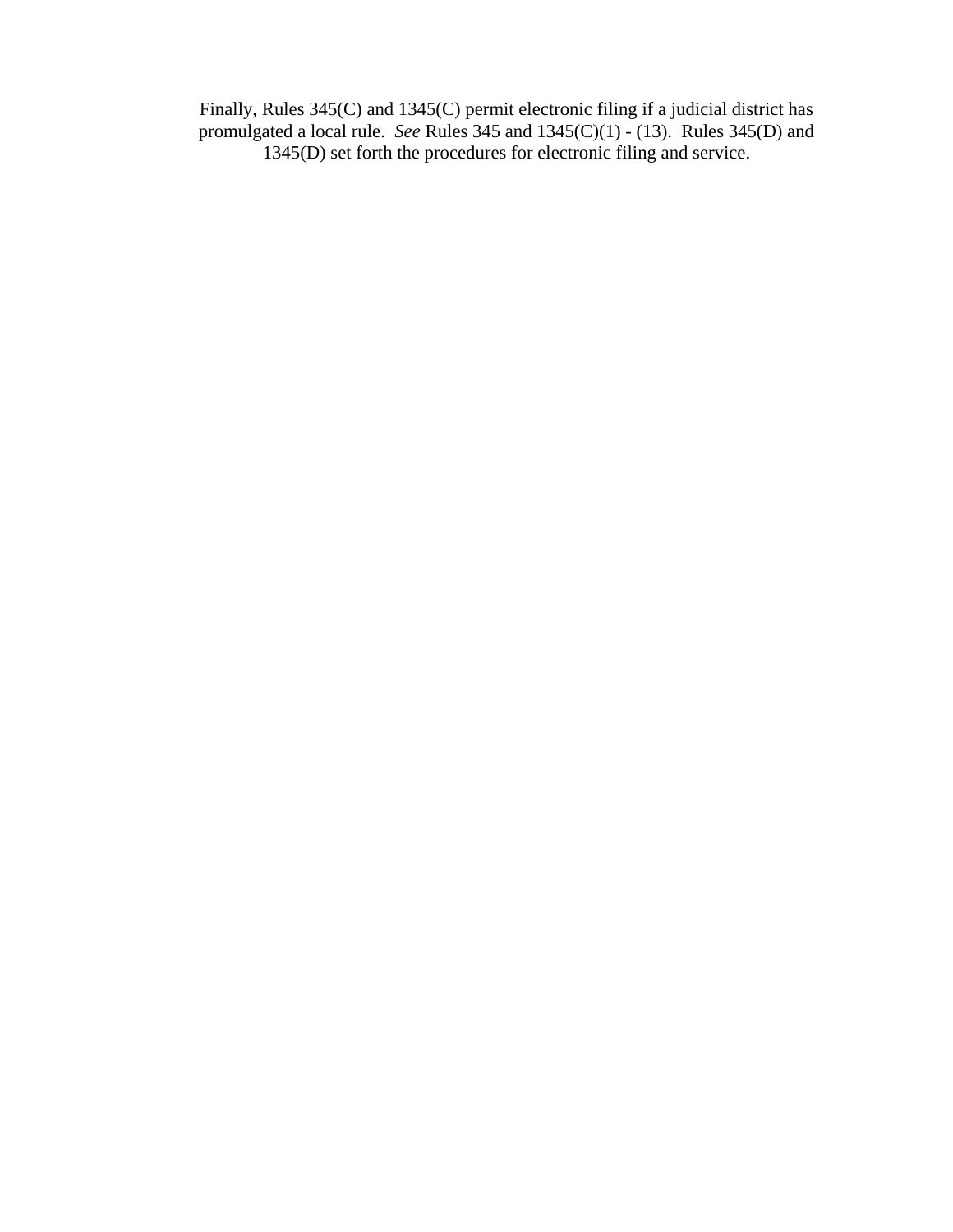#### **PART A BUSINESS OF COURTS**

- 120. Definitions
- 121. Local Rules
- 122. Continuances
- 123. Subpoenas
- 124. Summons and Notice
- 125. *Habeas Corpus*
- 126. Defects in Form, Content, or Procedure
- 127. Recording and Transcribing Juvenile Court Proceedings
- 128. Proceedings *in Absentia*
- 129. [Open Proceedings (RESERVED)] **Appearance by Advanced Communication Technology**
- 130. [Public Discussion by Court Personnel of Pending Matters] **Court Fees Prohibited for Advanced Communication Technology**
- 131. Guardian's Presence
- 132. Victim's Presence
- 135. Captions

### **136. Public Discussion by Court Personnel of Pending Matters**

- 140. Bench Warrants for Failure to Appear at Hearings
- 141. Bench Warrants for Absconders

### **RULE 120. DEFINITIONS**

**ADVANCED COMMUNICATION TECHNOLOGY is any communication equipment that is used as a link between parties in physically separate locations and includes, but is not limited to, systems providing for two-way simultaneous audiovisual communication; closed circuit television; telephone and facsimile equipment; and electronic mail.**

ADULT is any person, other than a juvenile, eighteen years old or older.

AFFIANT is any responsible person, capable of taking an oath, who signs, swears to, affirms, or when permitted by these rules, verifies a written allegation and appreciates the nature and quality of that person's act.

CLERK OF COURTS is that official in each judicial district who has the responsibility and function under state law and local practice to maintain the official juvenile court file and docket, without regard to that person's official title.

**COPY is an exact duplicate of an original document, including any required signatures, produced through mechanical or electronic means and includes, but is not limited to, copies reproduced by a photocopier, transmission using facsimile equipment, or by scanning into and printing out of a computer.** 

COURT is the Court of Common Pleas, a court of record, which is assigned to hear juvenile delinquency matters. Court shall include masters when they are permitted to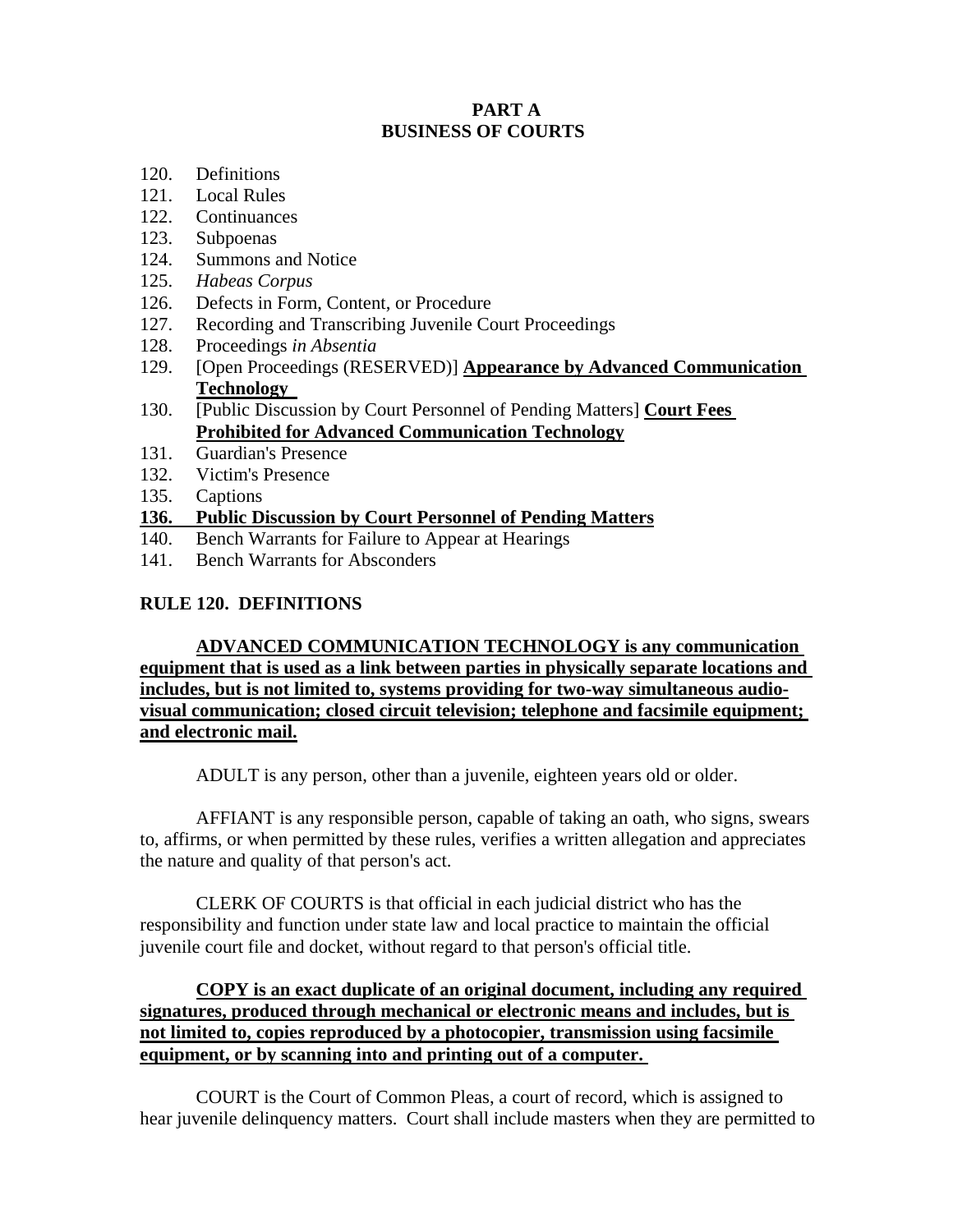hear cases under these rules and magisterial district judges when issuing an arrest warrant pursuant to Rule 210. Juvenile Court shall have the same meaning as Court.

DETENTION FACILITY is any facility, privately or publicly owned and operated, designated by the court and approved by the Department of Public Welfare to detain a juvenile temporarily. The term detention facility, when used in these rules, shall include shelter-care.

DISPOSITION is a final determination made by the court after an adjudication of delinquency or any determination that ceases juvenile court action on a case.

# **ELECTRONIC FILING is the electronic transmission of a document to the clerk of courts for filing in a proceeding, including but not limited to, motions, proposed orders, requests, exhibits, and attachments, by means other than facsimile transmission.**

#### **ELECTRONIC SERVICE is the electronic transmission of a document to a party, attorney, or representative under these rules.**

GUARDIAN is any parent, custodian, or other person who has legal custody of a juvenile, or person designated by the court to be a temporary guardian for purposes of a proceeding.

INTAKE STAFF is any responsible person taking custody of the juvenile on behalf of the court, detention facility, or medical facility.

ISSUING AUTHORITY is any public official having the power and authority of a magistrate, a Philadelphia bail commissioner, or a Magisterial District Judge.

JUVENILE is a person who has attained ten years of age and is not yet twenty-one years of age who is alleged to have committed a delinquent act before reaching eighteen years of age.

LAW ENFORCEMENT OFFICER is any person who is by law given the power to enforce the law when acting within the scope of that person's employment.

MASTER is an attorney with delegated authority to hear and make recommendations for juvenile delinquency matters. Master has the same meaning as hearing officer.

MEDICAL FACILITY is any hospital, urgent care facility, psychiatric or psychological ward, drug and alcohol detoxification or rehabilitation program, or any other similar facility designed to treat a juvenile medically or psychologically.

MINOR is any person, other than a juvenile, under the age of eighteen.

ORDINANCE is a legislative enactment of a political subdivision.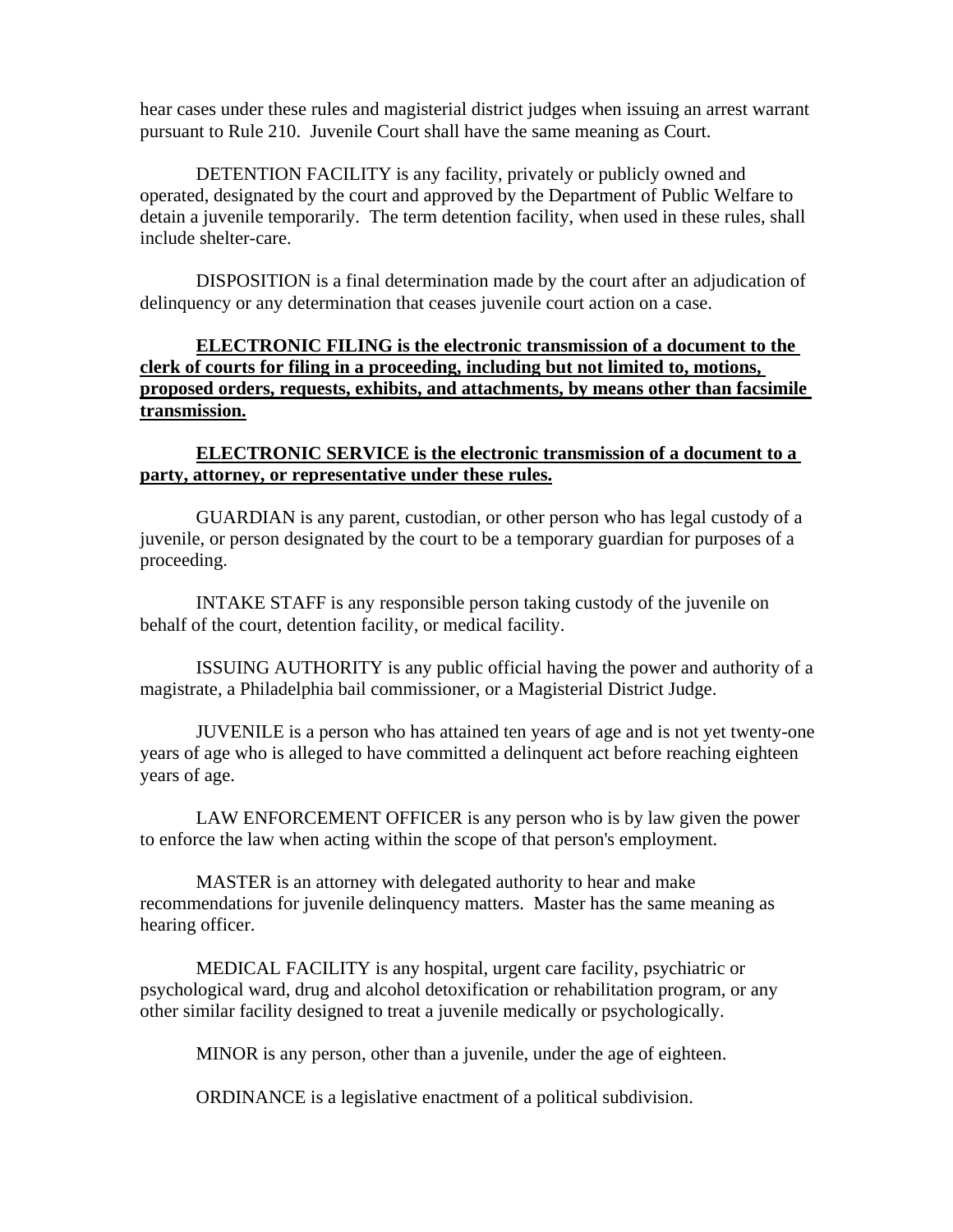PARTIES are the juvenile and the Commonwealth.

PENAL LAWS include all statutes and embodiments of the common law, which establish, create, or define crimes or offenses, including any ordinances that may provide for placement in a juvenile facility upon a finding of delinquency or upon failure to pay a fine or penalty.

PETITION is a formal document by which an attorney for the Commonwealth or the juvenile probation officer alleges a juvenile to be delinquent.

PETITIONER is an attorney for the Commonwealth or a juvenile probation officer, who signs, swears to, affirms, or verifies and files a petition.

PLACEMENT FACILITY is any facility, privately or publicly owned and operated, that identifies itself either by charter, articles of incorporation or program description, to receive delinquent juveniles as a case disposition. Placement facilities include, but are not limited to, residential facilities, group homes, after-school programs, and day programs, whether secure or non-secure.

POLICE OFFICER is any person, who is by law given the power to arrest when acting within the scope of the person's employment.

POLITICAL SUBDIVISION shall mean county, city, township, borough, or incorporated town or village having legislative authority.

PROCEEDING is any stage in the juvenile delinquency process occurring once a written allegation has been submitted.

RECORDING is the means to provide a verbatim account of a proceeding through the use of a court stenographer, audio recording, audio-visual recording, or other appropriate means.

 VERIFICATION is a written statement made by a person that the information provided is true and correct to that person's personal knowledge, information, or belief and that any false statements are subject to the penalties of the Crimes Code, 18 Pa.C.S. § 4904, relating to unsworn falsification to authorities.

WRITTEN ALLEGATION is the document that is completed by a law enforcement officer or other person that is necessary to allege a juvenile has committed an act of delinquency.

#### *COMMENT*

Under the term "court," to determine if masters are permitted to hear cases, see Rule 187. See Rule 210 for the power of magisterial district judges to issue arrest warrants.

The term "disposition" includes all final determinations made by the court. A disposition includes a response to an adjudication of delinquency, such as sending the juvenile to a placement facility or placing the juvenile on probation. It also includes other types of final determinations made by the court. Other final determinations include a finding that the juvenile did not commit a delinquent act pursuant to Rule 408(B), a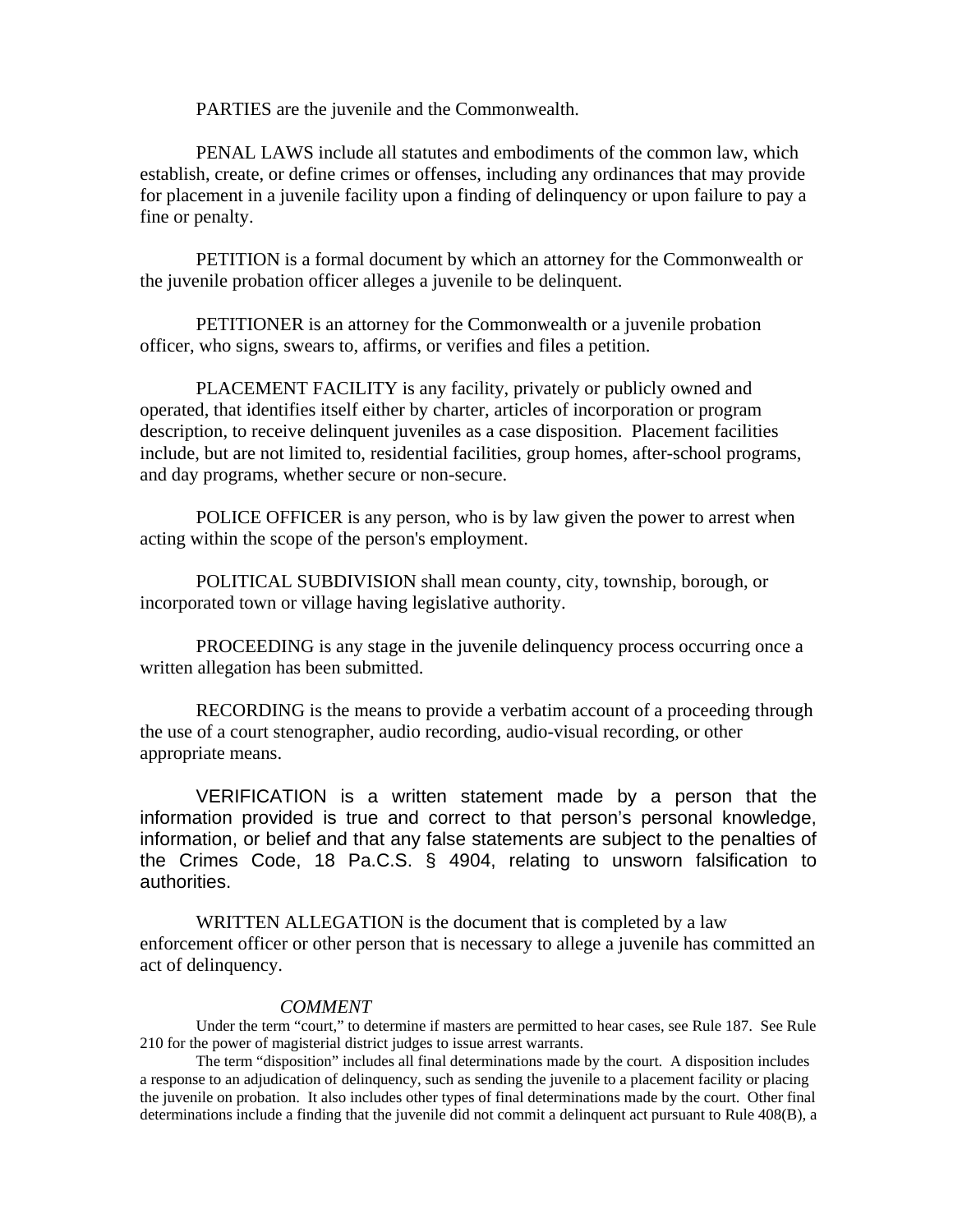finding that the juvenile is not in need of treatment, rehabilitation, or supervision pursuant to Rule 409(A)(1), dismissing the case "with prejudice" prior to an adjudicatory hearing, or any other final action by the court that closes or terminates the case.

Neither the definition of "law enforcement officer" nor the definition of "police officer" gives the power of arrest to any person who is not otherwise given that power by law.

A "petition" and a "written allegation" are two separate documents and serve two distinct functions. A "written allegation" is the document that initiates juvenile delinquency proceedings. Usually, the "written allegation" will be filed by a law enforcement officer and will allege that the juvenile has committed a delinquent act that comes within the jurisdiction of the juvenile court. This document may have been formerly known as a "probable cause affidavit," "complaint," "police paper," "charge form," "allegation of delinquency," or the like. Once this document is submitted, a preliminary determination of the juvenile court's jurisdiction is to be made. Informal adjustment and other diversionary programs may be pursued. If the attorney for the Commonwealth or the juvenile probation officer determines that formal juvenile court action is necessary, a petition is then filed.

For definition of "delinquent act," see 42 Pa.C.S. § 6302.

*Official Note:* Rule 120 adopted April 1, 2005, effective October 1, 2005. Amended December 30, 2005, effective immediately. Amended March 23, 2007, effective August 1, 2007. Amended February 26, 2008, effective June 1, 2008. Amended July 28, 2009, effective immediately.

#### *Committee Explanatory Reports:*

Final Report explaining the amendments to Rule 120 published with the Court's Order at 36 Pa.B. 187 (January 14, 2006). Final Report explaining the amendments to Rule 120 published with the Court's Order at 37 Pa.B. 1485 (April 7, 2007). Final Report explaining the amendments to Rule 120 published with the Court's Order at 38 Pa.B. 1142 (March 8, 2008). Final Report explaining the amendment to Rule 120 published with the Court's Order at 39 Pa.B. 4743 (August 8, 2009).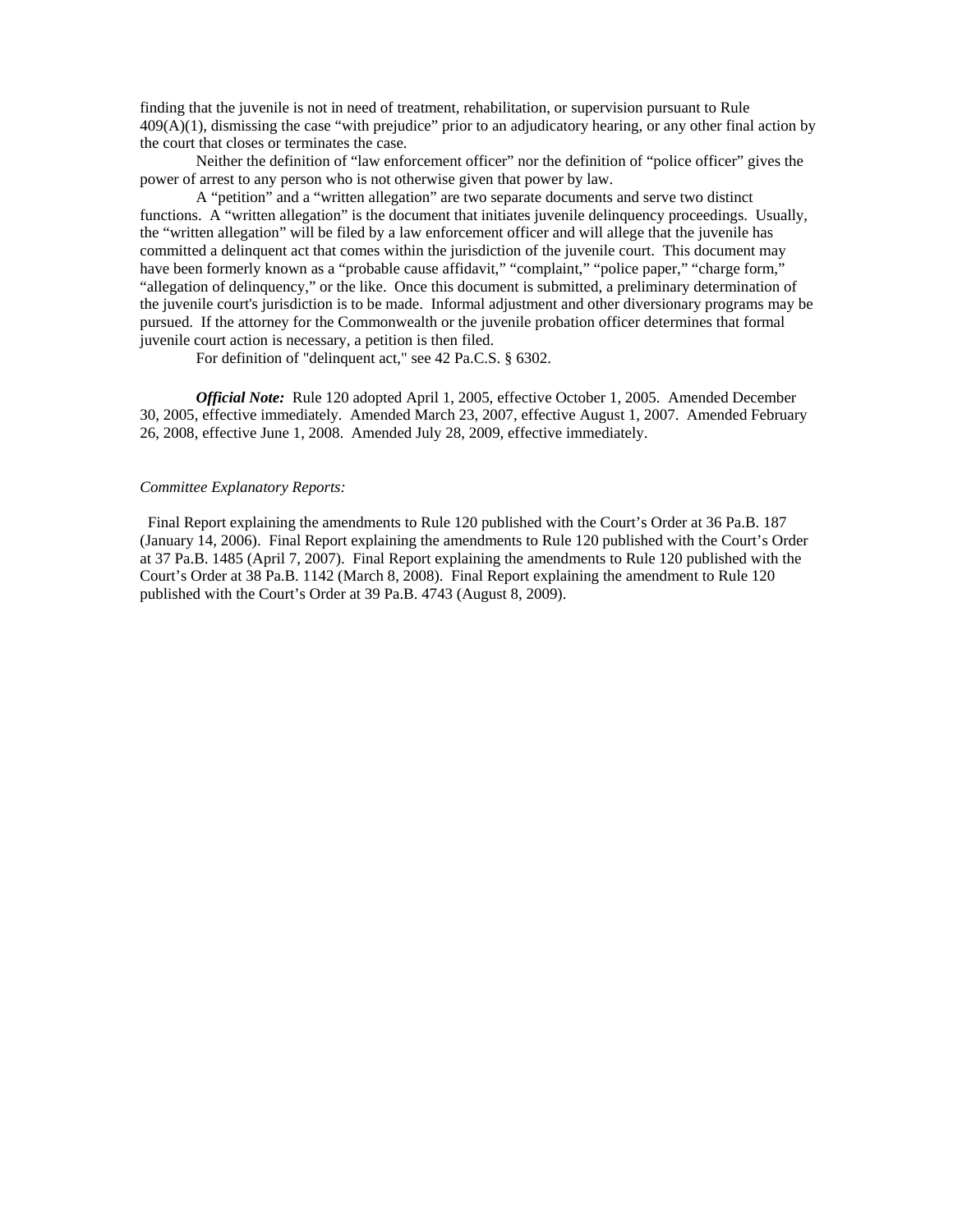### **Rule 129. Appearance by Advanced Communication Technology**

**A. Generally. The juvenile or a witness may appear at a proceeding by utilizing advanced communication technology. At a minimum, the juvenile shall appear in person at least once a year.**

# **B. Requirements. Advanced communication technology shall be utilized only upon:**

# **1) direction or approval of the court; and**

# **2) good cause shown or by agreement of the parties.**

### **C. Counsel.**

**1) The juvenile shall be permitted to confer with counsel before entering into an agreement under paragraph (B)(2).**

#### **2) The juvenile shall be permitted to communicate fully and confidentially with counsel immediately prior to and during the proceeding.**

#### **Comment**

**Paragraph (A) requires that every juvenile is to appear in court at least once a year. This includes juveniles who are not removed from their homes but who are under the court's supervision.**  *See also* **Rule 610 for requirements of dispositional and commitment review hearings.**

 **It is best practice to conduct hearings every three months and for the judge to see the juvenile in person every six months, especially if a long-term disposition is anticipated.** 

**This rule is not intended to compel the use of advanced communication technology but rather permit the use of appearance by telephone or by a system providing two-way simultaneous audiovisual communication. Advanced communication technology may be utilized for the convenience of witnesses; efficient use of resources; or when a party or witness has an illness, is incarcerated, or at a remote location.**

**Pursuant to paragraph (C)(2), the juvenile is to be permitted to confer with counsel privately. The juvenile is to be afforded all the same rights as if the hearing was held with all parties present in the courtroom.**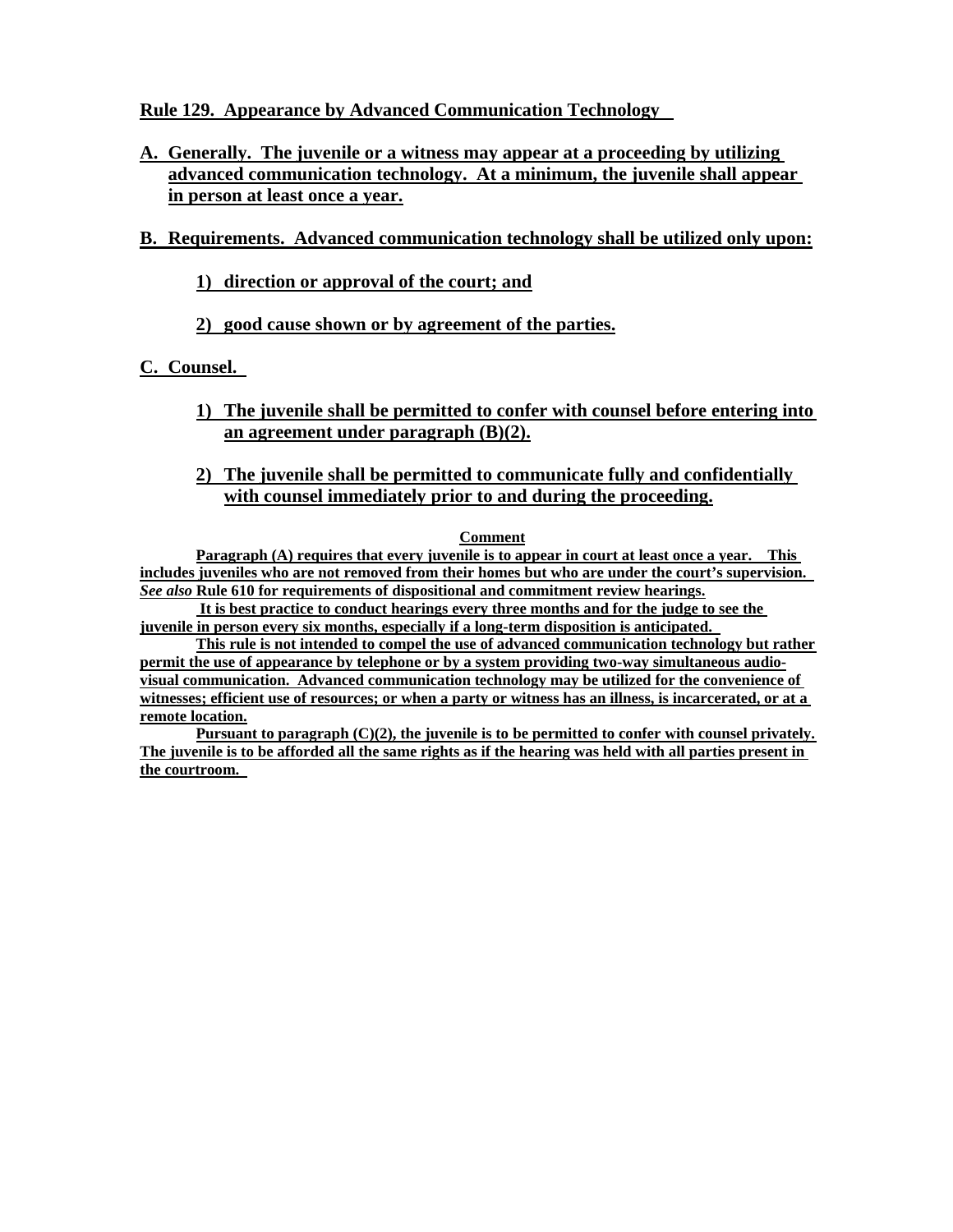### **Rule 130. Court Fees Prohibited for Advanced Communication Technology**

# **The court shall not impose any fees upon a party or witness for utilizing advanced communication technology.**

**Comment**

*See* **March 13, 2002 Order of the Supreme Court of Pennsylvania (No. 241 Judicial Administration; Doc. No. 1) which provides that no fees shall be imposed against a defendant in a criminal proceeding for the utilization of advanced communication technology.**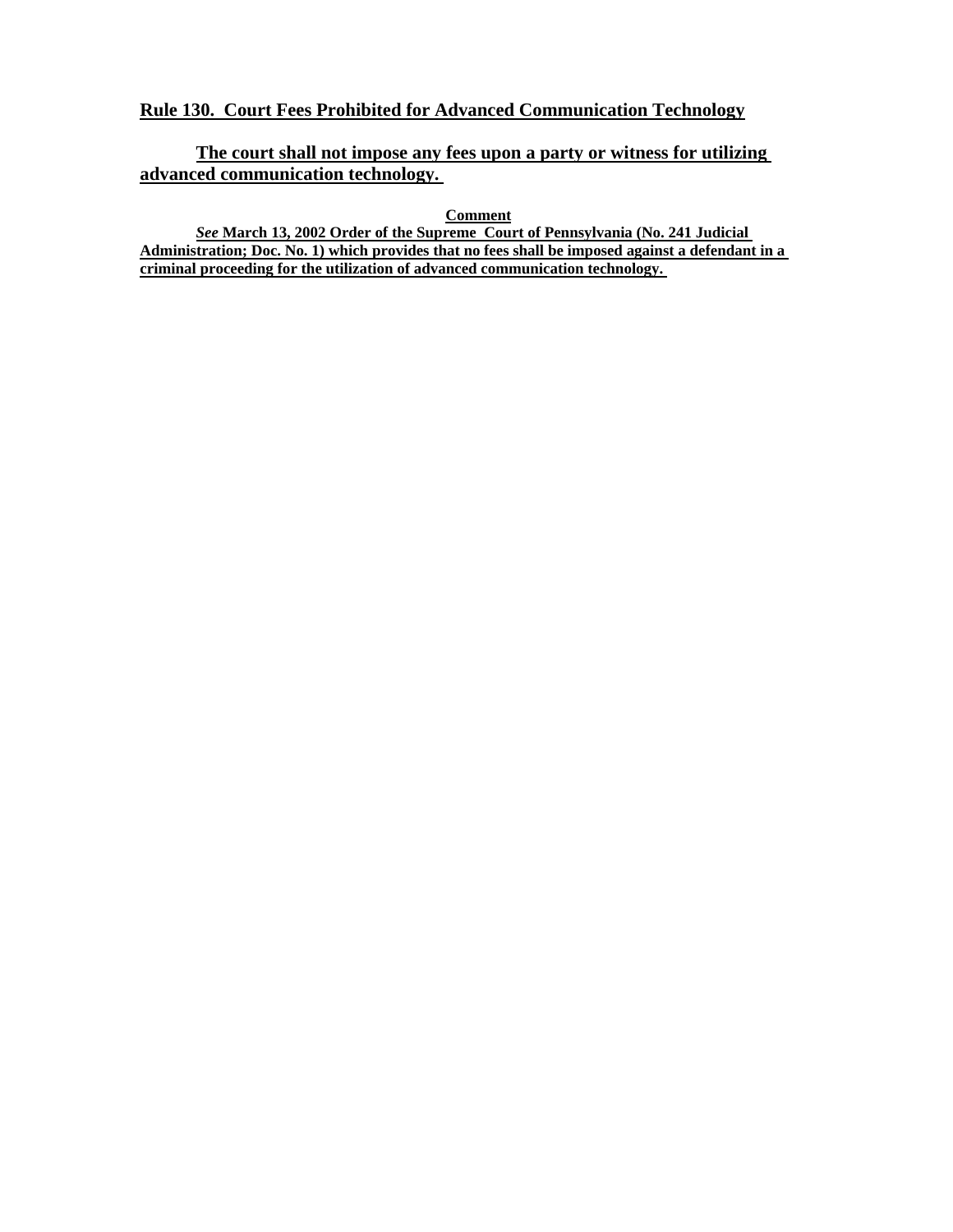# **RULE [130]136. PUBLIC DISCUSSION BY COURT PERSONNEL OF PENDING MATTERS**

All court personnel including, among others, juvenile probation officers, court clerks, bailiffs, tipstaffs, sheriffs, and court stenographers, are prohibited from disclosing to any person, without authorization from the court, information relating to a pending juvenile case that is not part of the court record otherwise available to the public or not part of the record in an open proceeding. This rule specifically prohibits the divulgence of information concerning arguments and proceedings that are closed proceedings, held in chambers, or otherwise outside the presence of the public.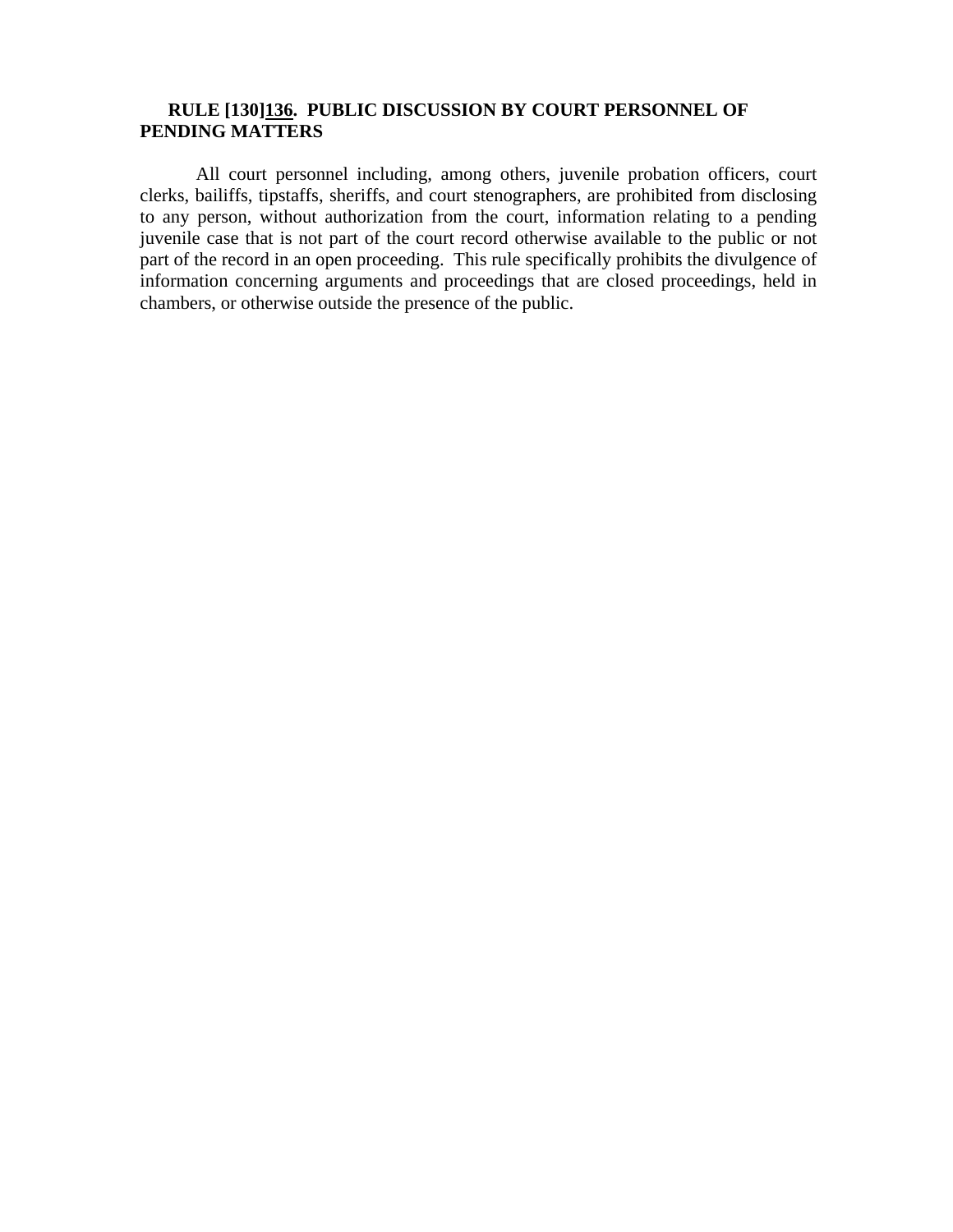# **RULE 140 . BENCH WARRANTS FOR FAILURE TO APPEAR AT HEARINGS**

#### A. **Issuance of warrant.**

- 1) Before a bench warrant may be issued by a judge, the judge shall find that the subpoenaed or summoned person received sufficient notice of the hearing and failed to appear.
- 2) For the purpose of a bench warrant, a judge may not find notice solely based on first-class mail service.
- B. **Entry of warrant information.** Upon being notified by the court, the juvenile probation officer or other court designee shall enter or request that a law enforcement officer enter the bench warrant in all appropriate registries.

#### C. **Juvenile.**

- 1) *Where to take the juvenile.* 
	- a) When a juvenile is taken into custody pursuant to a bench warrant, the juvenile shall be taken without unnecessary delay to the judge who issued the warrant or a judge designated by the President Judge to hear bench warrants.
	- b) If the juvenile is not brought before a judge, the juvenile shall be released unless:
		- i) the warrant specifically orders detention of the juvenile; or
		- ii) there are circumstances learned at the time of the surrender or apprehension that warrant detention of the juvenile.
	- c) If a juvenile is detained, the juvenile shall be detained in a detention facility or other facility designated in the bench warrant by the judge pending a hearing.
- 2) *Prompt hearing.* 
	- a) If a juvenile is detained pursuant to a specific order in the bench warrant, the juvenile shall be brought before the judge who issued the warrant, a judge designated by the President Judge to hear bench warrants, or an out-of-county judge pursuant to paragraph  $(C)(4)$  within seventy-two hours.
	- b) If the juvenile is not brought before a judge within this time, the juvenile shall be released.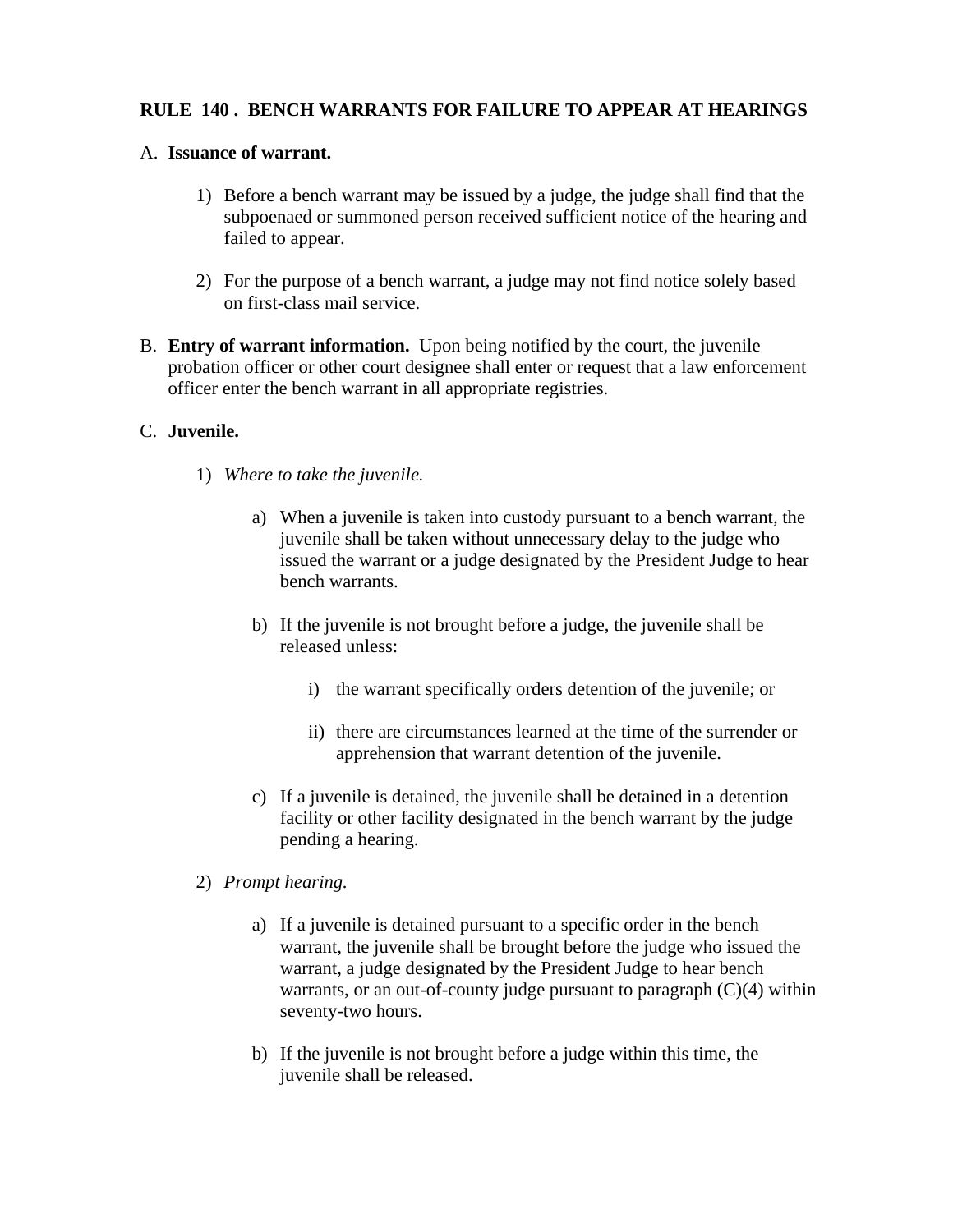- 3) *Notification of guardian.* If a juvenile is taken into custody pursuant to a bench warrant, the arresting officer shall immediately notify the juvenile's guardian of the juvenile's whereabouts and the reasons for the issuance of the bench warrant.
- 4) *Out-of-county custody.* 
	- a) If a juvenile is taken into custody pursuant to a bench warrant in a county other than the county of issuance, the county of issuance shall be notified immediately.
	- b) Arrangements to transport the juvenile shall be made immediately.
	- c) If transportation cannot be arranged immediately, then the juvenile shall be taken without unnecessary delay to a judge of the county where the juvenile is found.
	- d) The judge will identify the juvenile as the subject of the warrant, decide whether detention is warranted, and order that arrangements be made to transport the juvenile to the county of issuance.
- 5) *Time requirements.* The time requirements of Rules 240, 391, 404, 510, and 605 shall be followed.

#### D. **Witnesses.**

- 1) *Where to take the witness.* 
	- a) When a witness is taken into custody pursuant to a bench warrant, the witness shall be taken without unnecessary delay to the judge who issued the warrant or a judge designated by the President Judge to hear bench warrants.
	- b) If the witness is not brought before a judge, the witness shall be released unless the warrant specifically orders detention of the witness.
	- c) A motion for detention as a witness may be filed anytime before or after the issuance of a bench warrant. The judge may order detention of the witness pending a hearing.
		- 1) *Minor.* If a detained witness is a minor, the witness shall be detained in a detention facility.
		- 2) *Adult.* If a detained witness is an adult, the witness shall be detained at the county jail.

#### 2) *Prompt hearing.*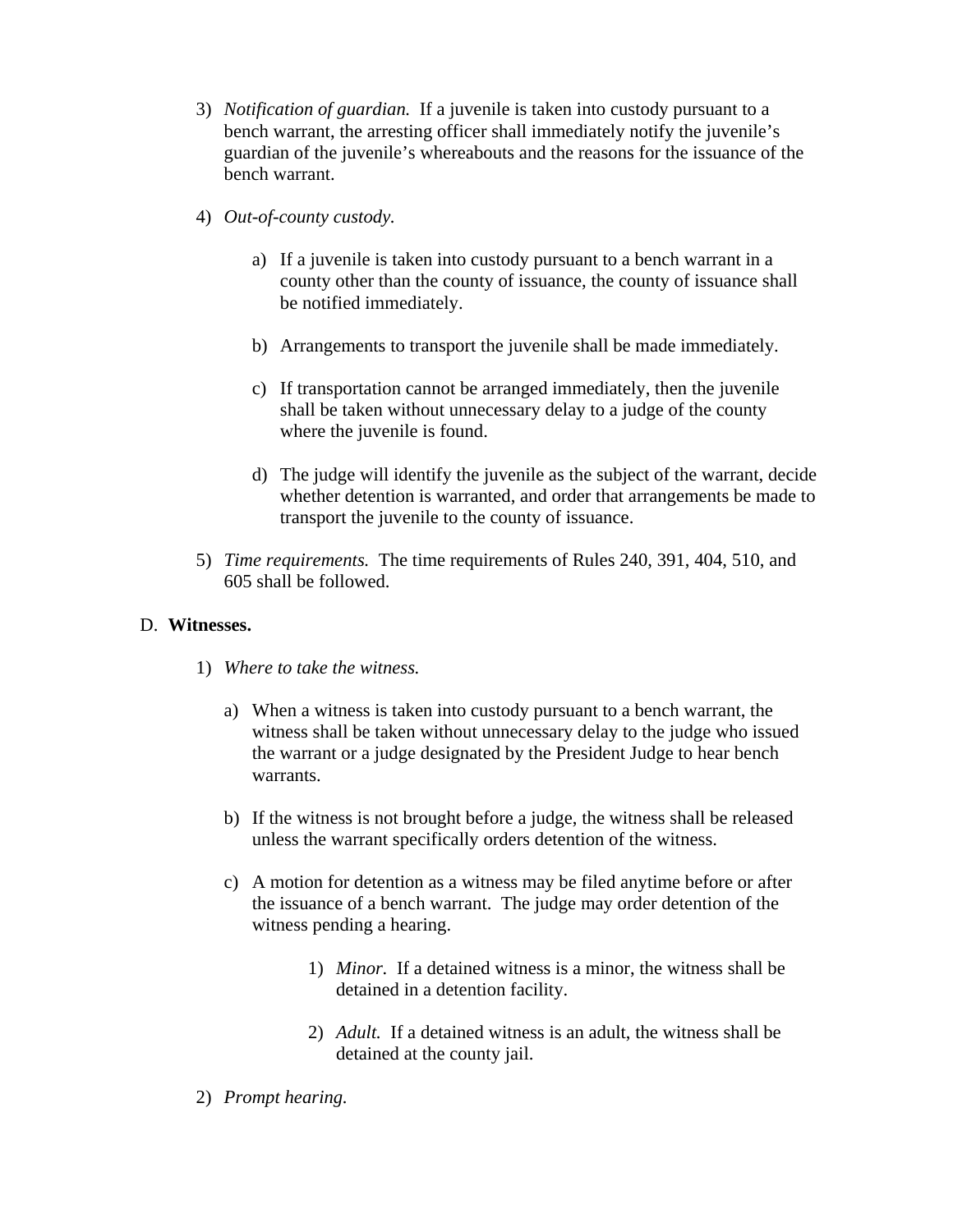- a) If a witness is detained pursuant to paragraph  $(D)(1)(c)$  or brought back to the county of issuance pursuant to paragraph  $(D)(4)(f)$ , the witness shall be brought before the judge by the next business day.
- b) If the witness is not brought before a judge within this time, the witness shall be released.
- 3) *Notification of guardian.* If a witness who is taken into custody pursuant to a bench warrant is a minor, the arresting officer shall immediately notify the witness's guardian of the witness's whereabouts and the reasons for the issuance of the bench warrant.
- 4) *Out-of-county custody.* 
	- a) If a witness is taken into custody pursuant to a bench warrant in a county other than the county of issuance, the county of issuance shall be notified immediately.
	- b) The witness shall be taken without unnecessary delay and within the next business day to a judge of the county where the witness is found.
	- c) The judge will identify the witness as the subject of the warrant, decide whether detention as a witness is warranted, and order that arrangements be made to transport the witness to the county of issuance.
	- d) Arrangements to transport the witness shall be made immediately.
	- e) If transportation cannot be arranged immediately, the witness shall be released unless the warrant or other order of court specifically orders detention of the witness.
		- i) *Minor.* If the witness is a minor, the witness may be detained in an out-of-county detention facility.
		- ii) *Adult.* If the witness is an adult, the witness may be detained in an out-of-county jail.
	- f) If detention is ordered, the witness shall be brought back to the county of issuance within seventy-two hours from the execution of the warrant.
	- g) If the time requirements of this paragraph are not met, the witness shall be released.

#### E. **Advanced Communication Technology. A juvenile or witness may appear by utilizing advanced communication technology pursuant to Rule 129.**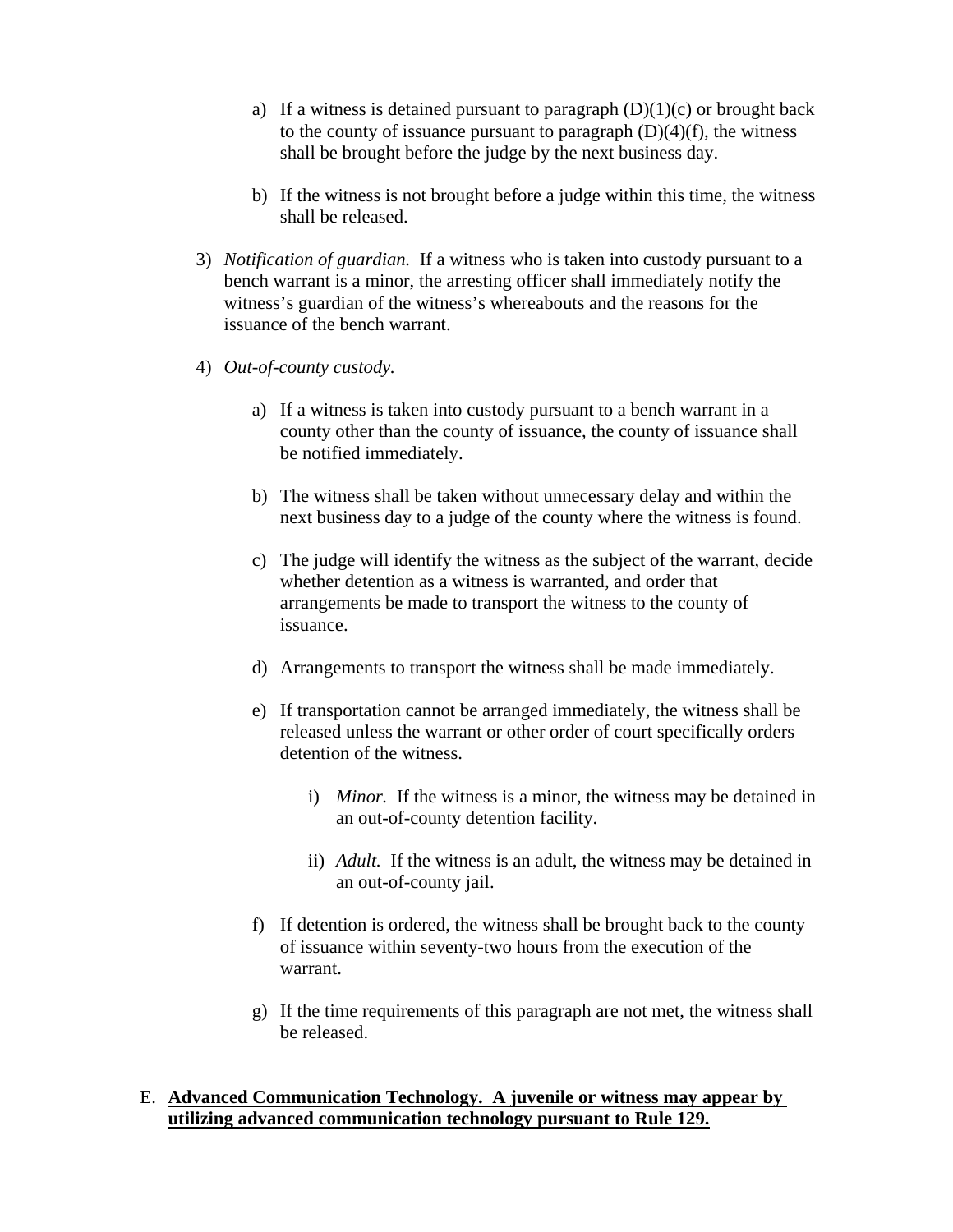#### **F. Return & execution of the warrant for juveniles and witnesses.**

- 1) The bench warrant shall be executed without unnecessary delay.
- 2) The bench warrant shall be returned to the judge who issued the warrant or to the judge designated by the President Judge to hear bench warrants.
- 3) When the bench warrant is executed, the arresting officer shall immediately execute a return of the warrant with the judge.
- 4) Upon the return of the warrant, the judge shall vacate the bench warrant.
- 5) Once the warrant is vacated, the juvenile probation officer or other court designee shall remove or request that a law enforcement officer remove the bench warrant in all appropriate registries.

#### **COMMENT**

Pursuant to paragraph (A), the judge is to ensure that the person received sufficient notice of the hearing and failed to attend. The judge may order that the person be served in-person or by certified mail, return receipt. The judge may rely on first-class mail service if additional evidence of sufficient notice is presented. For example, testimony that the person was told in person about the hearing is sufficient notice. Before issuing a bench warrant, the judge should determine if the guardian was notified.

Under Rule 800, 42 Pa.C.S. § 6335(c) was suspended only to the extent that it is inconsistent with this rule. Under paragraph  $(A)(1)$ , the judge is to find a subpoenaed or summoned person failed to appear and sufficient notice was given to issue a bench warrant. The fact that the juvenile or witness may abscond or may not attend or be brought to a hearing is not sufficient evidence for a bench warrant. This rule, however, does not prohibit probation from recommending detention for a juvenile. The normal rules of procedure in these rules are to be followed if a juvenile is detained. *See* Chapter Two, Part D.

Pursuant to paragraph (C), the "juvenile" is the subject of the delinquency proceedings. When a witness is a child, the witness is referred to as a "minor." This distinction is made to differentiate between children who are alleged delinquents and children who are witnesses. *See* paragraph (C) for alleged delinquents and paragraph (D) for witnesses. *See* also Rule 120 for definition of "juvenile" and "minor."

Pursuant to paragraph  $(C)(1)(a)$ , the juvenile is to be taken immediately to the judge who issued the bench warrant or a judge designated by the President Judge of that county to hear bench warrants. Pursuant to paragraph  $(C)(1)(b)$ , if a bench warrant specifically provides that the juvenile may be detained in a detention facility, the juvenile may be detained without having to be brought before the judge until a hearing within seventy-two hours under paragraph  $(C)(2)(a)$ . The juvenile is not to languish in a detention facility. Pursuant to this paragraph, if a hearing is not held promptly, the juvenile is to be released. *See* paragraph  $(C)(2)(b)$ .

Under paragraphs  $(C)(2)$  and  $(C)(4)$ , a juvenile taken into custody pursuant to a bench warrant is to have a hearing within seventy-two hours regardless of where the juvenile is found. *See* Rule 240(C).

Pursuant to paragraph (C)(4), the juvenile may be detained out-of-county until transportation arrangements can be made.

Pursuant to paragraph  $(C)(5)$ , the time requirements of all other rules are to apply to juveniles who are detained. *See, e.g.,* Rules 240, 391, 404, 510, and 605.

Pursuant to paragraph  $(D)(1)(a)$ , the witness is to be taken immediately to the judge who issued the bench warrant or a judge designated by the President Judge of that county to hear bench warrants. Pursuant to paragraph  $(D)(1)(b)$ , if the judge is not available, the witness is to be released immediately unless the warrant specifically orders detention. Pursuant to paragraph (D)(1)(c), a motion for detention as a witness may be filed. If the witness is detained, a prompt hearing pursuant to paragraph  $(D)(2)$  is to be held by the next business day or the witness is to be released. *See* paragraph (D)(2)(b).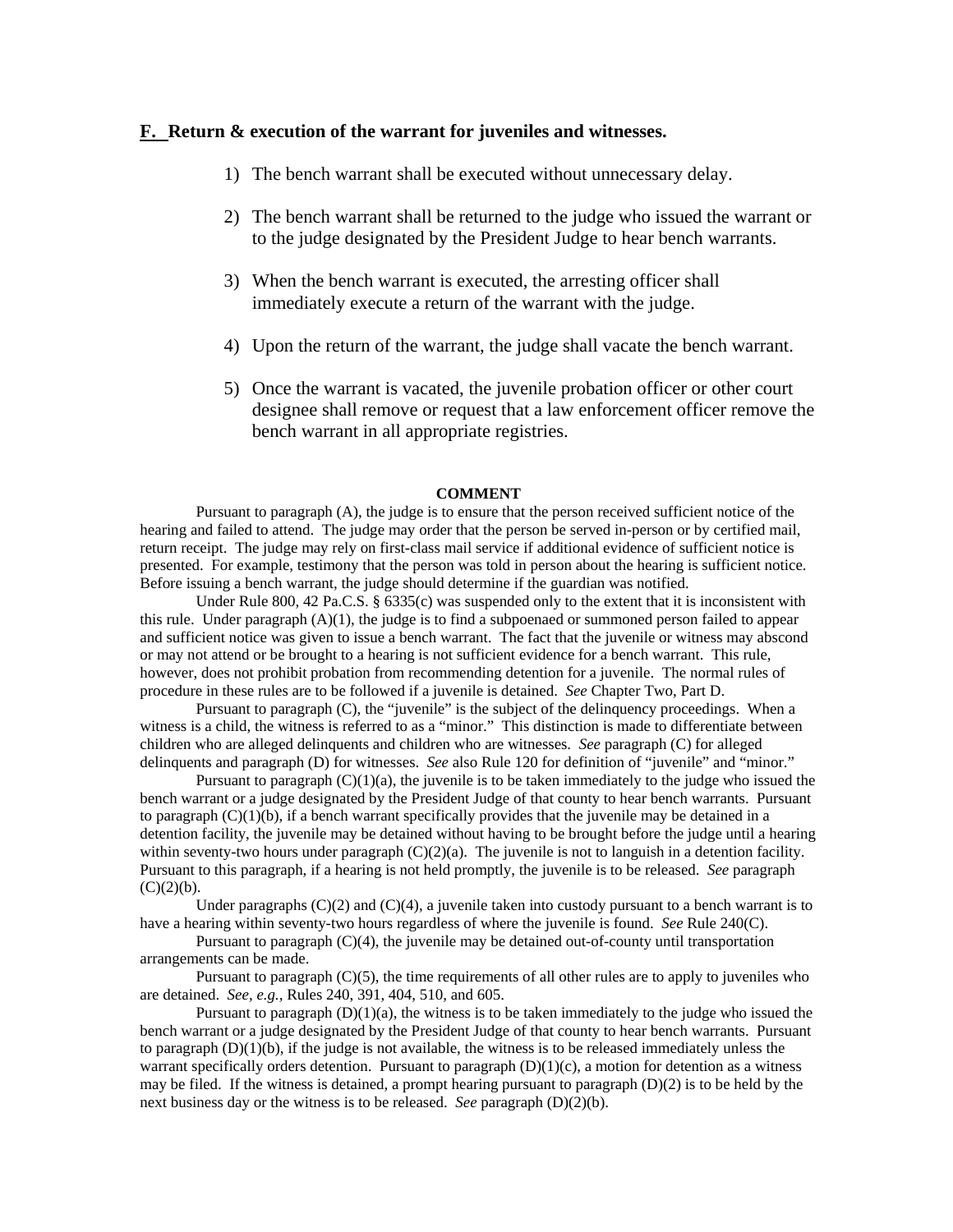Pursuant to paragraph (D)(4)(b), a witness is to be brought before an out-of-county judge by the next business day unless the witness can be brought before the judge who issued the bench warrant within this time. When the witness is transported back to the county of issuance within seventy-two hours of the execution of the bench warrant, the witness is to be brought before the judge who issued the bench warrant by the next business day. *See* paragraph (D)(4)(f).

Pursuant to paragraph  $(\mathbf{E}|\mathbf{F})$ (2), the bench warrant is to be returned to the judge who issued the warrant or to the judge designated by the President Judge to hear warrants by the arresting officer executing a return of warrant. *See* paragraph (**[E]F**)(3).

Pursuant to paragraph (**[E]F**)(4), the bench warrant is to be vacated after the return of the warrant is executed. "Vacated" is to denote that the bench warrant has been served, dissolved, executed, dismissed, canceled, returned, or any other similar language used by the judge to terminate the warrant. The bench warrant is no longer in effect once it has been vacated.

Pursuant to paragraph ( $[E]E$ )(5), once the warrant is vacated, the juvenile probation officer, other court designee, or law enforcement officer is to remove the warrant from all appropriate registries so the juvenile is not taken into custody on the same warrant if the juvenile is released.

See 42 Pa.C.S. § 4132 for punishment of contempt for juveniles and witnesses.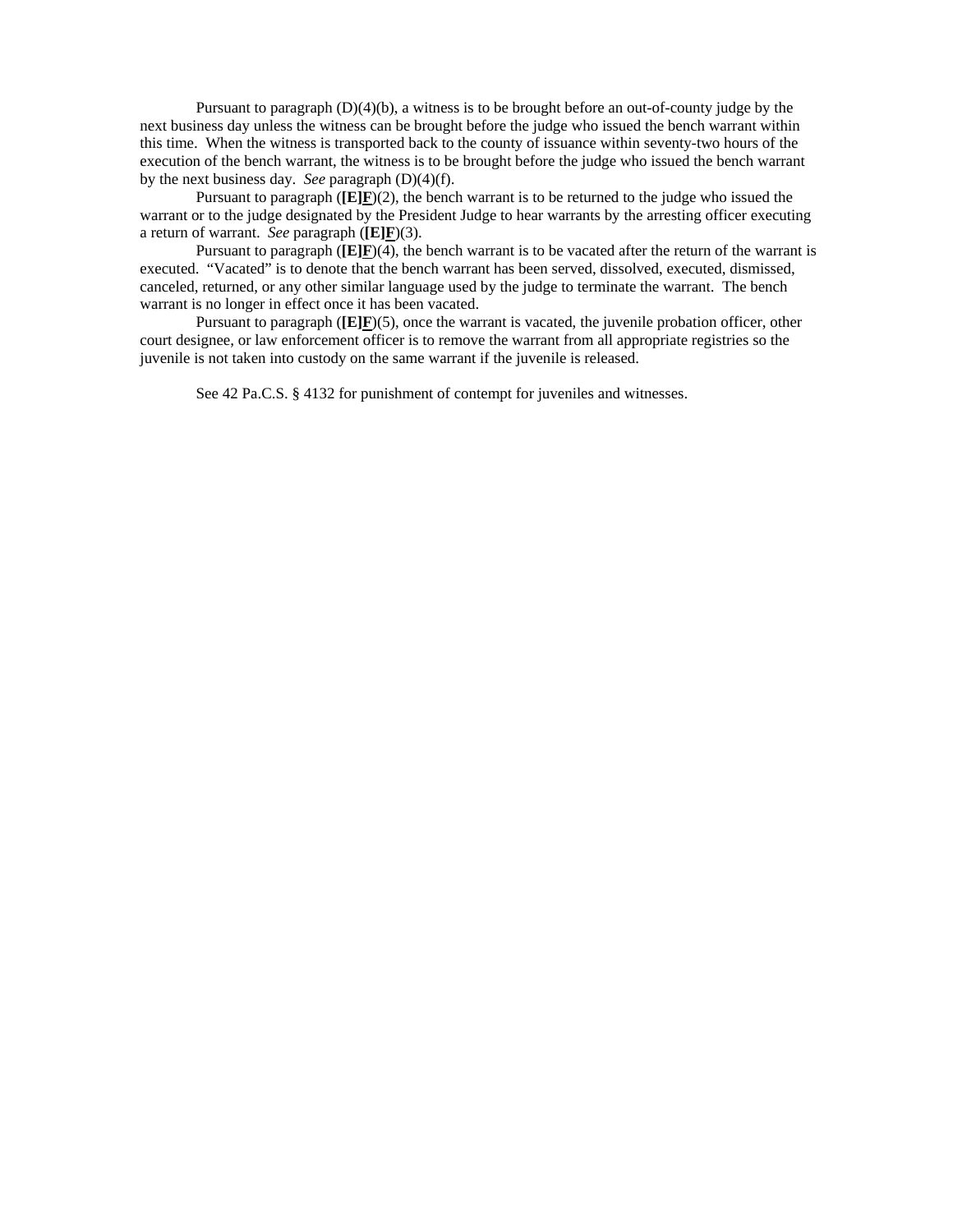# **RULE 141 . BENCH WARRANTS FOR ABSCONDERS**

- **A. Issuance of warrant.** The juvenile probation officer shall immediately notify the court upon notification or recognition that a juvenile has absconded from the supervision of the court. The court may issue a bench warrant for the juvenile.
- **B. Entry of warrant information.** Upon being notified by the court, the juvenile probation officer or other court designee shall enter or request that a law enforcement officer enter the bench warrant in all appropriate registries.
- **C. Where to take the juvenile.** The juvenile shall be detained in a detention facility or other facility designated in the bench warrant pending a hearing pursuant to paragraph (D).

# **D. Prompt hearing.**

**1)** The juvenile shall have a detention hearing within seventy-two hours of the placement in detention.

# **2) A juvenile may appear by utilizing advanced communication technology pursuant to Rule 129.**

- **E. Time requirements.** The time requirements of Rules 240, 391, 404, 510, and 605 shall be followed.
- **F. Notification of guardian.** When the juvenile is taken into custody pursuant to a bench warrant, the arresting officer shall immediately notify the juvenile's guardian of the juvenile's whereabouts and the reasons for the issuance of the bench warrant.

# **G. Return & execution of the warrant.**

- 1) The bench warrant shall be executed without unnecessary delay.
- 2) The bench warrant shall be returned to the judge who issued the warrant or to the judge designated by the President Judge to hear bench warrants.
- 3) When the bench warrant is executed, the arresting officer shall immediately execute a return of the warrant with the judge.
- 4) Upon the return of the warrant, the judge shall vacate the bench warrant.
- 5) Once the warrant is vacated, the court shall order the probation officer or other court designee to remove or request that a law enforcement officer remove the warrant from all appropriate registries.

#### **COMMENT**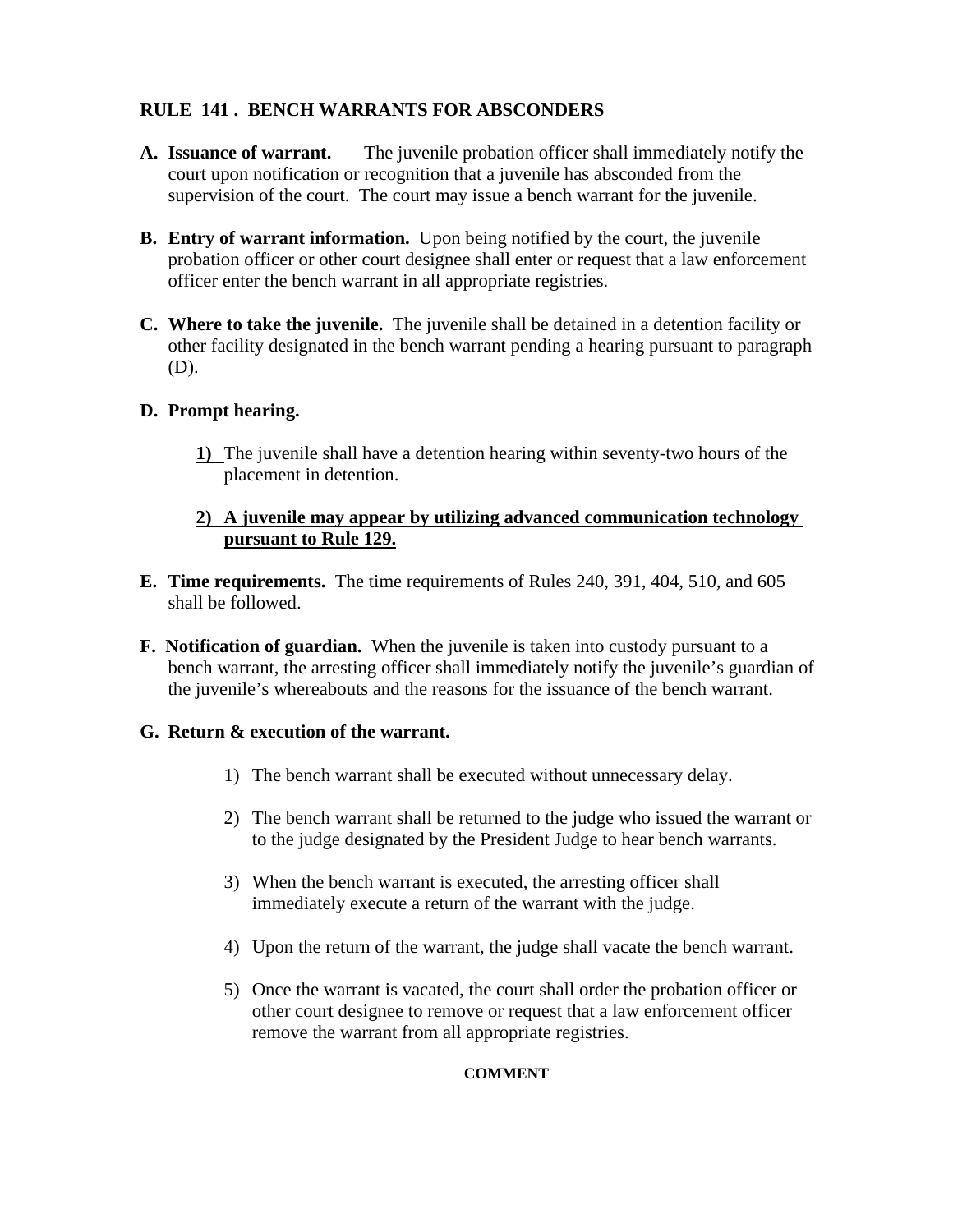Pursuant to paragraph (A), when a juvenile: 1) escapes from a placement facility, detention facility, shelter care facility, foster-care, or other court-ordered program or placement; 2) fails to report to juvenile probation; 3) cannot be located by juvenile probation; or 4) otherwise leaves the jurisdiction of the court, the court may issue a warrant for the juvenile.

Pursuant to paragraph (B), the court is to notify the juvenile probation officer or another court designee to enter or request that a law enforcement officer enter the bench warrant in all appropriate registries, such as JNET, CLEAN, PCIC, and NCIC.

Pursuant to paragraph (C), the juvenile is to be detained in a detention facility or any other facility designated in the bench warrant. If a juvenile is taken into custody pursuant to the bench warrant in a county other than the county of issuance, the juvenile is to be transported back to the county of issuance prior to the seventy-two-hour detention hearing mandated pursuant to paragraph (D)**(1)**.

Pursuant to paragraphs (D)**(1)** and (E), the time requirements of the Rules of Juvenile Court Procedure are to apply, including the seventy-two hour detention hearing. *See, e.g.,* Rules 240, 391, 404, 510, and 605.

The arresting officer is to notify the juvenile's guardian of the arrest, the reasons for the arrest, and the juvenile's whereabouts under paragraph (F).

Pursuant to paragraph  $(G)(2)$ , the bench warrant is to be returned to the judge who issued the warrant or to the judge designated by the President Judge to hear warrants by the arresting officer executing a return of warrant. *See* paragraph (G)(3).

Pursuant to paragraph  $(G)(4)$ , the bench warrant is to be vacated after the return of the warrant is executed. "Vacated" is to denote that the bench warrant has been served, dissolved, executed, dismissed, canceled, returned, or any other similar language used by the judge to terminate the warrant. The bench warrant is no longer in effect once it has been vacated.

Pursuant to paragraph (G)(5), once the warrant is vacated, the juvenile probation officer or other court designee is to remove the warrant or request that a law enforcement officer remove the warrant from all appropriate registries so the juvenile is not taken into custody on the same warrant if the juvenile is released.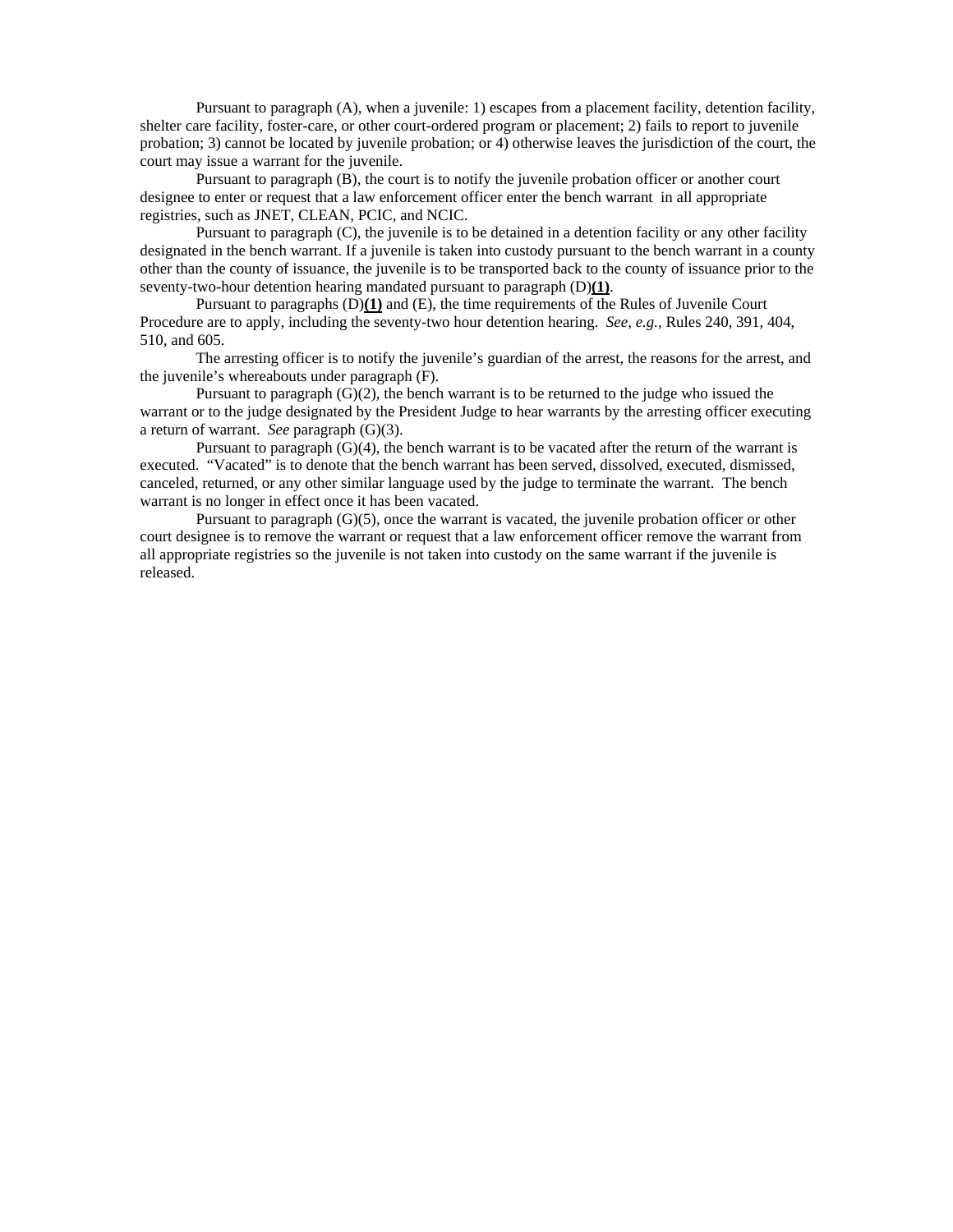# **PART C RECORDS**

# **PART C(1) ACCESS TO JUVENILE RECORDS**

- 160. Inspection of Juvenile File/Records
- 163. Release of Information to School

#### **RULE 160. INSPECTION OF JUVENILE FILE/RECORDS**

- A. **General Rule.** All files and records of the court in a proceeding, including the juvenile court file as provided in Rule 166, are open to inspection only by:
	- 1) the judges, masters, juvenile probation officers, and staff of the court;
	- 2) the attorney for the Commonwealth, the juvenile's attorney, and the juvenile, but the persons in this category shall not be permitted to see reports revealing the names of confidential sources of information, except in the discretion of the court;
	- 3) a public or private agency or institution providing supervision or having custody of the juvenile under order of the court;
	- 4) a court and its probation officers and other officials or staff and the attorney for the defendant for use in preparing a pre-sentence report in a criminal case in which the defendant is convicted and the defendant previously was adjudicated delinquent;
	- 5) a judge or issuing authority for use in determining bail, provided that such inspection is limited to orders of delinquency adjudications and dispositions, orders resulting from dispositional review hearings, and histories of bench warrants and escapes;
	- 6) the Administrative Office of Pennsylvania Courts;
	- 7) officials of the Department of Corrections or a state correctional institution or other penal institution to which an individual who was previously adjudicated delinquent in a proceeding under the Juvenile Act has been committed, but the persons in this category shall not be permitted to see reports revealing the names of confidential sources of information contained in social reports, except in the discretion of the court;

8) a parole board, court**,** or county probation official in considering an individual who was previously adjudicated delinquent in a proceeding under the Juvenile Act, but the persons in this category shall not be permitted to see reports revealing the names of confidential sources of information contained in social reports, except in the discretion of the court;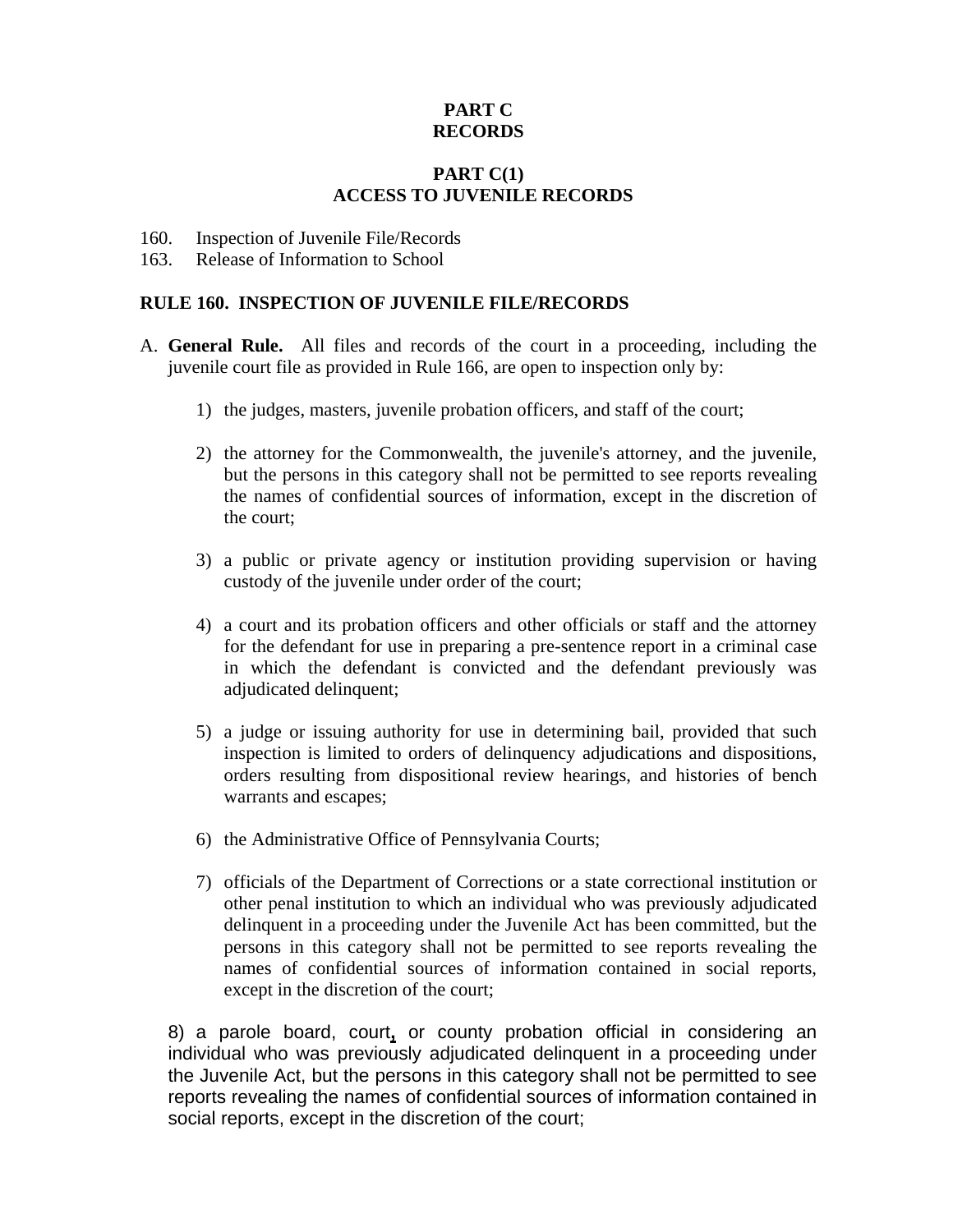- 9) the judges, juvenile probation officers, and staff of courts of other jurisdictions when necessary for the discharge of their official duties;
- 10) the State Sexual Offenders Assessment Board for use in completing assessments; and
- 11) with leave of court, any other person, agency, or institution having a legitimate interest in the proceedings or in the work of the unified judicial system.
- B. **Public availability.** Upon request, a public document shall be created by the clerk of courts if the case is designated eligible for public inspection pursuant to Rule 330 or 515.
	- 1) For cases deemed eligible pursuant to Rule 330, the public document shall contain only the following information:
		- a) the juvenile's name;
		- b) the juvenile's age;
		- c) the juvenile's address; and
		- d) the offenses alleged in the juvenile's petition.
	- 2) For cases deemed eligible pursuant to Rule 515, the public document shall contain only the following information:
		- a) the juvenile's name;
		- b) the juvenile's age;
		- c) the juvenile's address;
		- d) the offenses alleged in the juvenile's petition;
		- e) the adjudication on each allegation; and
		- f) the disposition of the case.

### **C. Electronic records. Unless authorized by the court, there shall be no public access to juvenile case records maintained in electronic format in the court information systems.**

#### **COMMENT**

*See* the Juvenile Act, 42 Pa.C.S. § 6307, for the statutory provisions on inspection of the juvenile's file and 42 Pa.C.S. § 6352.1 for disclosure of treatment records.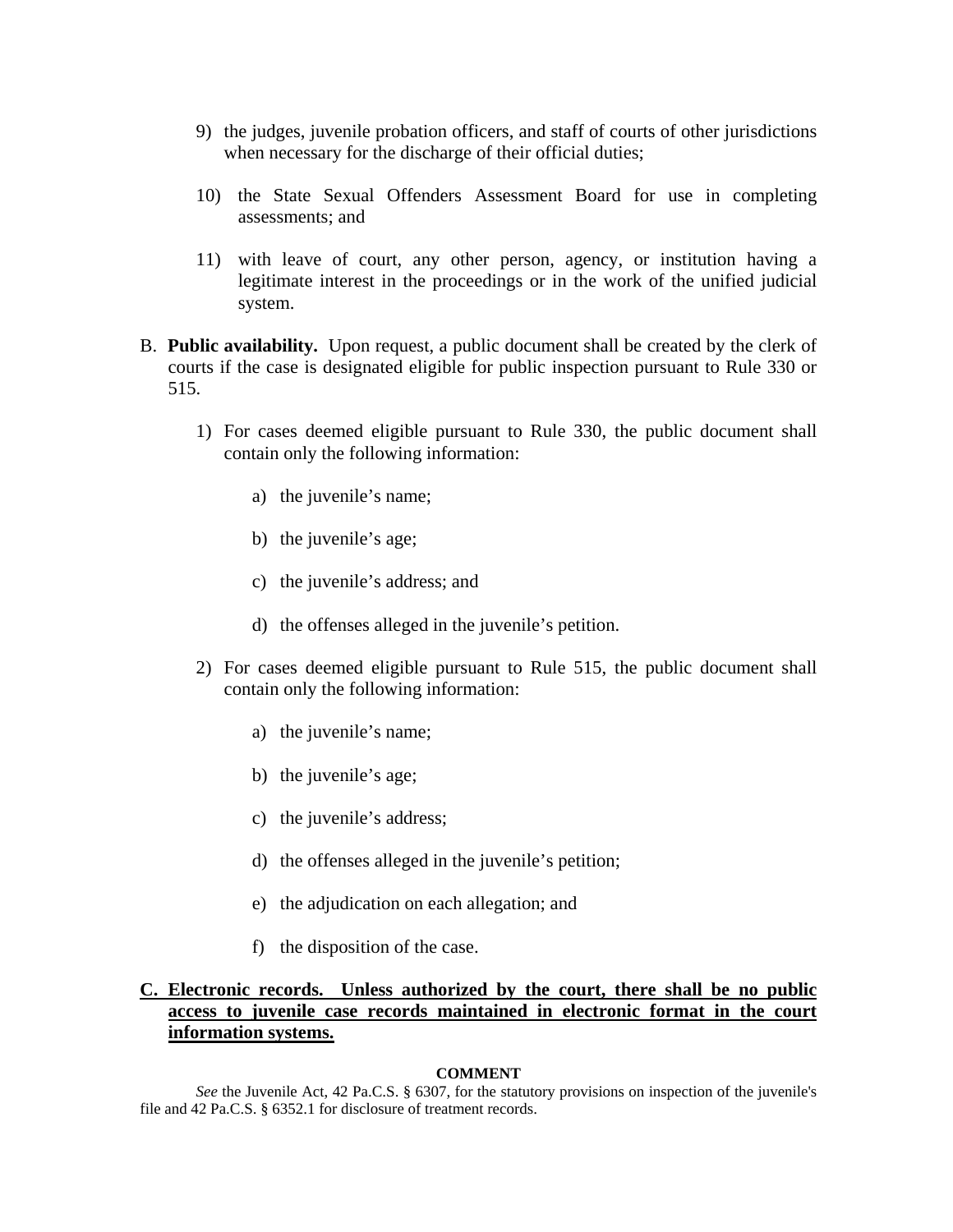This rule is meant to include the contents of the juvenile court file as described in Rule 166 and the contents of the juvenile probation records or reports. Juvenile probation records or reports, include, but are not limited to, social summaries, psychological and psychiatric evaluations, personal histories, school records and reports, mental health histories and reports, drug and alcohol evaluations, and placement facility records and reports.

When delinquency proceedings are commenced pursuant to Rule 200(4), the entire criminal court file is to be transferred with the case to juvenile court. This criminal case file is now the juvenile court file and the disclosure requirements of this rule apply.

 Under Paragraph (B), there is one document for each eligible case that is open for public inspection. The public document should be clearly marked for employees of the clerks of courts' office as the only document available for inspection by the general public. All other information contained in the juvenile court file is not open for public inspection but only open to inspection to the persons enumerated in paragraph (A).

*See* Rule 330 for designation of public availability status in the juvenile petition. *See* Rule 515 for designation of public availability status in the dispositional order.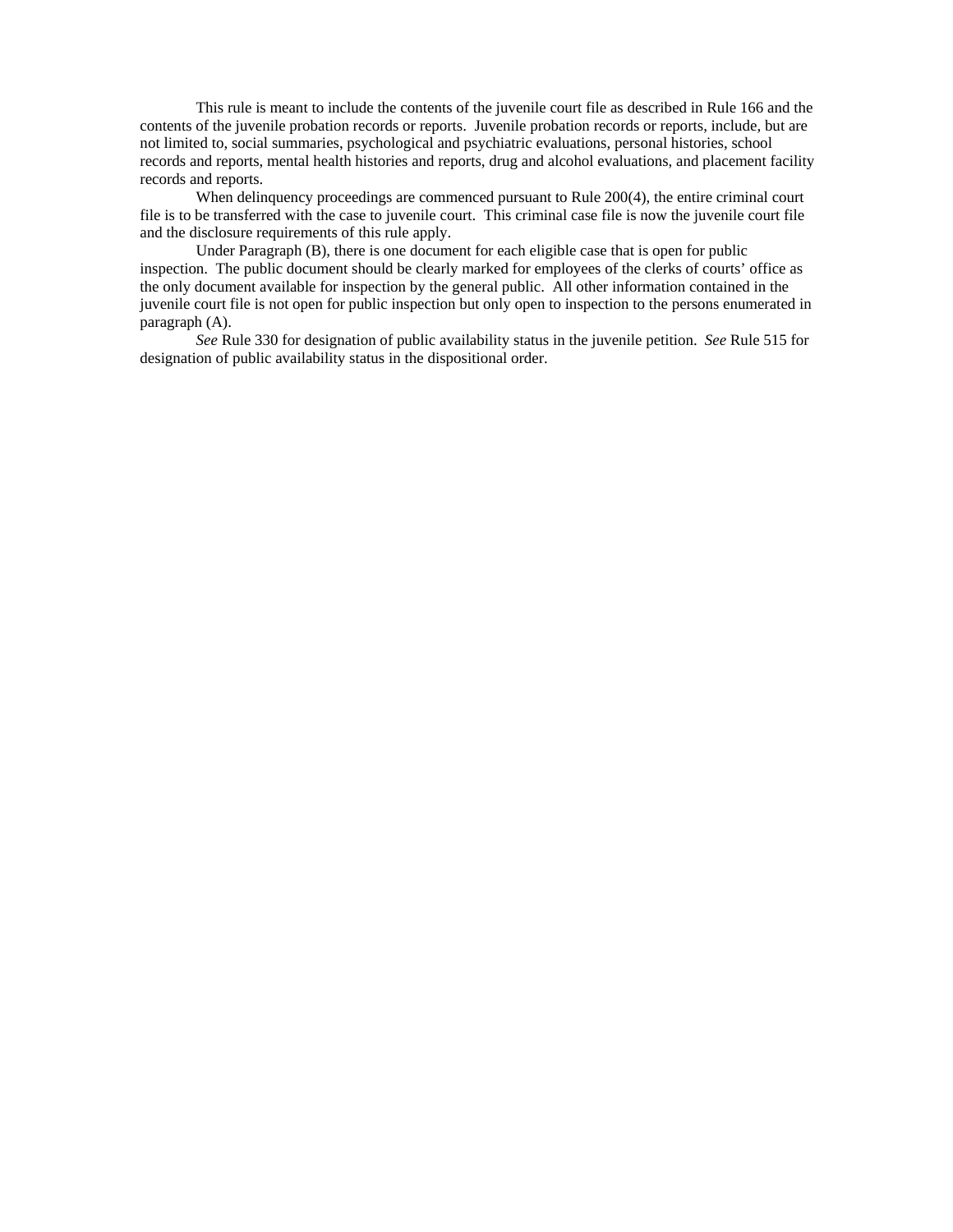# **RULE 242. DETENTION HEARING**

- A. **Informing juvenile of rights.** Upon commencement of the hearing, the court shall:
	- 1) provide a copy of the written allegation to the juvenile and the juvenile's guardian, if present;
	- 2) inform the juvenile of the right to counsel and to assigned counsel; and
	- 3) inform the juvenile of the right to remain silent with respect to any allegation of delinquency.

# B. **Manner of hearing.**

- 1) **Conduct.** The hearing shall be conducted in an informal but orderly manner.
- 2) **Recording.** If requested by the juvenile or the Commonwealth, or if ordered by the court, the hearing shall be recorded by appropriate means. If not so recorded, full minutes of the hearing shall be kept.
- 3) **Testimony and evidence.** All evidence helpful in determining the questions presented, including oral or written reports, may be received by the court and relied upon to the extent of its probative value even though not competent in the hearing on the petition. The juvenile's attorney, the juvenile, if unrepresented, and the attorney for the Commonwealth shall be afforded an opportunity to examine and controvert written reports so received.
- 4) **Presence at hearing.** The juvenile shall be present at the detention hearing and the juvenile's attorney or the juvenile, if unrepresented, may:
	- a) cross-examine witnesses offered against the juvenile; and
	- b) offer evidence or witnesses, if any, pertinent to the probable cause or detention determination.

# **5) Advanced Communication Technology. A juvenile or witness may appear by utilizing advanced communication technology pursuant to Rule 129.**

- C. **Findings.** The court shall determine whether:
	- 1) there is probable cause that a delinquent act was committed by the juvenile; and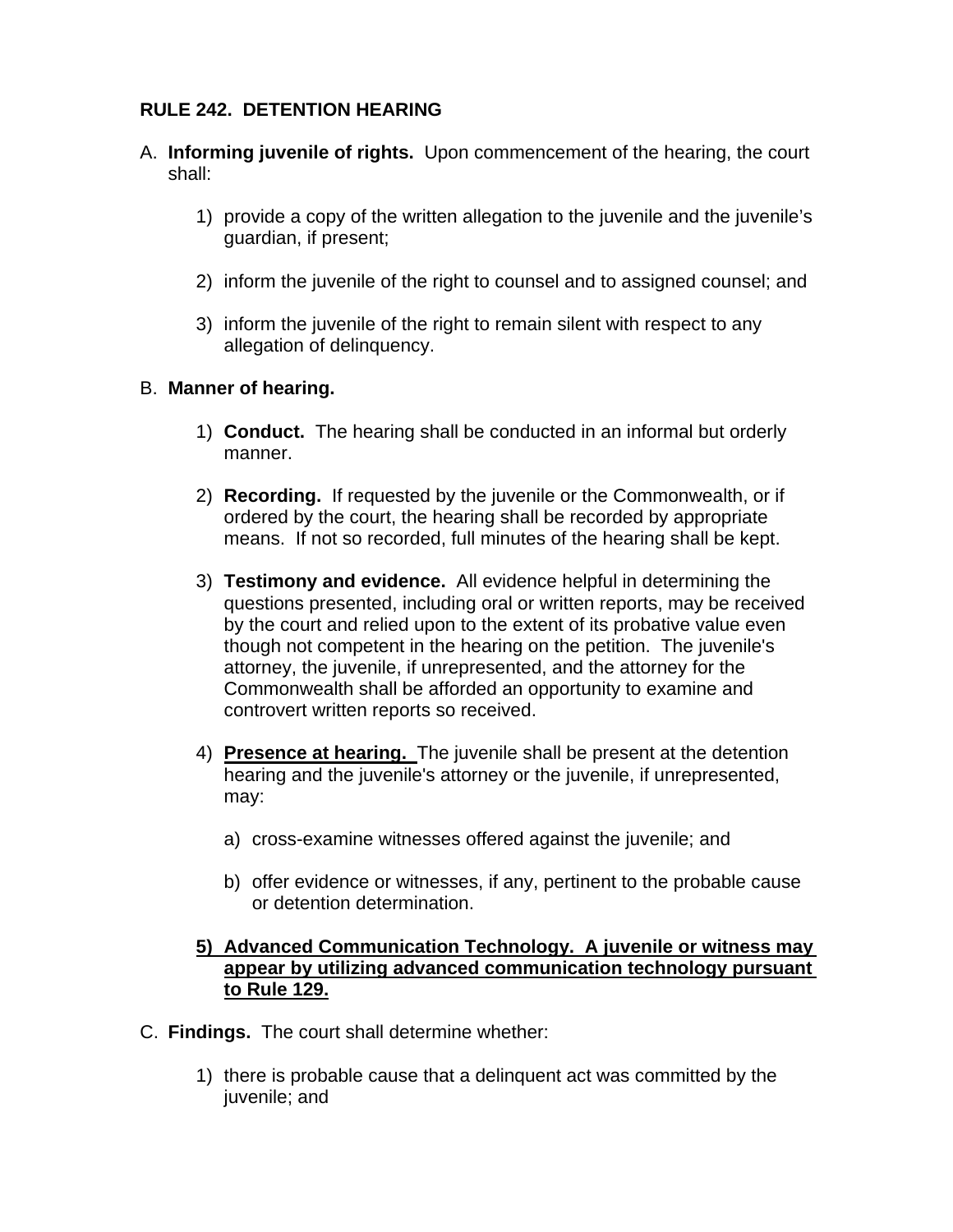- 2) detention of the juvenile is warranted.
- D. **Filing of petition.** If a juvenile remains detained after the hearing, a petition shall be filed with the clerk of courts within twenty-four hours or the next court business day.

#### **COMMENT**

A detention hearing consists of two stages. The first stage of a detention hearing is a probable cause hearing. If probable cause is not found, the juvenile is to be released. If probable cause is found, then the court is to proceed to the second stage.

The second stage of a detention hearing is a detention determination hearing. The court should hear pertinent evidence concerning the detention status of the juvenile, review and consider all alternatives to secure detention, and determine if the detention of the juvenile is warranted.

The procedures of paragraph (D) deviate from the procedures of the Juvenile Act. *See* 42 Pa.C.S. § 6331. Under paragraph (D), a petition does not have to be filed within twenty-four hours of the juvenile's detention; rather, the petition should be filed within twenty-four hours of the conclusion of the detention hearing if the juvenile is detained. *See* Rule 800. If the juvenile is not detained, a petition may be filed at any time prior to the adjudicatory hearing. However, the juvenile's attorney should have sufficient notice of the allegations prior to the adjudicatory hearing to prepare for the defense of the juvenile. *See* Rule 363 for time of service. *See* Rule 331 for service of the petition. *See* Rule 330 for petition requirements.

*See* 42 Pa.C.S. §§ 6332, 6336, and 6338 for the statutory provisions concerning informal hearings and other basic rights.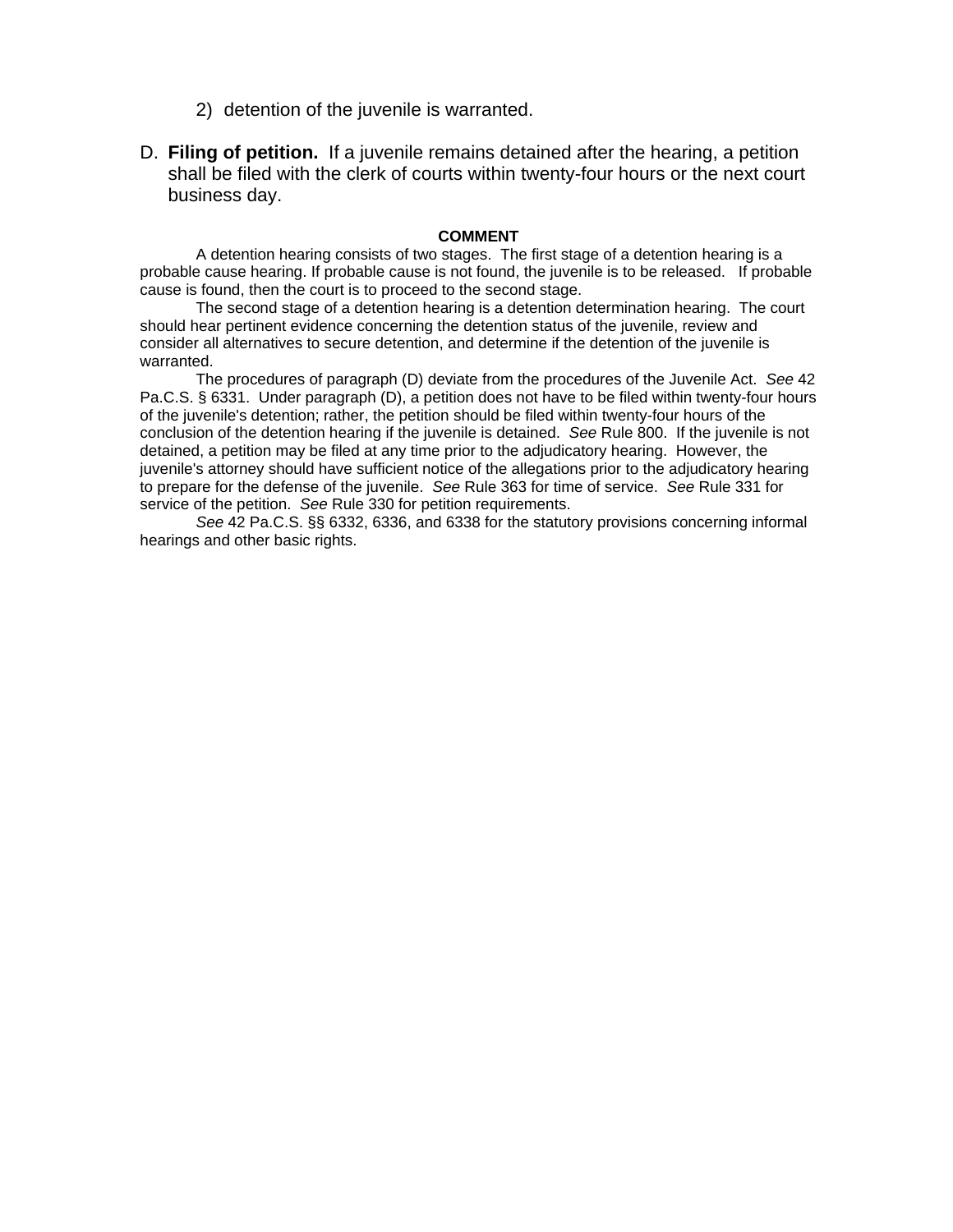# **RULE 345. FILING AND SERVICE**

# A. **[Filings]Generally.**

- 1) **[Generally] Filings**.Except as otherwise provided in these rules, all written motions, and any notice or document for which filing is required, shall be filed with the clerk of courts.
	- **[2]a**) **Clerk of courts' duties.** Except as provided in paragraph (A)(**[3]1**)**(b)**, the clerk of courts shall docket a written motion, notice, or document when it is received and record the time of filing in the docket. The clerk of courts promptly shall transmit a copy of these papers to such person as may be designated by the court.
	- **[3]b**)**Filings by represented juveniles.** In any case in which a juvenile is represented by an attorney, if the juvenile submits for filing a written motion, notice, or document that has not been signed by the juvenile's attorney, the clerk of courts shall not file the motion, notice, or document in the official court record or make a docket entry, but shall forward it promptly to the juvenile's attorney.
- **2) Service, The party filing the document shall serve the other party concurrently with the filing.**
- **3) Proof of service. All documents that are filed and served pursuant to this rule shall include a certificate of service.**

# **B. By Paper.**

- **[4]1**) **Method of filing**. Filing may be accomplished by:
	- a) personal delivery to the clerk of courts; or
	- b) mail addressed to the clerk of courts, provided, however, that filing by mail shall be timely only when actually received by the clerk within the time fixed for filing.

# **[B. Service.**

- **1) Generally. The party filing the document shall serve the other party concurrently with the filing.]**
- 2) **Method of service [to parties]**. Service on the parties shall be by:
	- a) personal delivery of a copy to a party's attorney, or, if unrepresented, the party; or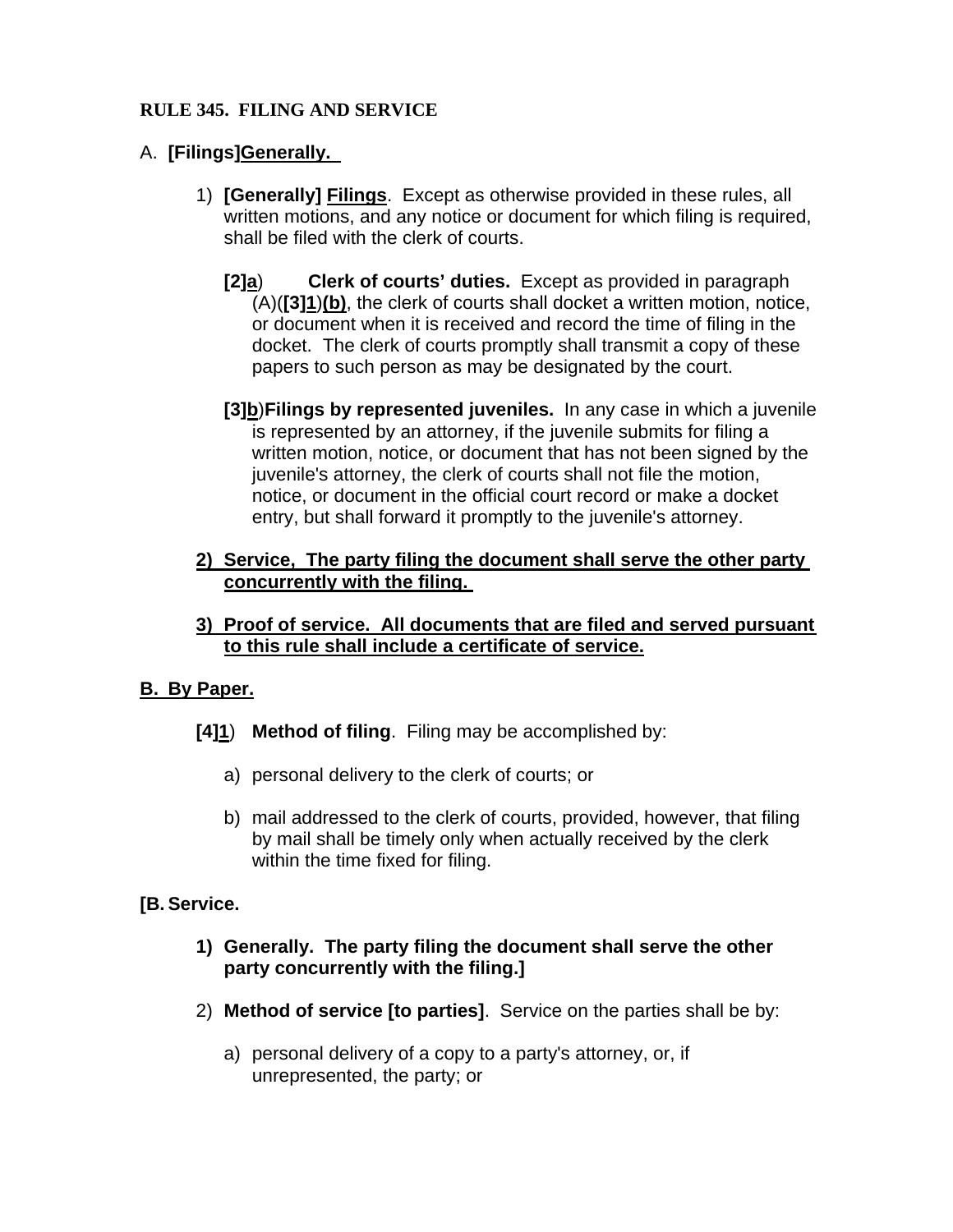- b) mailing a copy to a party's attorney or leaving a copy for the attorney at the attorney's office; or
- c) in those judicial districts that maintain in the courthouse assigned boxes for counsel to receive service, leaving a copy for the attorney in the attorney's box; or
- d) sending a copy to an unrepresented juvenile by first class mail addressed to the juvenile's place of residence, detention, or placement.
- C. **[Proof of service. All documents that are filed and served pursuant to this rule shall include a certificate of service.] Local Rule. If a county has promulgated a local rule regarding electronic filing, the local rule shall comply with Rule 121 and include, at a minimum, provisions which address the following:**
	- **1) whether the electronic filing system is permissive or mandatory;**
	- **2) if a local rule provides that electronic filing is mandatory, the necessary technical assistance that will be provided to those parties lacking the capability to file documents electronically;**
	- **3) methods of accessing the electronic filing systems;**
	- **4) which proceedings and documents are subject to the local rule;**
	- **5) the specified formats in which all documents shall be submitted to the clerk of courts for filing;**
	- **6) the manner in which the clerk of courts will acknowledge receipt, including date and time, of the filed documents to the filing party;**
	- **7) the specific time deadline for making electronic filings;**
	- **8) the manner in which payment will occur and the costs of the electronic filing;**
	- **9) procedures for sending filing status messages to the filing party;**
	- **10) whether the clerk of courts will maintain an electronic file only or an electronic file and a hard copy file;**
	- **11) procedures for extending the filing time if there is a failure in the county's electronic filing system;**
	- **12) back-up procedures if there is a prolonged failure in the county's electronic filing system; and**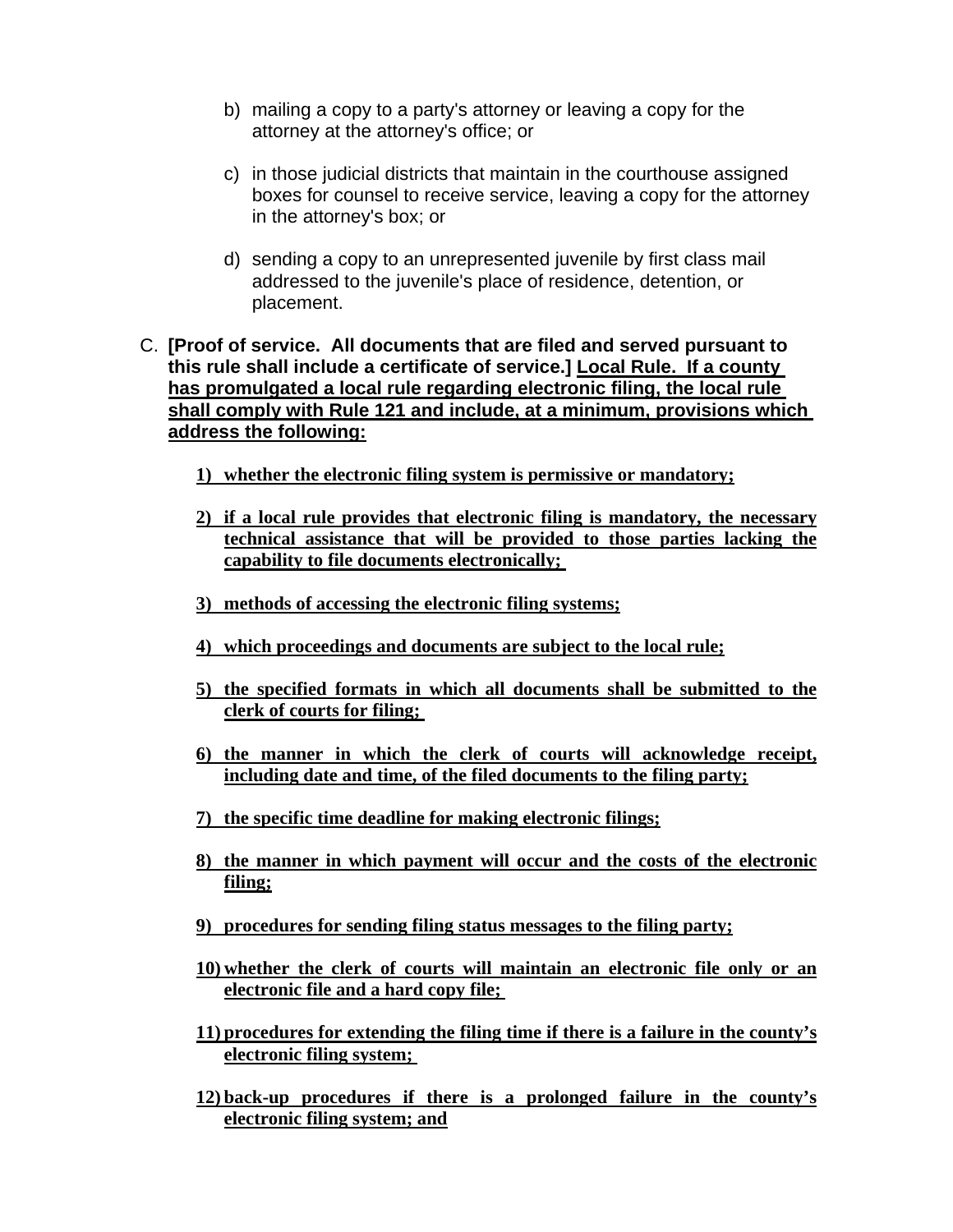**13) any additional procedures, if necessary, to ensure the security of the website and electronic files.**

- **D. By Electronic Means or Facsimile Transmission. Documents may be filed or served by electronic means and/or facsimile transmission if a county has promulgated a local rule permitting or mandating such filings and service.**
	- **1) Electronic Fling. If a county has promulgated a local rule pursuant to paragraph (C) and Rule 121, electronic filing shall be permitted or mandated.** 
		- **a) Any document that is submitted for electronic filing shall be deemed the original document;**
		- **b) The electronic filing of a document constitutes a certification by the filing party that a hard copy was properly signed and, when applicable, verified;**
		- **c) The clerk of courts shall provide electronic access at all times;**
		- **d) The clerk of courts shall provide, through the electronic filing system, an acknowledgement of receipt of a document, including the date and time of receipt, in a form that can be printed for retention by the filing party;**
		- **e) If a document is not accepted for filing by the clerk of courts or electronic filing system, the clerk of courts or electronic filing system shall immediately notify the filing party of this fact and the reason(s); and**
		- **f) Except when caused by the failure of a county's electronic filing system, the filing party shall be responsible for any delay, disruption, interruption of the electronic signals, and legibility of the document that is electronically filed.**
	- **2) Electronic service.** 
		- **a) If a person has electronically filed a document, then parties may be served by electronic service if the parties agree and provide electronic mail addresses to the court.**
		- **b) Service by electronic transmission is complete when a document is sent to:**
			- **i) the recipient's electronic mail address; or**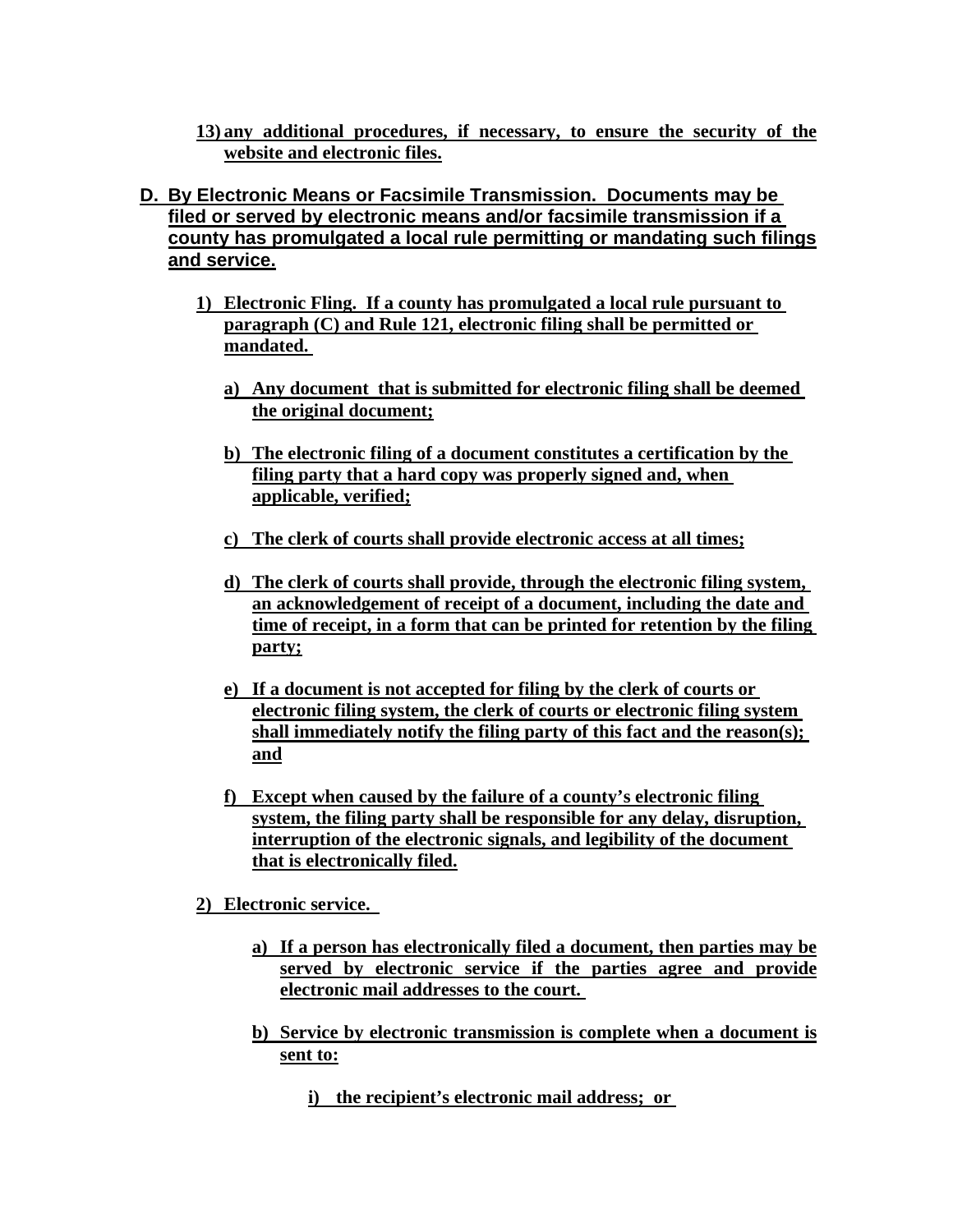- **ii) to the county's electronic filing system website, which in return sends a message to the recipient stating that the document has been filed and is available for review on the system's website.**
- **3) Facsimile Transmission.** 
	- **a) A party may be served by facsimile transmission, if the parties agree and provide a telephone number for the facsimile transmission to the court.**
	- **b) The facsimile cover sheet shall include the:**
		- **i) the names, firms, addresses, telephone numbers, facsimile telephone numbers of the party making service and the party being served;**
		- **ii) the title(s) of the document being served; and**

**iii) the number of pages transmitted.** 

**c) Service by facsimile transmission is complete when a document is confirmed as sent.**

#### **COMMENT**

*See* Rule 166 for maintaining records in the clerk of courts.

Under paragraph (A)(**[2]1**)**(a)**, the court is to designate a court official to process motions and other matters for appropriate scheduling and resolution**.** 

Under paragraph (**[B]A**)**(2)**, the party filing a document is required to serve the other party.

This rule does not affect court orders, which are to be served upon each party's attorney and the juvenile, if unrepresented, by the clerk of courts as provided in Rule 167.

**Pursuant to paragraph (C), a county may promulgate a local rule permitting or mandating electronic filing. The local rule is to provide specific guidelines on every aspect of the procedure and a means to accommodate those who may assistance during the process.** 

**Specific time requirement are to be set under paragraph (C)(7). For example, the county is to specify whether a document is due at the close of the business day, listing the specific time, or whether the document is due by the end of the actual day at midnight.** 

**Pursuant to paragraph (C)(12), the county is to implement back-up procedures due to a system failure.**

**Paragraph (D)(1) sets forth the requirements for electronic filings. Pursuant to paragraph (D)(1)(e), if the electronic filing system fails, the party is to be notified immediately. This notification could be an automatic transmission from the electronic filing system that the transmission failed or the clerk of courts may relay this fact to the filing party as soon as it is realized that there was a failure in the system.**

**If there was not a failure in a county's electronic filing system, all delays, disruptions, interruptions of electronic signals, and legibility of a document are to be the sole responsibility of the filing party. Any time requirements of these rules not met because of such errors are to be the sole responsibility of the filing party. The filing party**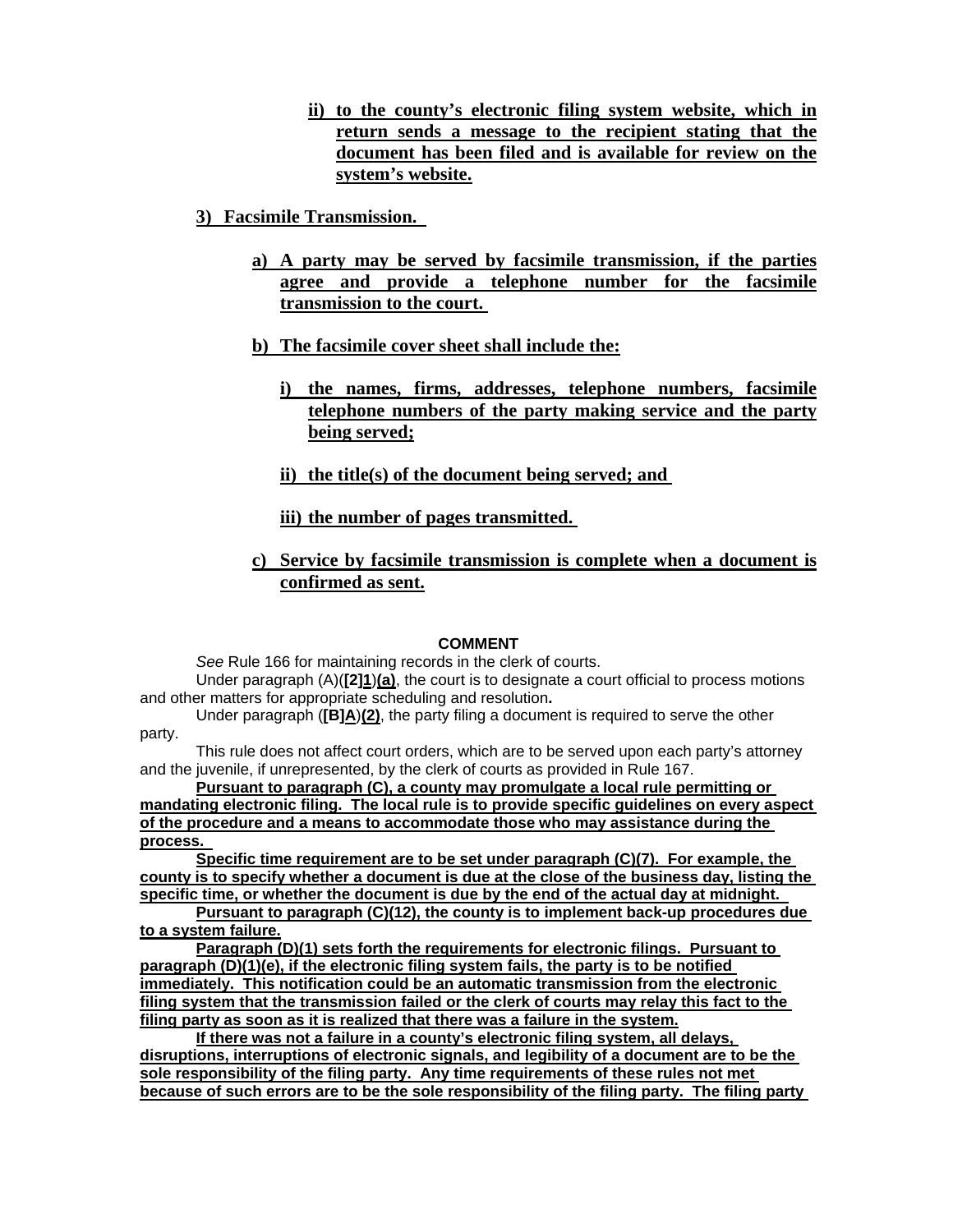**should ensure the receipt of electronic filing pursuant to paragraph (D)(1)(d) to alleviate any concerns.**

**Pursuant to paragraph (D)(2) & (3)[&(4)], a party may be served by electronic service or facsimile transmission. If the parties have agreed to electronic service, the attorneys are to provide the court with an electronic mail address or phone number for facsimile transmission.** 

**This rule is not intended to compel the use of electronic filing. The purpose of this rule is not to provide a comprehensive manual but, rather, a framework upon which a local court can proceed with the electronic filing and service of legal papers, while allowing the flexibility to adapt the process on the basis of actual experience.**

*See* **Rule 121 for procedures of local rules.** For service of petitions, see Rule 331.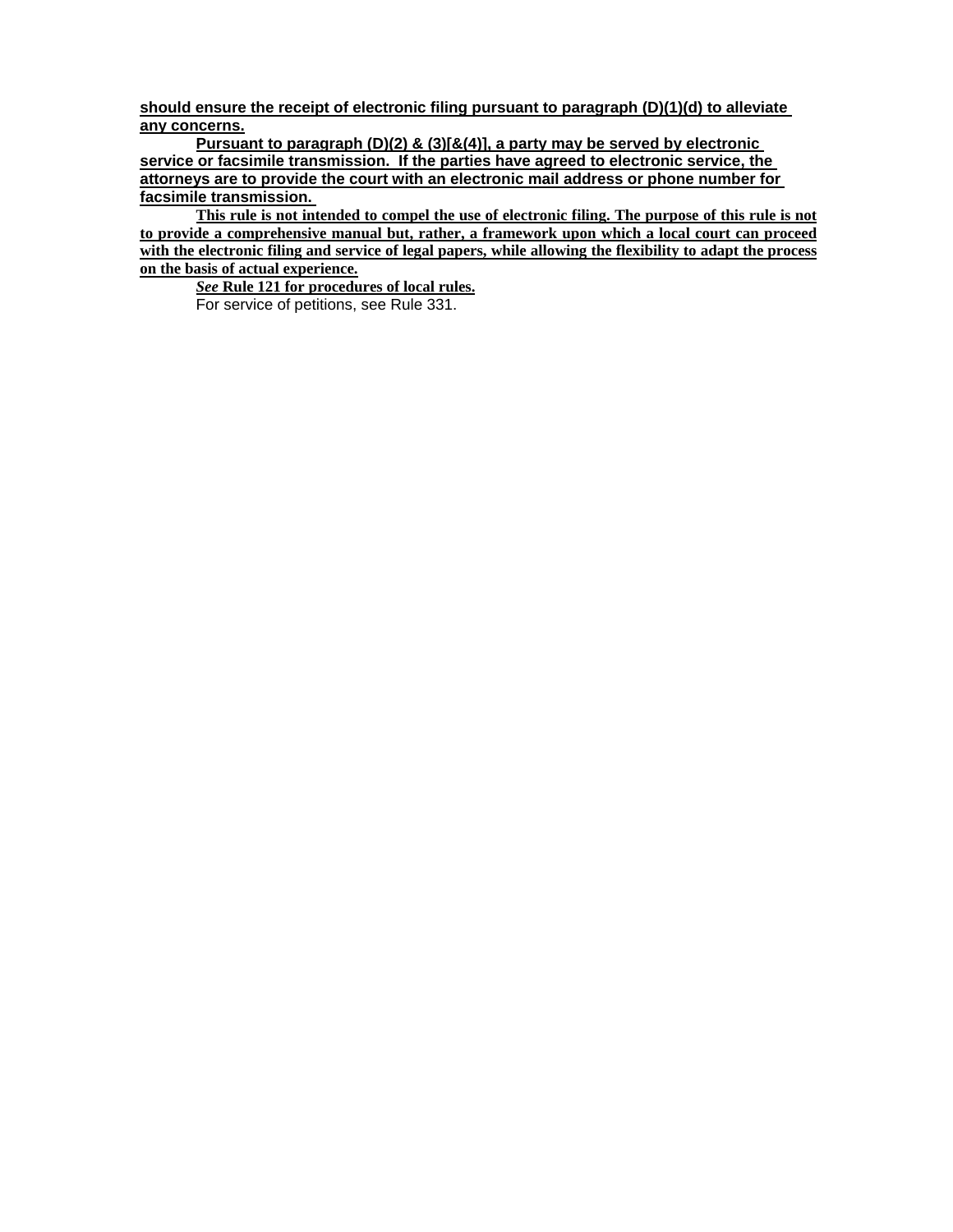#### **RULE 394. TRANSFER HEARING**

A. **Scheduling.** The court shall conduct a transfer hearing no earlier than three days after the notice of request for transfer to criminal proceedings is served unless this time requirement is waived.

#### B. **Advanced Communication Technology. A juvenile or witness may appear by utilizing advanced communication technology pursuant to Rule 129.**

**C. Findings.** At the hearing, if the court finds:

1) the juvenile is fourteen years old or older at the time of the alleged delinquent act;

- 2) notice has been given pursuant to Rule 390;
- 3) there is a *prima facie* showing of evidence that the juvenile committed a felony delinquent act;
- 4) there are reasonable grounds to believe that transfer of the case for criminal prosecution will serve the public interest by considering all the relevant factors; and
- 5) there are reasonable grounds to believe that the juvenile is not committable to an institution for the mentally retarded or mentally ill,

then the court shall transfer the case to the division or a judge of the court assigned to conduct criminal proceedings for prosecution. Otherwise, the court shall schedule an adjudicatory hearing.

#### **COMMENT**

The transfer hearing ordinarily has two phases. The first phase of the transfer hearing is the "*prima facie* phase." The court should determine if there is a *prima facie* showing of evidence that the juvenile committed a delinquent act and if an adult committed the offense, it would be considered a felony. If a *prima facie* showing of evidence is found, the court proceeds to the second phase, known as the "public interest phase." During the "public interest phase," the court should determine if the juvenile is amenable to treatment, supervision, or rehabilitation as a juvenile and what is in the public's interest.

In determining public interest, the court should balance the following factors: 1) the impact of the offense on the victim or victims; 2) the impact of the offense on the community; 3) the threat posed by the juvenile to the safety of the public or any individual; 4) the nature and circumstances of the offense allegedly committed by the juvenile; 5) the degree of the juvenile's culpability; 6) the adequacy and duration of dispositional alternatives available under the Juvenile Act and in the adult criminal justice system; and 7) whether the juvenile is amenable to treatment, supervision, or rehabilitation as a juvenile by considering the following factors: a) age; b) mental capacity; c) maturity; d) the degree of criminal sophistication exhibited by the juvenile; e) previous records, if any; f) the nature and extent of any prior delinquent history, including the success or failure of any previous attempt by the juvenile court to rehabilitate the juvenile; g) whether the juvenile can be rehabilitated prior to the expiration of the juvenile court jurisdiction; h) probation or institutional reports, if any; and 8) any other relevant factors.

The burden of establishing by a preponderance of evidence that the public interest is served by the transfer of the case to criminal court and that the juvenile is not amenable to treatment, supervision, or rehabilitation in the juvenile system rests with the Commonwealth unless: 1) a deadly weapon as defined in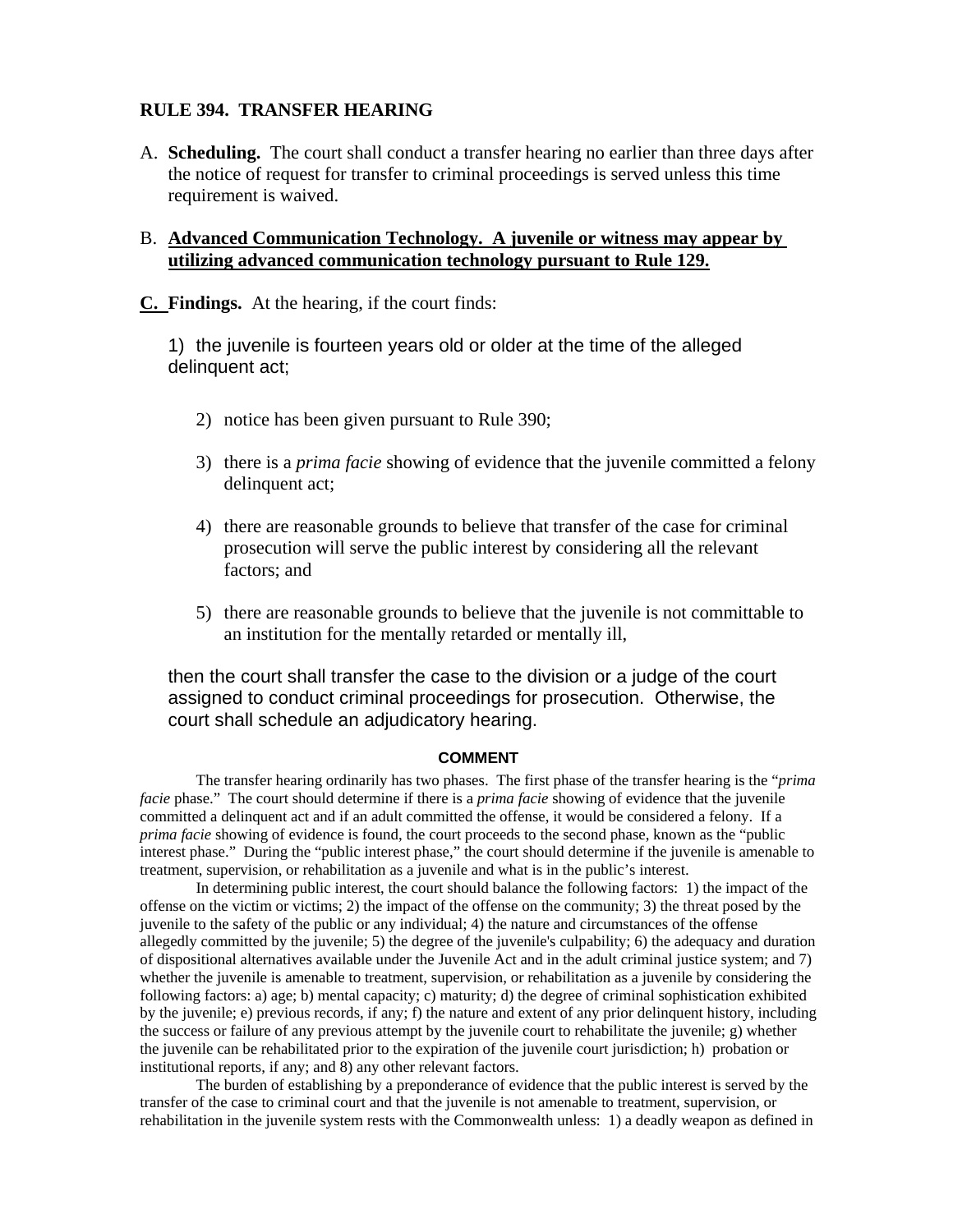18 Pa.C.S. §2301 (relating to definitions) was used and the juvenile was fourteen years of age at the time of the offense; or the juvenile was fifteen years of age or older at the time of the offense and was previously adjudicated delinquent of a crime that would be considered a felony if committed by an adult; and 2) there is a *prima facie* case that the juvenile committed a delinquent act that, if committed by an adult, would be classified as rape, involuntary deviate sexual intercourse, aggravated assault as defined in 18 Pa.C.S. §  $2702(a)(1)$  or (2) (relating to aggravated assault), robbery as defined in 18 Pa.C.S. § 3701(a)(1)(i), (ii) or (iii)(relating to robbery), robbery of motor vehicle, aggravated indecent assault, kidnapping, voluntary manslaughter, an attempt, conspiracy, or solicitation to commit any of these crimes or an attempt to commit murder as specified in paragraph (2)(ii) of the definition of "delinquent act" in 42 Pa.C.S. § 6302. If the preceding criteria are met, then the burden of proof rests with the juvenile. *See* 42 Pa.C.S. § 6355.

For detention time requirements for juveniles scheduled for a transfer hearing, see Rule 391.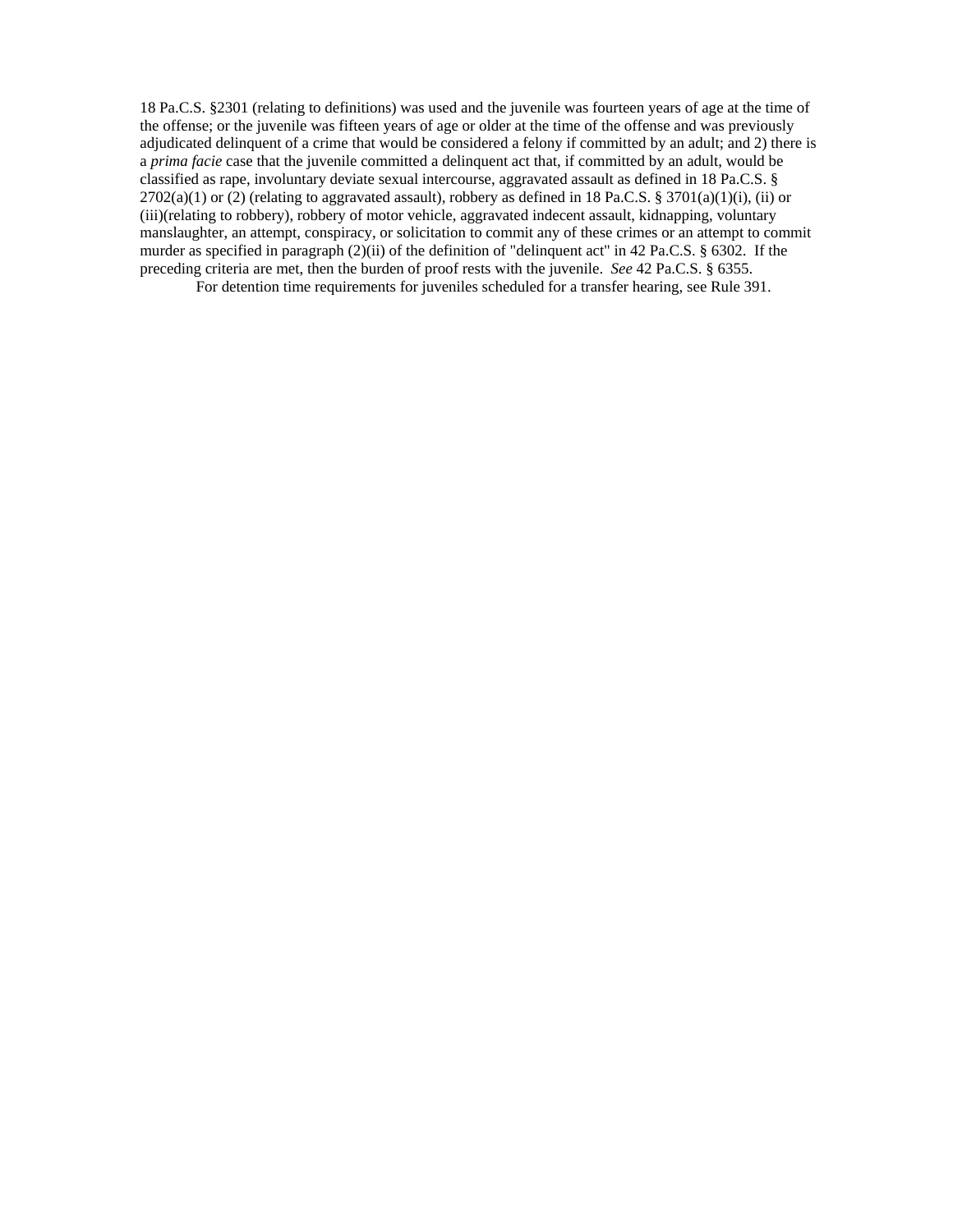#### **RULE 406. ADJUDICATORY HEARING**

- A. **Manner of hearing.** The court shall conduct the adjudicatory hearing without a jury, in an informal but orderly manner.
- B. **Recording.** The adjudicatory hearing shall be recorded. The recording shall be transcribed:
	- 1) at the request of a party;
	- 2) pursuant to a court order; or
	- 3) when there is an appeal.

### **C. Advanced Communication Technology. A juvenile or witness may appear by utilizing advanced communication technology pursuant to Rule 129.**

#### **COMMENT**

Under paragraph (A), the juvenile does not have the right to trial by jury. *McKeiver v. Pennsylvania*, 403 U.S. 528 (1971).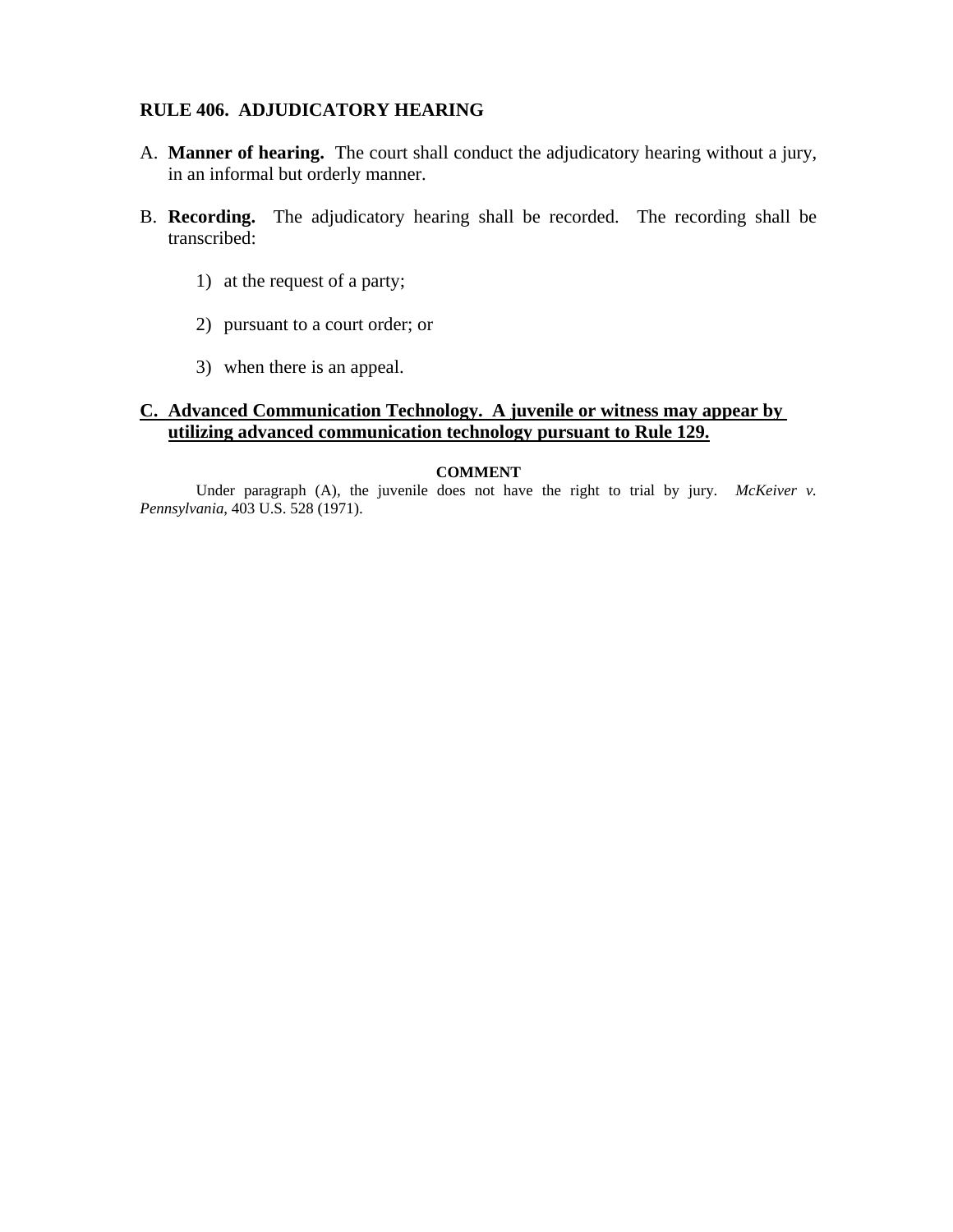### **RULE 512. DISPOSITIONAL HEARING**

- A. **Manner of hearing.** The court shall conduct the dispositional hearing in an informal but orderly manner.
	- 1) **Evidence.** The court shall receive any oral or written evidence that is helpful in determining disposition, including evidence that was not admissible at the adjudicatory hearing.
	- 2) **Opportunity to be heard.** Before deciding disposition, the court shall give the juvenile and the victim an opportunity to make a statement.

### **3) Advanced Communication Technology. A juvenile or witness may appear by utilizing advanced communication technology pursuant to Rule 129.**

- B. **Recording.** The dispositional hearing shall be recorded. The recording shall be transcribed:
	- 1) at the request of a party;
	- 2) pursuant to a court order; or
	- 3) when there is an appeal.
- **C. Duties of the court.** The court shall determine on the record that the juvenile has been advised of the following:
	- 1) the right to file a post-dispositional motion;
	- 2) the right to file an appeal;
	- 3) the time limits for a post-dispositional motion and appeal;
	- 4) the right to counsel to prepare the motion and appeal;
	- 5) the time limits within which the post-dispositional motion shall be decided; and
	- 6) that issues raised before and during adjudication shall be deemed preserved for appeal whether or not the juvenile elects to file a post-dispositional motion.

#### *COMMENT*

Under paragraph (A)(2), for victim's right to be heard, see Victim's Bill of Rights, 18 P.S. § 11.201 *et seq*.

To the extent practicable, the judge or master that presided over the adjudicatory hearing for a juvenile should preside over the dispositional hearing for the same juvenile.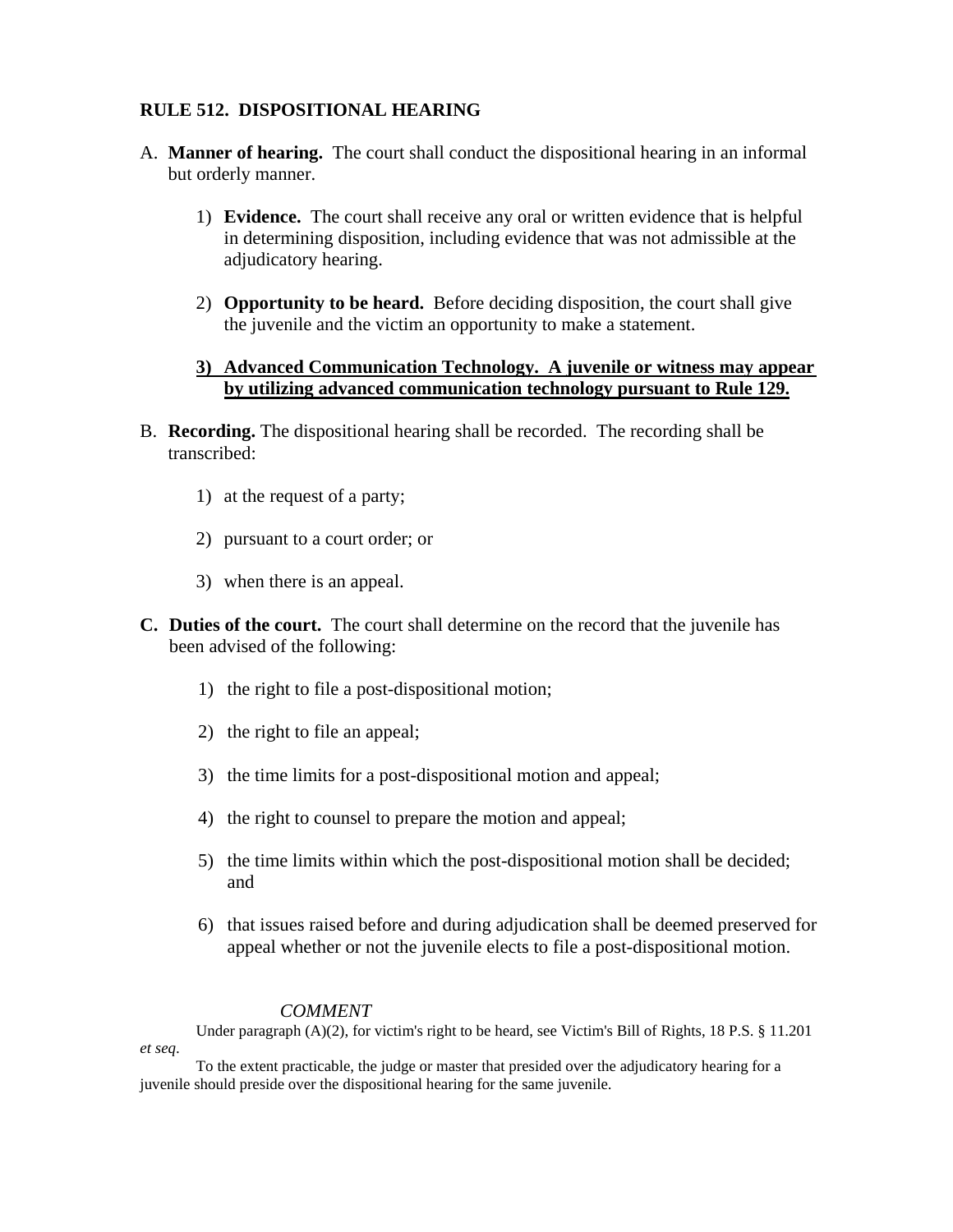#### **RULE 610. DISPOSITIONAL AND COMMITMENT REVIEW**

#### A. **Dispositional Review Hearing.**

- 1) A court may schedule a review hearing at any time.
- 2) In all cases **[when the juvenile is removed from the home],** the court shall **[hold] conduct** dispositional review hearings at least every six months.
- B. **Change in dispositional order.** Whenever there is a request for a change in the dispositional order, other than a motion to revoke probation as provided in Rule 612, the court shall give the parties notice of the request and an opportunity to be heard.
	- 1) The juvenile may be detained pending a court hearing.
	- 2) A detention hearing shall be held within seventy-two hours of the juvenile's detention, if detained.
	- 3) The juvenile shall be given a statement of reasons for the discharge from a placement facility or request for change in the dispositional order.
	- 4) A review hearing shall be held within twenty days of the discharge from the placement facility or request for change in the dispositional order.
- C. **Advanced Communication Technology. [If the parties agree, commitment and dispositional review hearings may be held by teleconferencing, two-way simultaneous audio-visual communication, or another similar method when a juvenile is committed to a placement facility. The juvenile shall be permitted to communicate fully and confidentially with the juvenile's attorney immediately prior to and during the proceeding.] A juvenile or witness may appear by utilizing advanced communication technology pursuant to Rule 129.**

#### *COMMENT*

Under paragraph (A), the court may hold a review hearing at any time; however, **[if the juvenile is removed from the home,]** the court is to conduct a hearing at least every six months. *See* Rule 800.

Nothing in this rule is intended to prohibit the emergency transfer of a juvenile from a placement facility to a detention facility pending reconsideration of the dispositional order and this rule is not intended to preclude a motion for modification of a dispositional order after the juvenile has been detained.

Some placement facilities are hours away from the dispositional court. Paragraph (C) allows a hearing, when a juvenile is in a placement facility, to be conducted via teleconferencing, two-way simultaneous audio-visual communication, or similar method. The juvenile is to be afforded all the same rights and privileges as if the hearing was held with all present in the courtroom.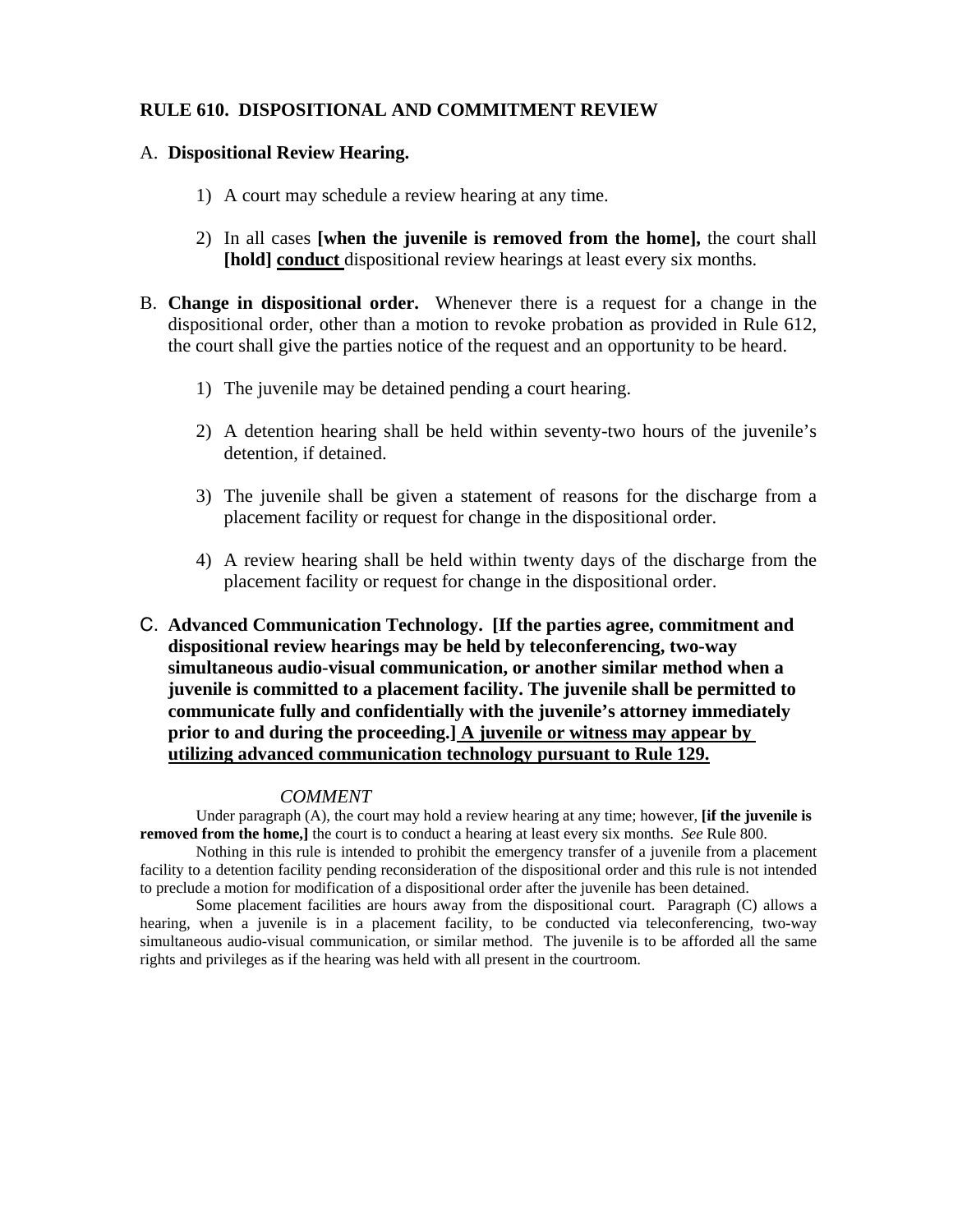# **PART A BUSINESS OF COURTS**

- 1120. Definitions
- 1121. Local Rules
- 1122. Continuances
- 1123. Subpoenas
- 1124. Summons
- 1126. Defects in Form, Content, or Procedure
- 1127. Recording and Transcribing Juvenile Court Proceedings
- 1128. Presence at Proceedings
- 1129. [Open Proceedings [RESERVED]] **Appearance by Advanced Communication Technology**
- 1130. [Public Discussion by Court Personnel of Pending Matters] **Court Fees Prohibited for Advanced Communication Technology**
- 1133. Motion to Intervene
- 1134. Proceedings *In Camera*
- 1135. Captions

#### **1136. Public Discussion by Court Personnel of Pending Matters**

1140. Bench Warrants for Failure to Appear

#### **RULE 1120. DEFINITIONS**

**ADVANCED COMMUNICATION TECHNOLOGY is any communication equipment that is used as a link between parties in physically separate locations and includes, but is not limited to, systems providing for two-way simultaneous audiovisual communication; closed circuit television; telephone and facsimile equipment; and electronic mail.**

ADULT is any person, other than a child, eighteen years old or older.

AGGRAVATED CIRCUMSTANCES are those circumstances specifically defined pursuant to the Juvenile Act, 42 Pa.C.S. § 6302.

CHILD is a person who is under the age of eighteen who is the subject of the dependency petition, or who was adjudicated dependent before reaching the age of eighteen years and who, while engaged in a course of instruction or treatment, requests the court to retain jurisdiction until the course has been completed, but in no event shall remain in a course of instruction or treatment past the age of twenty-one years.

CLERK OF COURTS is that official in each judicial district who has the responsibility and function under state law and local practice to maintain the official juvenile court file and docket, without regard to that person's official title.

#### **COPY is an exact duplicate of an original document, including any required signatures, produced through mechanical or electronic means and includes, but is**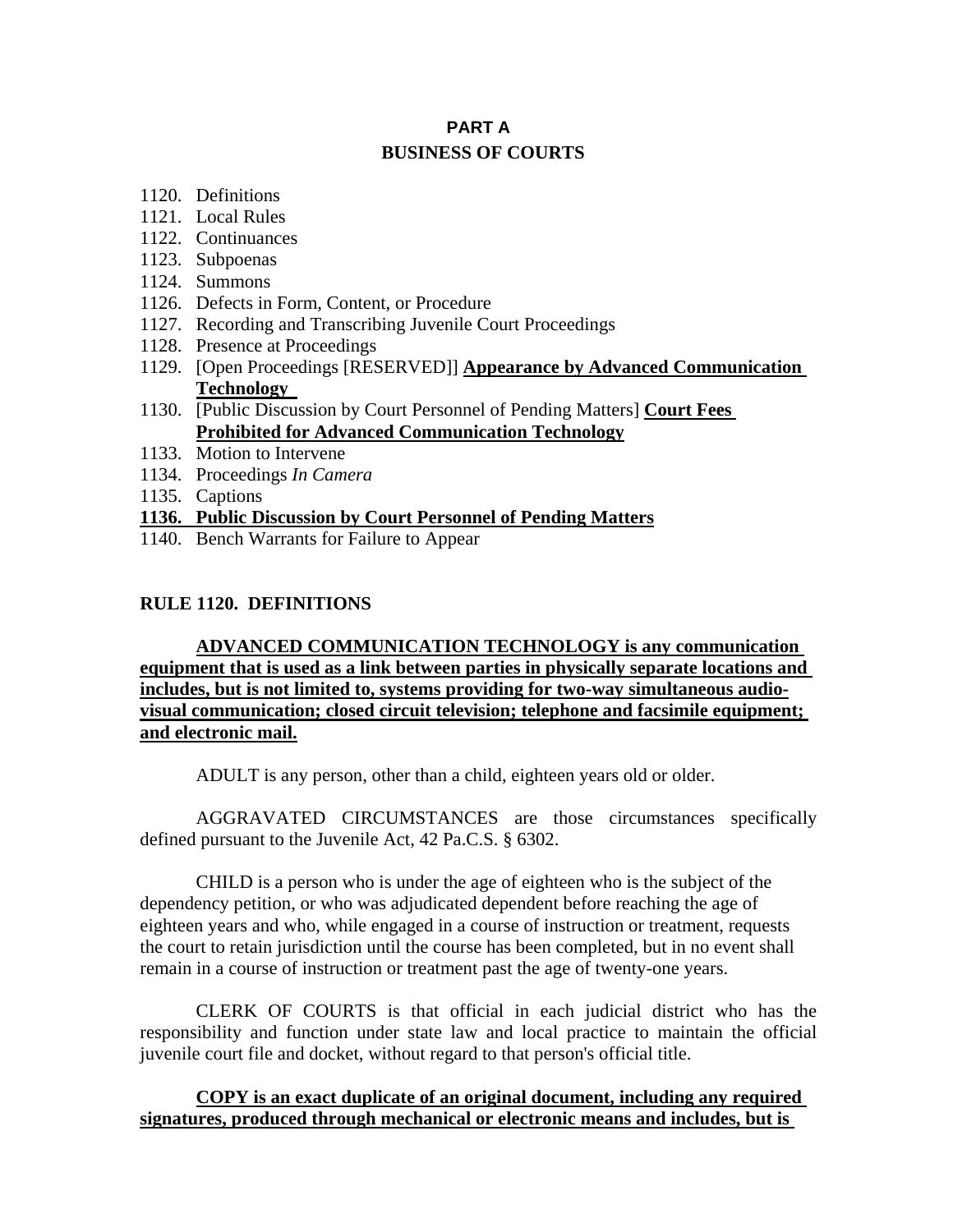#### **not limited to, copies reproduced by transmission using facsimile equipment, or by scanning into and printing out of a computer.**

COUNTY AGENCY is the county children and youth social service agency established pursuant to the County Institution District Law, 62 Pa.C.S. § 2305 or established through the county commissioners in the judicial districts where the County Institution District Law was abolished, 16 P.S. §§ 2161, 2168, and supervised by the Department of Public Welfare pursuant to the Public Welfare Code, 62 Pa.C.S. § 901 *et seq.* 

COURT is the Court of Common Pleas, a court of record, which is assigned to hear dependency matters. Court shall include masters when they are permitted to hear cases under these rules. Juvenile court shall have the same meaning as court.

### **ELECTRONIC FILING is the electronic transmission of a document filed in a proceeding, including but not limited to, motions, proposed orders, requests, exhibits, and attachments, by means other than facsimile transmission.**

#### **ELECTRONIC SERVICE is the electronic transmission of a document to a party, attorney, or representative under these rules.**

FAMILY SERVICE PLAN is the document in which the county agency sets forth the service objectives for a family and services to be provided to a family by the county agency.

GUARDIAN is any parent, custodian, or other person who has legal custody of a child, or person designated by the court to be a temporary guardian for purposes of a proceeding.

JUDGE is a judge of the Court of Common Pleas.

LAW ENFORCEMENT OFFICER is any person who is by law given the power to enforce the law when acting within the scope of that person's employment.

MASTER is an attorney with delegated authority to hear and make recommendations for dependency matters. Master has the same meaning as hearing officer.

MEDICAL FACILITY is any hospital, urgent care facility, psychiatric or psychological ward, drug and alcohol detoxification or rehabilitation program, or any other similar facility designed to treat a child medically or psychologically.

MINOR is any person under the age of eighteen.

PARTY is a person who is legally entitled to participate in the proceedings but nothing in these Rules confers standing upon a person.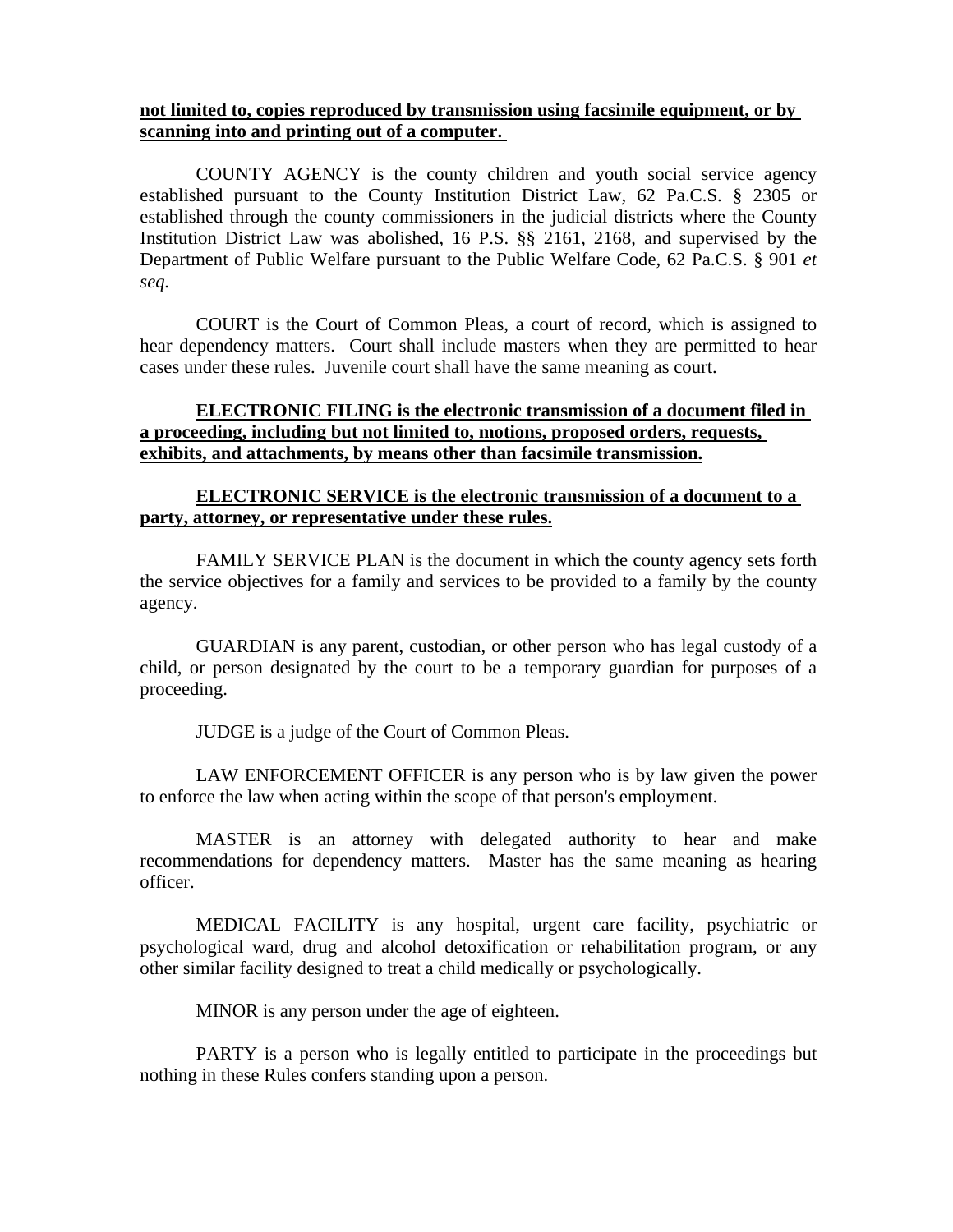PERMANENCY PLAN is a comprehensive plan that will result in a permanent home for the child.

PETITION is a formal document by which a child is alleged to be dependent.

PETITIONER is any person, who signs or verifies, and files a petition.

POLICE OFFICER is any person, who is by law given the power to arrest when acting within the scope of that person's employment.

PROCEEDING is any stage in the dependency process occurring once a shelter care application has been submitted or a petition has been filed.

PROTECTIVE CUSTODY is when a child is taken into custody for protection as an alleged dependent child pursuant to the Juvenile Act, 42 Pa.C.S. § 6301 *et seq.* or custody may be assumed pursuant to 23 Pa.C.S. § 6315*.* 

RECORDING is the means to provide a verbatim account of a proceeding through the use of a court stenographer, audio recording, audio-visual recording, or other appropriate means.

SHELTER CARE FACILITY is a physically unrestricted facility that provides temporary care of a child and is approved by the Department of Public Welfare.

VERIFICATION is a written statement made by a person that the information provided is true and correct to that person's personal knowledge, information, or belief and that any false statements are subject to the penalties of the Crimes Code, 18 Pa.C.S. § 4904, relating to unsworn falsification to authorities.

#### *COMMENT*

The county agency is a party to the proceeding and should not function as the "Clerk of Courts."

The definition of "clerk of courts" should not necessarily be interpreted to mean the office of clerk of courts as set forth in 42 Pa.C.S. § 102, but instead refers to that official who maintains the official juvenile court files and docket regardless of the person's official title in each judicial district. It is to be determined locally which official is to maintain these records and the associated docket.

The county institution districts in counties of the fourth, fifth, sixth, seventh, and eighth classes were abolished pursuant to 16 P.S. § 2161. It is the county commissioners' duties in the fourth, fifth, sixth, seventh, and eighth classes to provide the children and youth social service agency with the necessary services for the agency to provide care for the child. See 16 P.S. § 2168.

Under the term "court," to determine if masters are permitted to hear cases, see Rule 1187.

For the family service plan, see 55 Pa. Code § 3130.61

The definition of "law enforcement officer" does not give the power of arrest to any person who is not otherwise given that power by law.

The term "petitioner" may include any person; however, if the person is not the county agency, an application to file a petition pursuant to Rule 1320 is to be made. If the court, after a hearing, grants the application, the applicant may file a petition.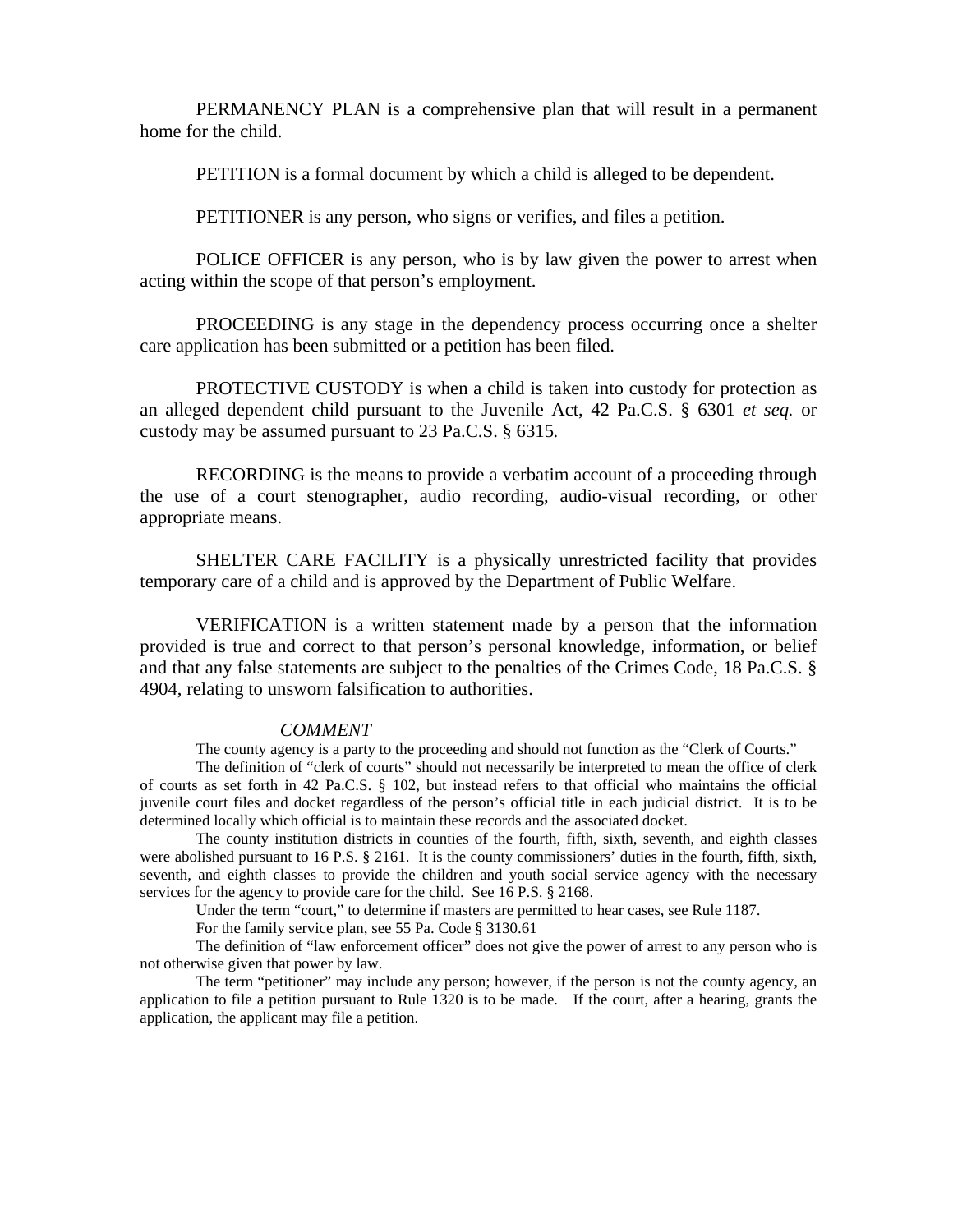#### **RULE 1128. PRESENCE AT PROCEEDINGS**

A. **General Rule.** All parties shall be present at any proceeding unless the exceptions of paragraph (B) apply.

#### B. **Exceptions.**

- 1) **Absence from proceedings.** The court may proceed in the absence of a party upon good cause shown except that in no case shall a hearing occur in the absence of a child's attorney. If a child has a guardian *ad litem* and legal counsel, both attorneys shall be present.
- 2) **Exclusion from proceedings.** A party may be excluded from a proceeding only for good cause shown. If a party is so excluded, counsel for the party shall be permitted to be present.

#### C. **Advanced Communication Technology. A child or guardian may appear by utilizing advanced communication technology pursuant to Rule 1129.**

**D.** Order appearance. The court may order any person having the physical custody or control of a child to bring the child to any proceeding.

#### *COMMENT*

Under paragraph  $(B)(1)$ , if a child is an infant, that would qualify as good cause. In no case is a proceeding to occur in the absence of the child's attorney. The court has discretion whether to proceed if the court finds that a party received proper notice of the hearing and has willfully failed to appear.

*See In re Adoption of S.B.B. and E.P.R.*, 372 Pa.Super. 456, 539 A.2d 883 (1988).

Nothing in these rules creates a right of a child to have his or her guardian present. *See* 42 Pa.C.S. §§ 6310, 6335(b), 6336.1.

**Official Note:** Rule 1128 adopted August, 21, 2006, effective February 1, 2007.

*Committee Explanatory Reports:* 

Final Report explaining the provisions of Rule 1128 published with the Court's Order at 36 Pa.B. 5599 (September 2, 2006).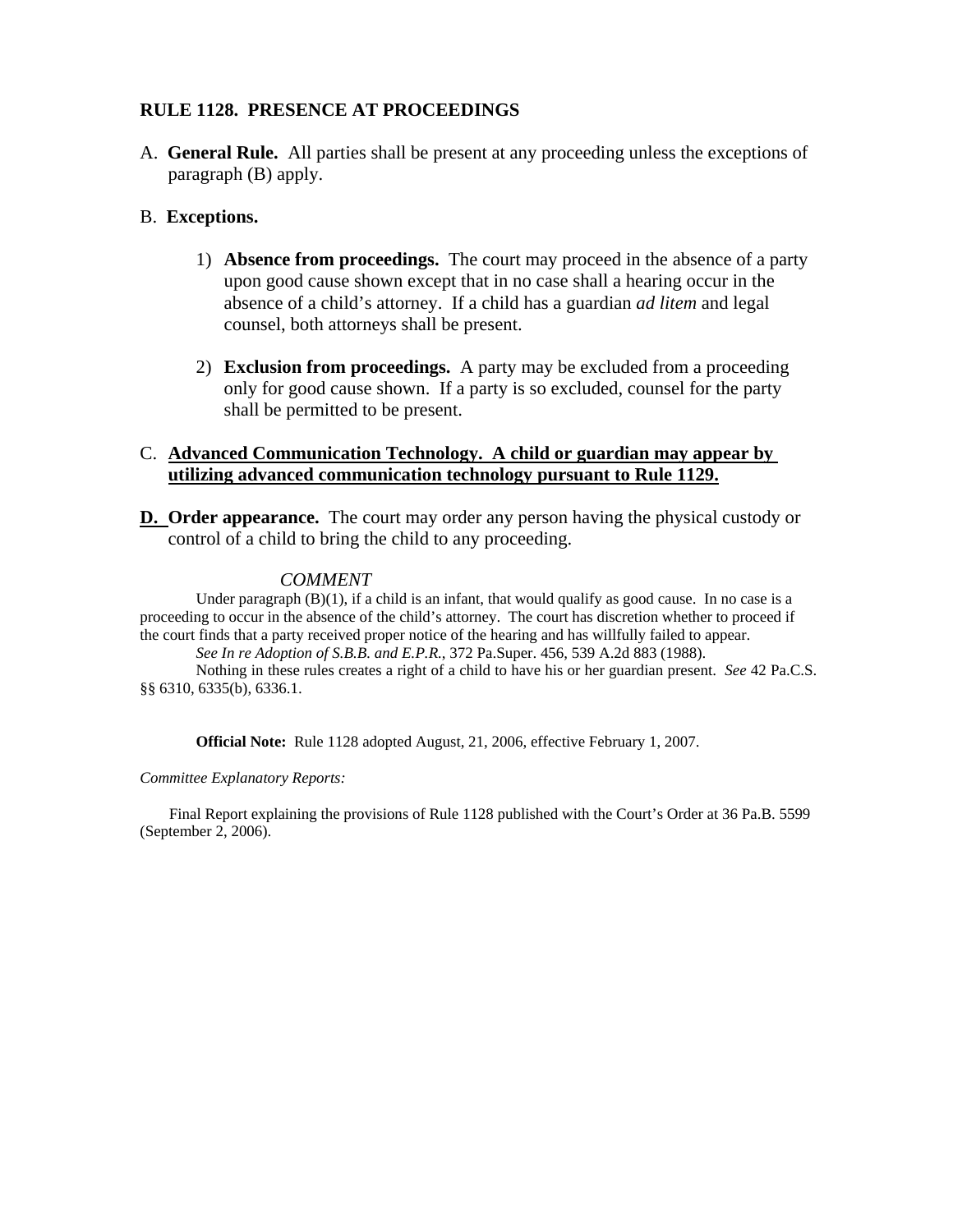**Rule 1129. Appearance by Advanced Communication Technology** 

**A. Generally. The child, guardian, or a witness may appear at a proceeding by utilizing advanced communication technology.** 

# **B. Requirements. Advanced communication technology shall be utilized only upon:**

# **1) direction or approval of the court; and**

**2) good cause shown or by agreement of the parties.**

# **C. Counsel.**

- **1) The child or guardian shall be permitted to confer with counsel before entering into an agreement under paragraph (A)(2).**
- **2) The child shall be permitted to communicate fully and confidentially with counsel immediately prior to and during the proceeding.**

#### **Comment**

**Paragraph (A) requires that every child is to appear in court at least once a year. There may be instances in which the child is excused from attending pursuant to Rule 1128; for example, the child is too young.** 

**It is best practice to conduct hearings every three months and for the judge to see the child and guardian in person every six months.** 

**This rule is not intended to compel the use of advanced communication technology but rather permit the use of appearance by telephone or by a system providing two-way simultaneous audiovisual communication. Advanced communication technology may be utilized for the convenience for witnesses; efficient use of resources; or when a party or witness has an illness, is incarcerated, or at a remote location.**

**Pursuant to paragraph (C), the child or guardian is to be given time to confer with counsel privately. The child is to be afforded all the same rights as if the hearing was held with all parties present in the courtroom.**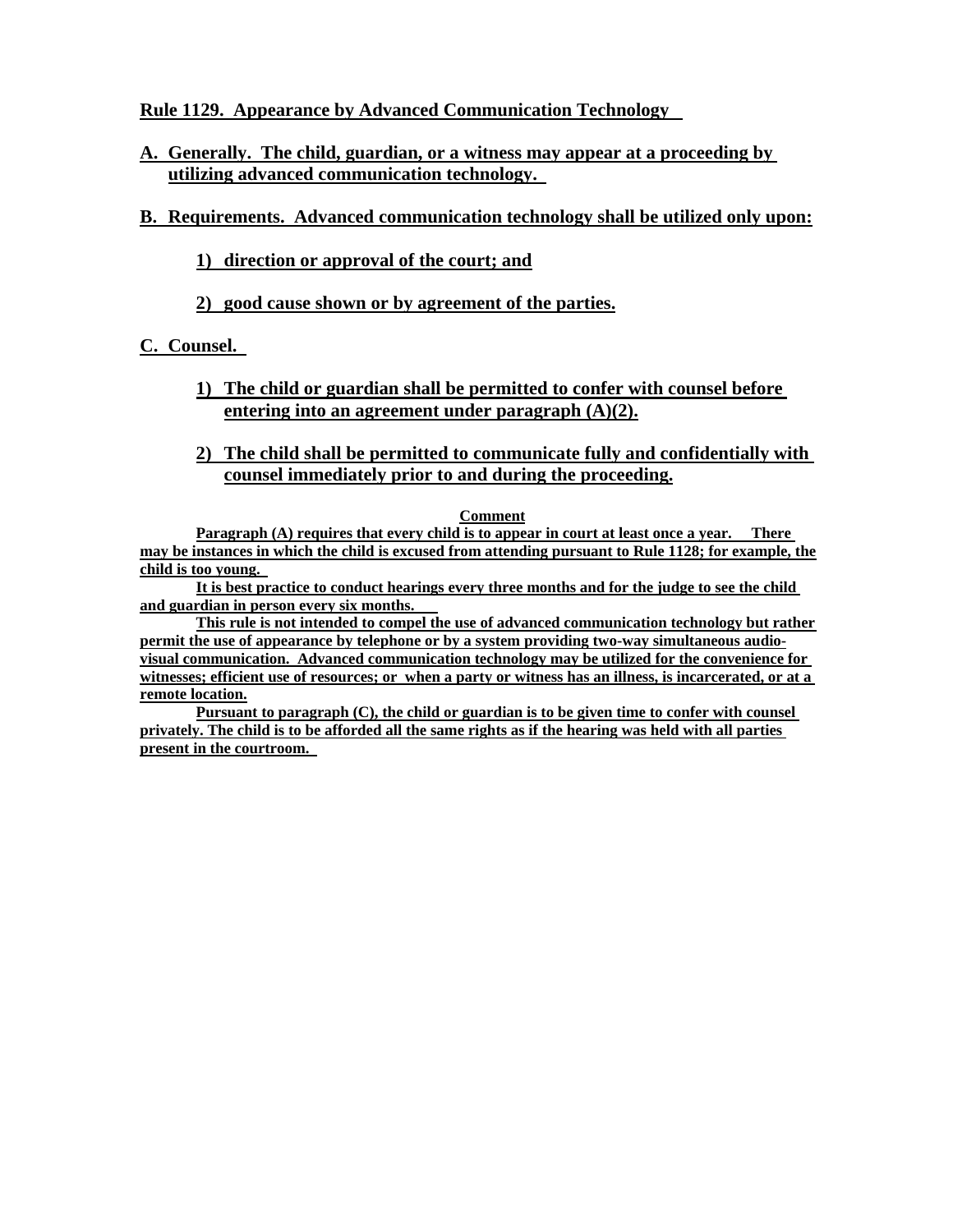### **Rule 1130. Court Fees Prohibited for Advanced Communication Technology**

**The court shall not impose any fees upon any party or witness for utilizing advanced communication technology.** 

**Comment**

*See* **March 13, 2002 Order of the Supreme Court of Pennsylvania (No. 241 Judicial Administration; Doc. No. 1) which provides that no fees shall be imposed against a defendant in a criminal proceeding for the utilization of advanced communication technology.**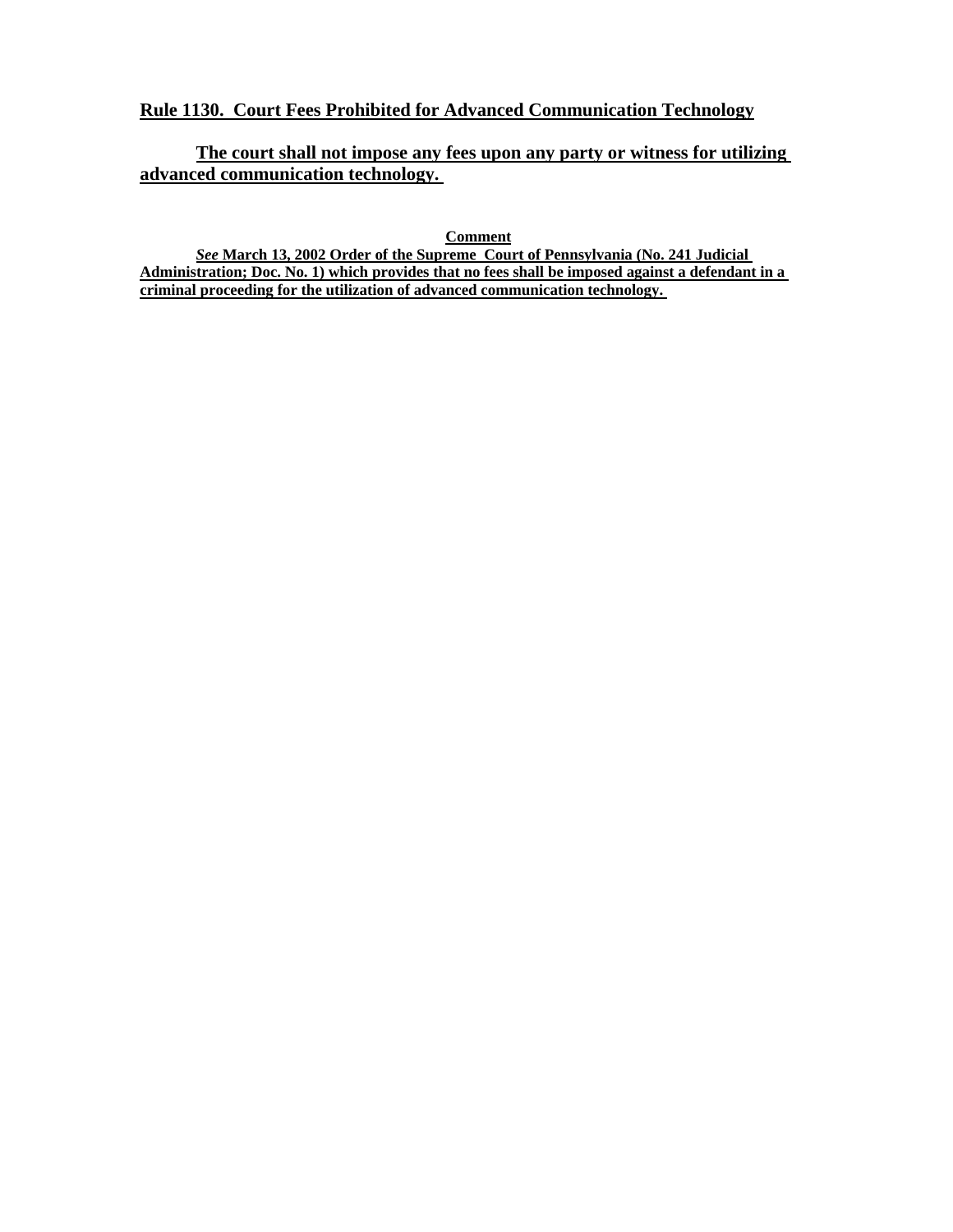# **RULE [1130]1136. PUBLIC DISCUSSION BY COURT PERSONNEL OF PENDING MATTERS**

All court personnel including, among others, court clerks, bailiffs, tipstaffs, sheriffs, and court stenographers, are prohibited from disclosing to any person, without authorization from the court, information relating to a pending dependency case that is not part of the court record otherwise available to the public or not part of the record in an open proceeding. This rule specifically prohibits the divulgence of information concerning arguments and proceedings that are closed proceedings, held in chambers, or otherwise outside the presence of the public.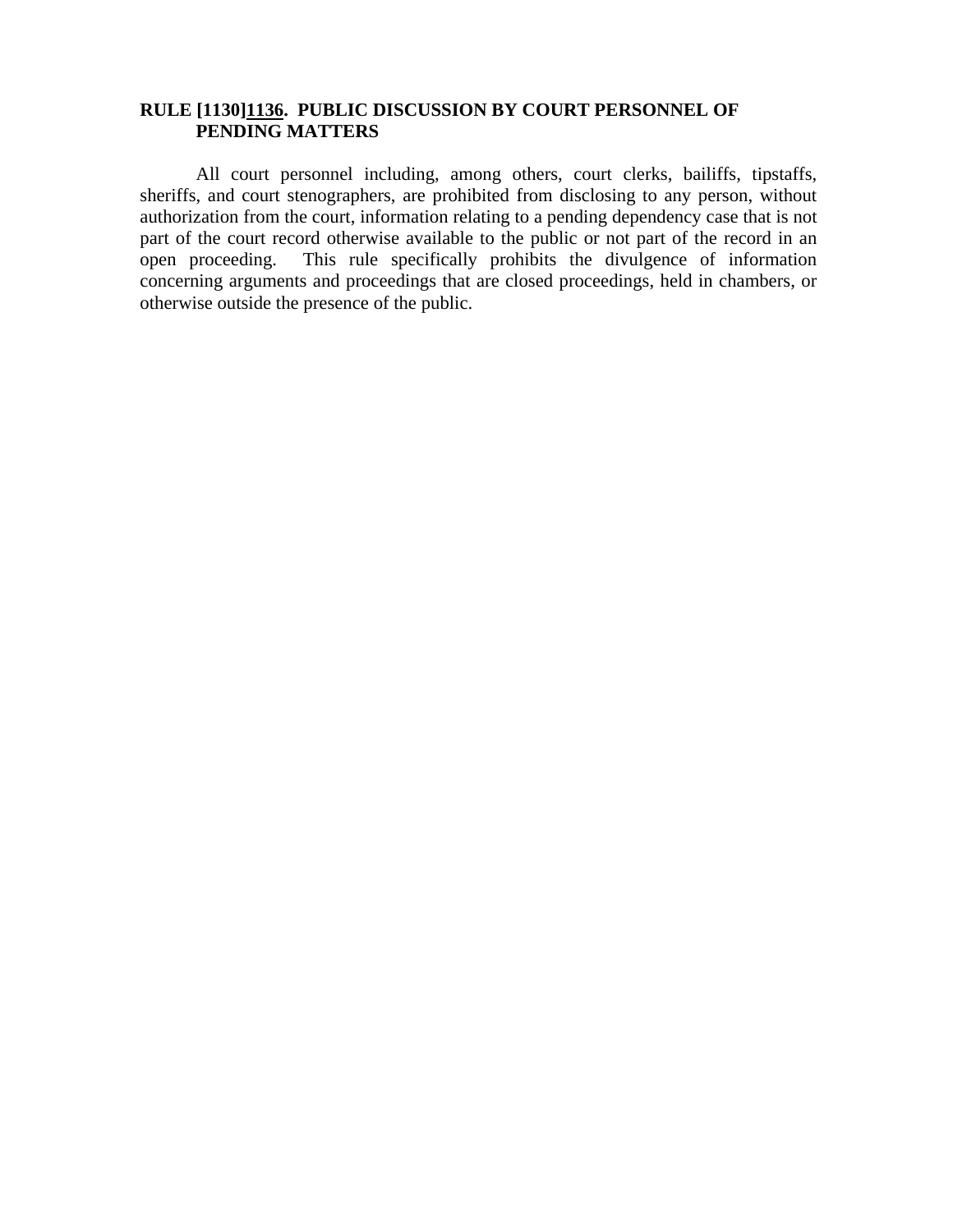# **RULE 1140 . BENCH WARRANTS FOR FAILURE TO APPEAR**

### A. **Issuance of warrant.**

- 1) Before a bench warrant may be issued by a judge, the judge shall find that the subpoenaed or summoned person received sufficient notice of the hearing and failed to appear.
- 2) For the purpose of a bench warrant, a judge may not find notice solely based on first-class mail service.

### B. **Party.**

### 1) **Where to take the party.**

- a) When a party is taken into custody pursuant to a bench warrant, the party shall be taken without unnecessary delay to the judge who issued the warrant or a judge designated by the President Judge to hear bench warrants.
- b) If the party is not brought before a judge, the party shall be released unless the warrant specifically orders detention of the party.
- c) If the warrant specifically orders detention of a party, the party shall be detained pending a hearing.
	- i) **Minor.** If the party is a minor, the party shall be detained in a shelter-care facility or other placement as deemed appropriate by the judge.
	- ii) **Adult.** If the party is an adult, the witness shall be detained at the county jail.

# 2) **Prompt hearing.**

- a) If a party is detained pursuant to a specific order in the bench warrant, the party shall be brought before the judge who issued the warrant, a judge designated by the President Judge to hear bench warrants, or an out-of-county judge pursuant to paragraph (B)(4) within seventy-two hours.
- b) If the party is not brought before a judge within this time, the party shall be released.
- 3) **Notification of guardian.** If a party is a child and is taken into custody pursuant to a bench warrant, the arresting officer shall immediately notify the child's guardian of the child's whereabouts and the reasons for the issuance of the bench warrant.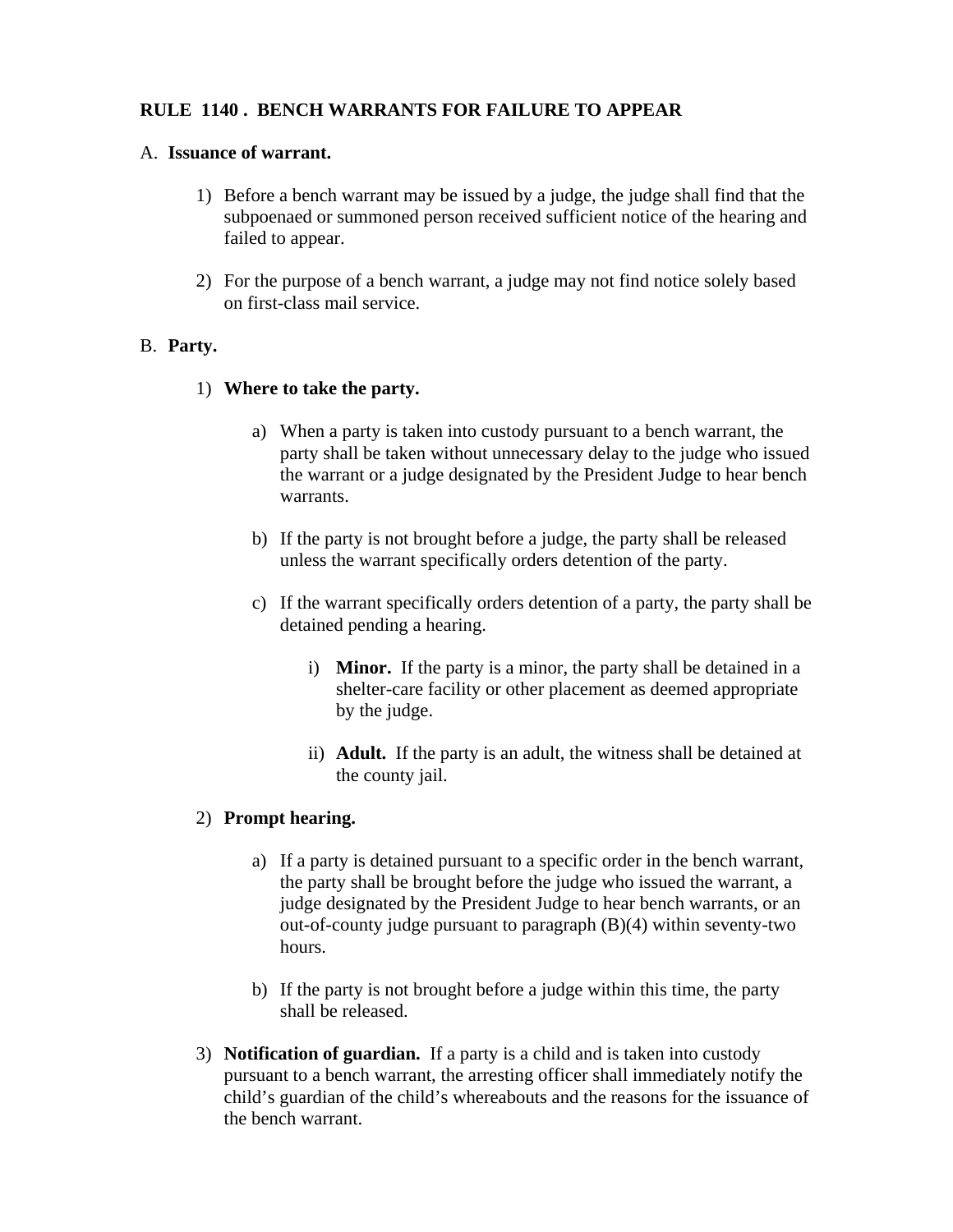#### 4) **Out-of-county custody.**

- a) If a party is taken into custody pursuant to a bench warrant in a county other than the county of issuance, the county of issuance shall be notified immediately.
- b) Arrangements to transport the party shall be made immediately.
- c) If transportation cannot be arranged immediately, then the party shall be taken without unnecessary delay to a judge of the county where the party is found.
- d) The judge will identify the party as the subject of the warrant, decide whether detention is warranted, and order that arrangements be made to transport the party to the county of issuance.
- 5) **Time requirements.** The time requirements of Rules 1242, 1404, 1510, and 1607 shall be followed.

### C. **Witnesses.**

### 1) **Where to take the witness.**

- a) When a witness is taken into custody pursuant to a bench warrant, the witness shall be taken without unnecessary delay to the judge who issued the warrant or a judge designated by the President Judge to hear bench warrants.
- b) If the witness is not brought before a judge, the witness shall be released unless the warrant specifically orders detention of the witness.
- c) A motion for detention as a witness may be filed anytime before or after the issuance of a bench warrant. The judge may order detention of the witness pending a hearing.
	- i) **Minor.** If a detained witness is a minor, the witness shall be detained in a shelter-care facility or other placement as deemed appropriate by the judge.
	- ii) **Adult.** If a detained witness is an adult, the witness shall be detained at the county jail.

#### 2) **Prompt hearing.**

a) If a witness is detained pursuant to paragraph  $(C)(1)(c)$  or brought back to the county of issuance pursuant to paragraph  $(C)(4)(f)$ , the witness shall be brought before the judge by the next business day.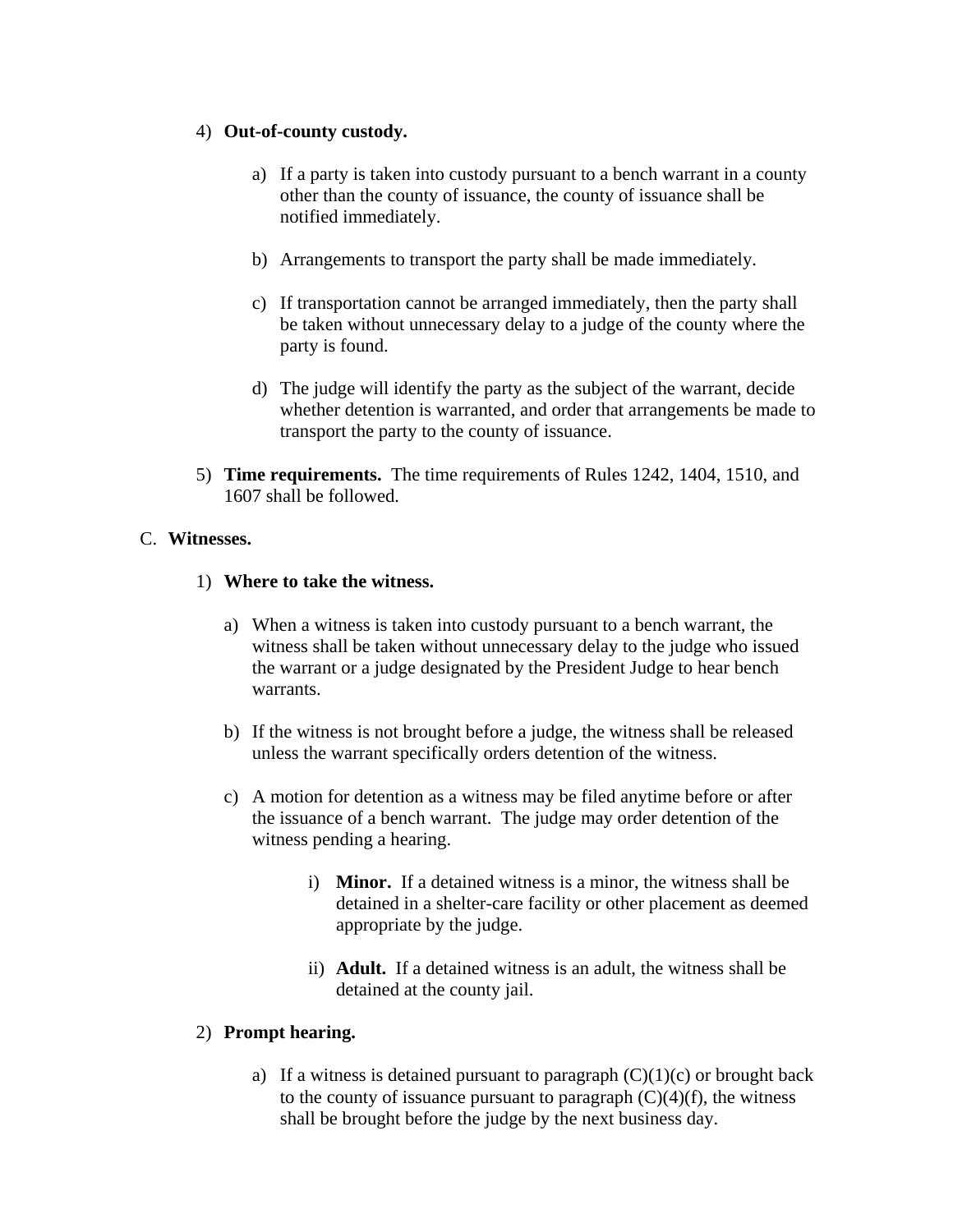- b) If the witness is not brought before a judge within this time, the witness shall be released.
- 3) **Notification of guardian.** If a witness who is taken into custody pursuant to a bench warrant is a minor, the arresting officer shall immediately notify the witness's guardian of the witness's whereabouts and the reasons for the issuance of the bench warrant.

#### 4) **Out-of-county custody.**

- a) If a witness is taken into custody pursuant to a bench warrant in a county other than the county of issuance, the county of issuance shall be notified immediately.
- b) The witness shall be taken without unnecessary delay and within the next business day to a judge of the county where the witness is found.
- c) The judge will identify the witness as the subject of the warrant, decide whether detention as a witness is warranted, and order that arrangements be made to transport the witness to the county of issuance.
- d) Arrangements to transport the witness shall be made immediately.
- e) If transportation cannot be arranged immediately, the witness shall be released unless the warrant or other order of court specifically orders detention of the witness.
	- i) **Minor.** If the witness is a minor, the witness may be detained in an out-of-county shelter-care facility or other placement as deemed appropriate by the judge.
	- ii) **Adult.** If the witness is an adult, the witness may be detained in an out-of-county jail.
- f) If detention is ordered, the witness shall be brought back to the county of issuance within seventy-two hours from the execution of the warrant.
- g) If the time requirements of this paragraph are not met, the witness shall be released.

#### D. **Advanced Communication Technology. A child, guardian, or witness may appear by utilizing advanced communication technology pursuant to Rule 1129.**

**E. Return & execution of the warrant for parties and witnesses.**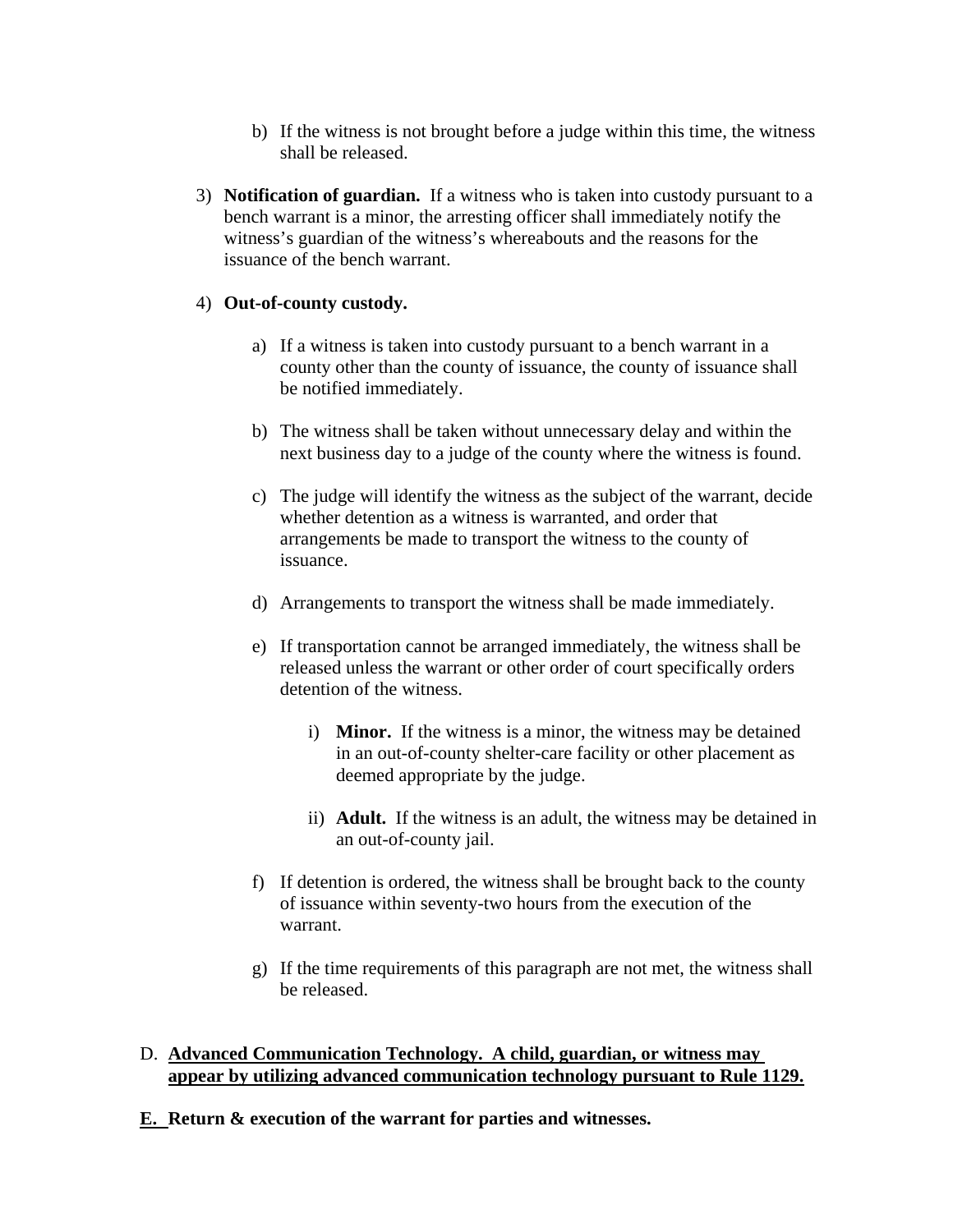- 1) The bench warrant shall be executed without unnecessary delay.
- 2) The bench warrant shall be returned to the judge who issued the warrant or to the judge designated by the President Judge to hear bench warrants.
- 3) When the bench warrant is executed, the arresting officer shall immediately execute a return of the warrant with the judge.
- 4) Upon the return of the warrant, the judge shall vacate the bench warrant.

#### **COMMENT**

Pursuant to paragraph (A), the judge is to ensure that the person received sufficient notice of the hearing and failed to attend. The judge may order that the person be served in-person or by certified mail, return receipt. The judge may rely on first-class mail service if additional evidence of sufficient notice is presented. For example, testimony that the person was told in person about the hearing is sufficient notice. Before issuing a bench warrant, the judge should determine if the guardian was notified.

Under Rule 1800, 42 Pa.C.S. § 6335(c) was suspended only to the extent that it is inconsistent with this rule. Under paragraph  $(A)(1)$ , the judge is to find a subpoenaed or summoned person failed to appear and sufficient notice was given to issue a bench warrant. The fact that the party or witness may abscond or may not attend or be brought to a hearing is not sufficient evidence for a bench warrant. The normal rules of procedure in these rules are to be followed if a child is detained. *See* Chapter Twelve, Part D.

Pursuant to paragraph  $(B)(1)(a)$ , the party is to be taken immediately to the judge who issued the bench warrant or a judge designated by the President Judge of that county to hear bench warrants. Pursuant to paragraph  $(B)(1)(b)$ , if a bench warrant specifically provides that the party may be detained, the party may be detained without having to be brought before the judge until a hearing within seventy-two hours under paragraph  $(B)(2)(a)$ . Pursuant to this paragraph, if a hearing is not held promptly, the party is to be released. *See* paragraph (B)(2)(b).

In paragraphs  $(B)(1)(c)(i)$ ,  $(C)(1)(c)(i)$ ,  $\& (C)(4)(e)(i)$ , "other placement as deemed appropriate by the judge" does not include a detention facility if a child is only alleged to be dependent because the use of detention facilities for dependent children is strictly prohibited. *See* 42 Pa.C.S. §§ 6302 & 6327(e).

Under paragraphs  $(B)(2)$  and  $(B)(4)$ , a party taken into custody pursuant to a bench warrant is to have a hearing within seventy-two hours regardless of where the party is found. *See* Rule 1242(D).

Pursuant to paragraph (B)(4), the party may be detained out-of-county until transportation arrangements can be made.

Pursuant to paragraph (B)(5), the time requirements of all other rules are to apply to children who are detained. *See, e.g.,* Rules 1242, 1404, 1510, and 1607.

Pursuant to paragraph  $(C)(1)(a)$ , the witness is to be taken immediately to the judge who issued the bench warrant or a judge designated by the President Judge of that county to hear bench warrants. Pursuant to paragraph  $(C)(1)(b)$ , if the judge is not available, the witness is to be released immediately unless the warrant specifically orders detention. Pursuant to paragraph  $(C)(1)(c)$ , a motion for detention as a witness may be filed. If the witness is detained, a prompt hearing pursuant to paragraph  $(C)(2)$  is to be held by the next business day or the witness is to be released. *See* paragraph (C)(2)(b).

Pursuant to paragraph (C)(4)(b), a witness is to be brought before an out-of-county judge by the next business day unless the witness can be brought before the judge who issued the bench warrant within this time. When the witness is transported back to the county of issuance within seventy-two hours of the execution of the bench warrant, the witness is to be brought before the judge who issued the bench warrant by the next business day. *See* paragraph (C)(4)(f).

Pursuant to paragraph (**[D]E**)(2), the bench warrant is to be returned to the judge who issued the warrant or to the judge designated by the President Judge to hear warrants by the arresting officer executing a return of warrant. *See* paragraph (**[D]E**)(3).

Pursuant to paragraph (**[D]E**)(4), the bench warrant is to be vacated after the return of the warrant is executed so the party or witness is not taken into custody on the same warrant if the party or witness is released. "Vacated" is to denote that the bench warrant has been served, dissolved, executed, dismissed,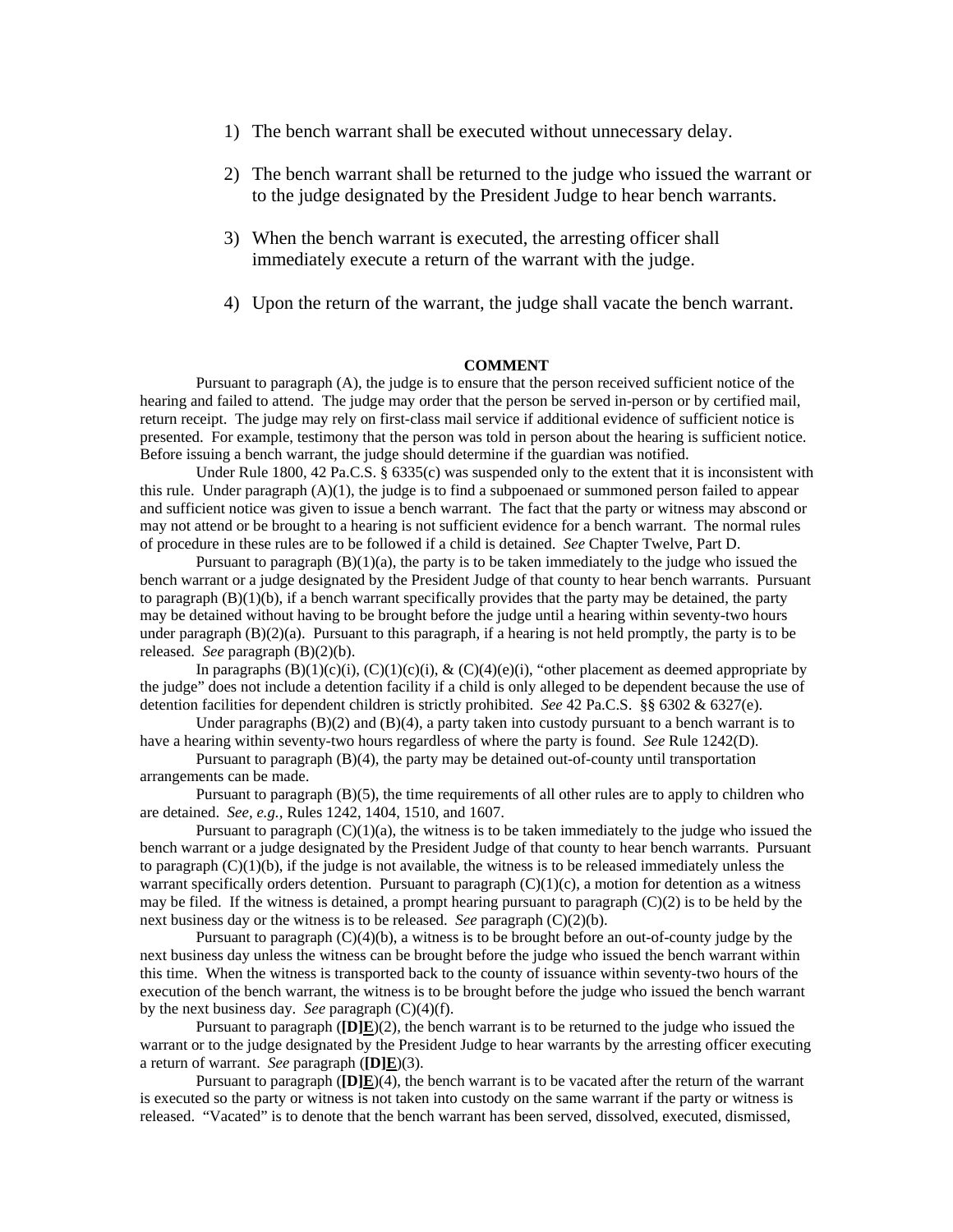canceled, returned, or any other similar language used by the judge to terminate the warrant. The bench warrant is no longer in effect once it has been vacated.

See 42 Pa.C.S. § 4132 for punishment of contempt for children and witnesses.

Throughout these rules, the "child" is the subject of the dependency proceedings. When a witness or another party is under the age of eighteen, the witness or party is referred to as a "minor." When "minor" is used, it may include a child. This distinction is made to differentiate between children who are alleged dependants and other minors who are witnesses. *See* also Rule 1120 for the definitions of "child" and "minor."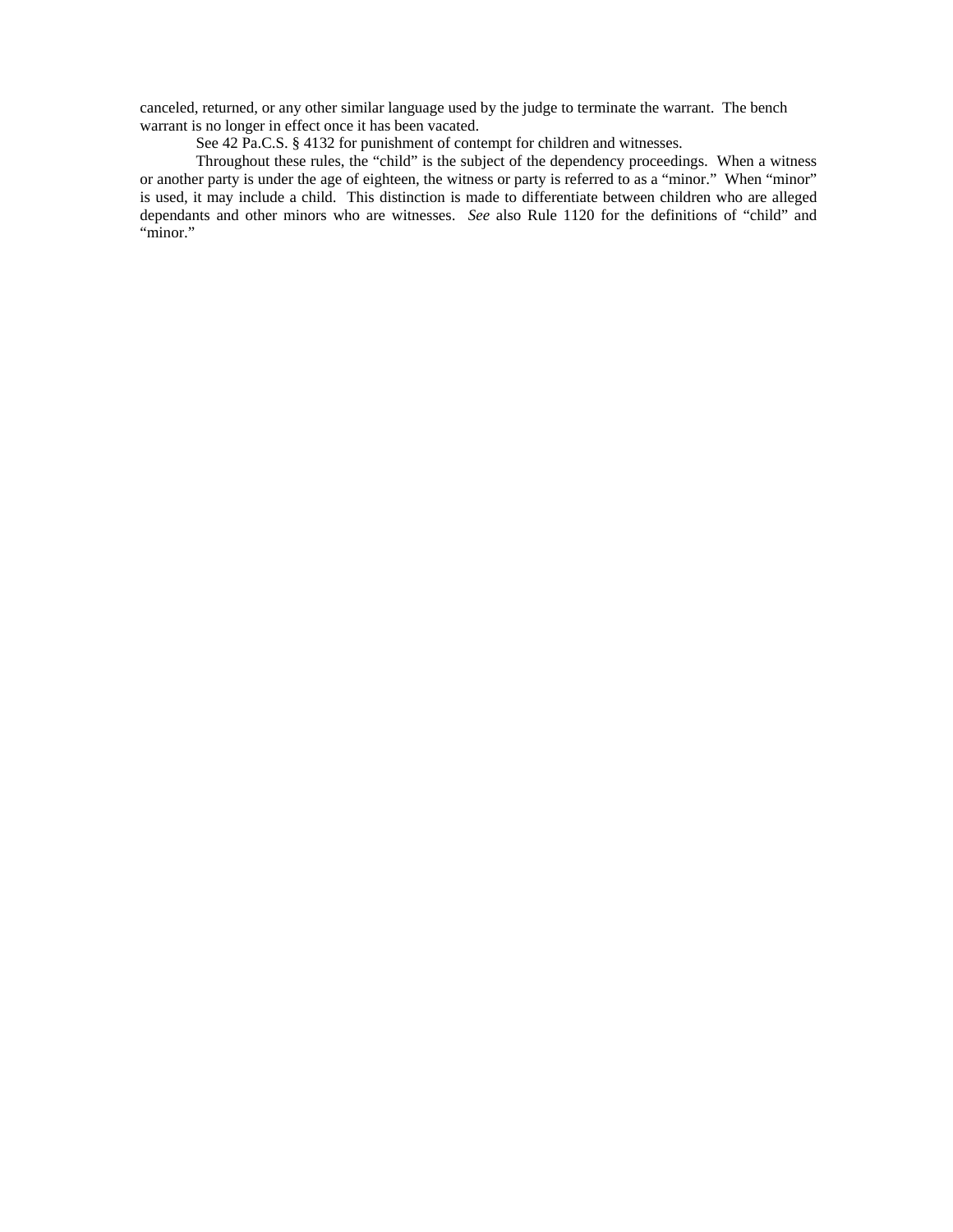# **PART C RECORDS**

### **PART C(1) ACCESS TO JUVENILE COURT RECORDS**

1160. Inspection of Juvenile Court File/Records

### **RULE 1160. INSPECTION OF JUVENILE COURT FILE/RECORDS**

- **A. General Rule.** All files and records of the court in a proceeding are open to inspection only by:
	- 1) The judges, officers, and professional staff of the court;
	- 2) The parties to the proceeding and their counsel and representatives, but the persons in this category shall not be permitted to see reports revealing the names of confidential sources of information contained in social reports, except at the discretion of the court;
	- 3) A public or private agency or institution providing supervision or having custody of the child under order of the court;
	- 4) A court and its probation and other officials or professional staff and the attorney for the defendant for use in preparing a presentence report in a criminal case in which the defendant is convicted and who prior thereto had been a party to a proceeding under the Juvenile Act, 42 Pa.C.S. § 6301 *et seq.*;
	- 5) The Administrative Office of Pennsylvania Courts;
	- 6) The judges, officers and professional staff of courts of other jurisdictions when necessary for the discharge of their official duties;
	- 7) Officials of the Department of Corrections or a State Correctional Institution or other penal institution to which an individual who was previously adjudicated delinquent in a proceeding under the Juvenile Act, 42 Pa.C.S. § 6301 *et seq.*, has been committed, but the persons in this category shall not be permitted to see reports revealing the names of confidential sources of information contained in social reports, except at the discretion of the court;
	- 8) A parole board, court or county probation official in considering an individual's parole or in exercising supervision over any individual who was previously adjudicated delinquent in a proceeding under the Juvenile Act, 42 Pa.C.S. § 6301 *et seq.*, but the persons in this category shall not be permitted to see reports revealing the names of confidential sources of information contained in social reports, except at the discretion of the court.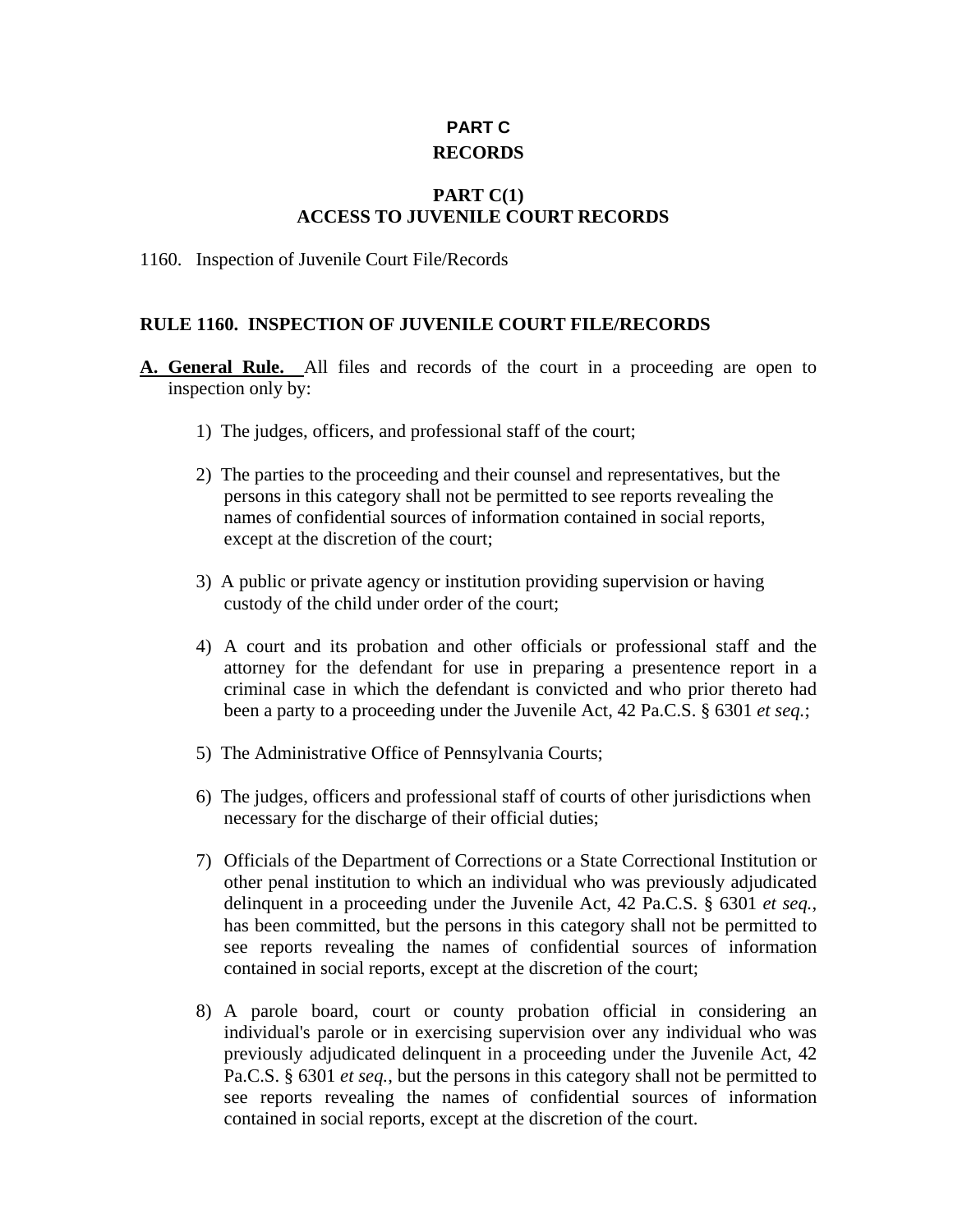- 9) The State Sexual Offenders Assessment Board for use in completing assessments; and
- 10) With leave of court, any other person or agency or institution having a legitimate interest in the proceedings or in the work of the unified judicial system.

#### **B. Electronic records. Unless authorized by the court, there shall be no public access to juvenile case records maintained in electronic format in the court information systems.**

#### **COMMENT**

*See* the Juvenile Act, 42 Pa.C.S. § 6307, for the statutory provisions on inspection of the juvenile court's file.

Persons specified in 23 Pa.C.S. § 6340 as having access to reports may qualify as persons having a legitimate interest in the proceedings under paragraph (10). *See* 23 Pa.C.S. § 6340.

This rule is meant to include the contents of the juvenile court file as described in Rule 1166, which does not include agency records.

**Official Note:** Rule 1160 adopted August, 21, 2006, effective February 1, 2007.

#### *Committee Explanatory Reports:*

Final Report explaining the provisions of Rule 1160 published with the Court's Order at 36 Pa.B. 5599 (September 2, 2006).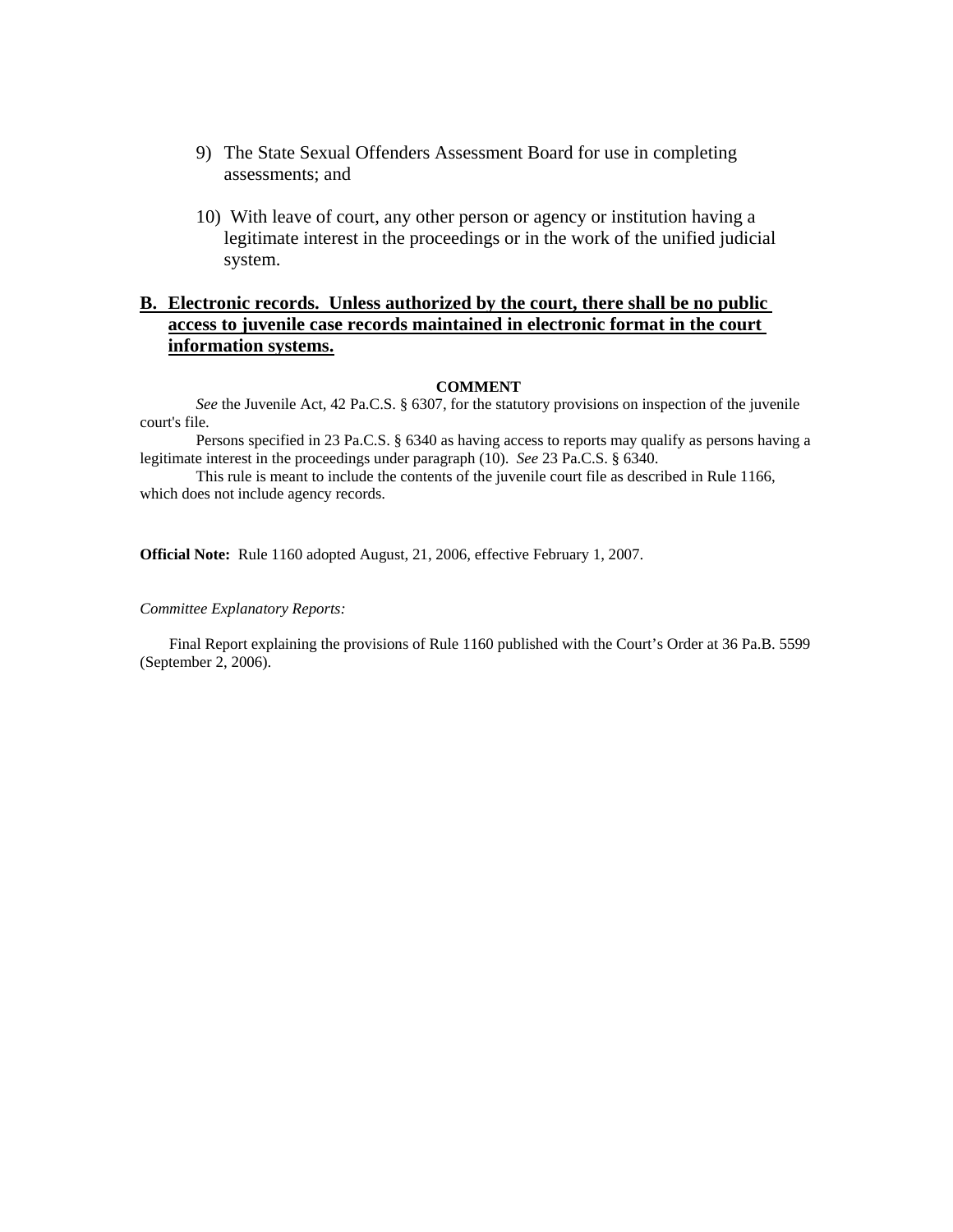# **RULE 1242. GENERAL CONDUCT OF SHELTER CARE HEARING.**

- A. **Informing of rights.** Upon commencement of the hearing, the court shall ensure that:
	- 1) a copy of the shelter care application is provided to the parties; and
	- 2) all parties are informed of the right to counsel.

# B. **Manner of hearing.**

- 1) **Conduct.** The hearing shall be conducted in an informal but orderly manner.
- 2) **Recording.** If requested, or if ordered by the court, the hearing shall be recorded by appropriate means. If not so recorded, full minutes of the hearing shall be kept.
- 3) **Testimony and evidence.** All evidence helpful in determining the questions presented, including oral or written reports, may be received by the court and relied upon to the extent of its probative value even though not competent in the hearing on the petition. The child's attorney, the guardian, if unrepresented, and the attorney for the guardian shall be afforded an opportunity to examine and controvert written reports so received.
- **4) Advanced Communication Technology. A child, guardian, or witness may appear by utilizing advanced communication technology pursuant to Rule 1129.**
- C. **Findings.** The court shall determine whether:
	- 1) there are sufficient facts in support of the shelter care application;
	- 2) custody of the child is warranted;
	- 3) a) remaining in the home would be contrary to the welfare and best interests of the child;

 b) reasonable efforts were made by the county agency to prevent the child's placement; or

c) in the case of an emergency placement where services were not offered, whether the lack of efforts were reasonable; and

4) if a shelter care application is submitted by a person other than the county agency, the court shall make a determination if the person is a party to the proceedings.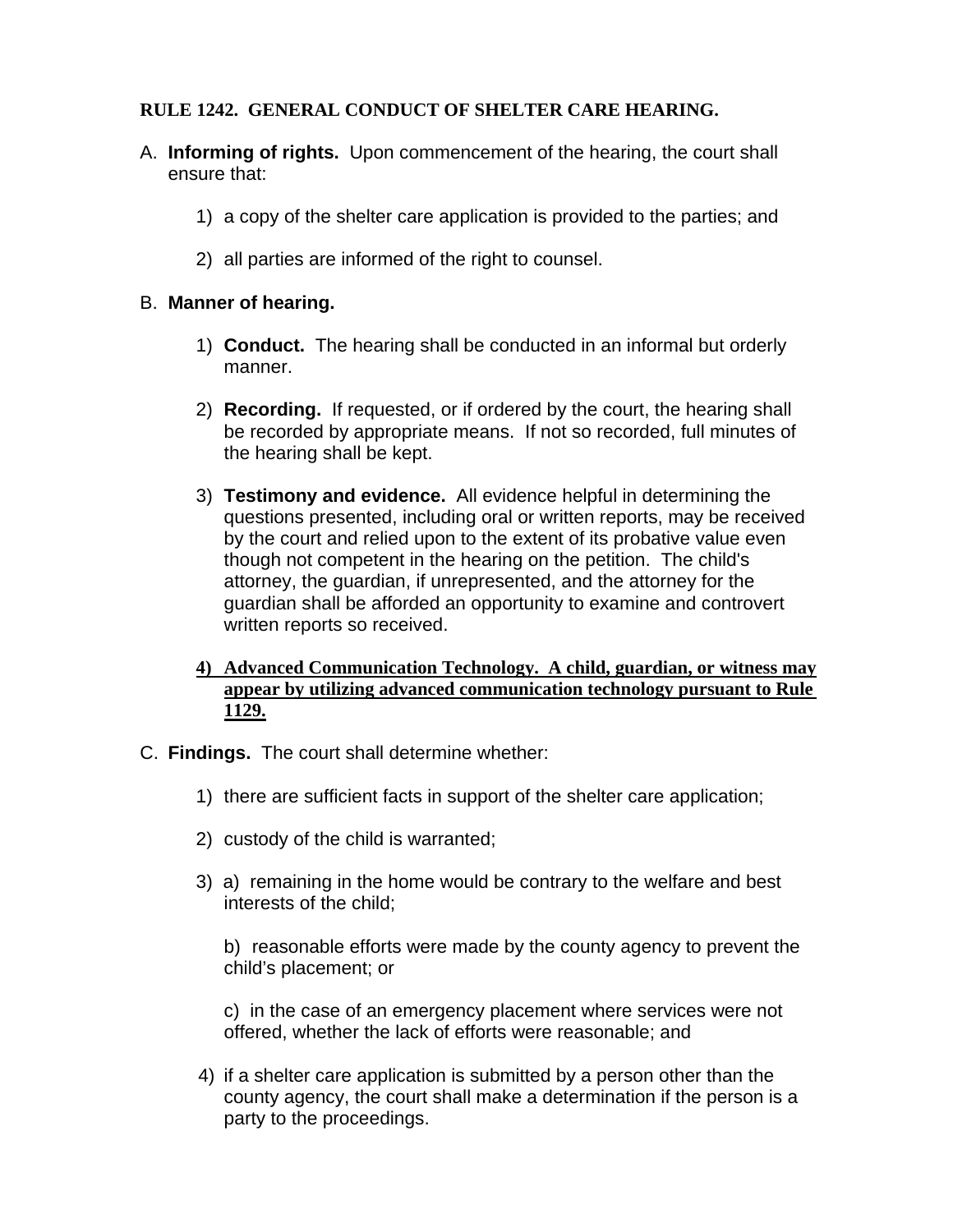- D. **Prompt hearing.** The court shall conduct a hearing within seventy-two hours of taking the child into protective custody.
- E. **Court order**. At the conclusion of the shelter care hearing, the court shall enter a written order as to the following:
	- 1) its findings pursuant to paragraph (C);
	- 2) any conditions placed upon any party;
	- 3) any orders for placement or temporary care of the child; and
	- 4) any orders of visitation.

#### **COMMENT**

Under paragraph (C)(4), the court is to determine whether or not a person is a proper party to the proceedings. Regardless of the court's findings on the party status, the court is to determine if the application is supported by sufficient evidence.

Under paragraph (D), the court is to ensure a timely hearing.

Under paragraph (E), the court is to include in its order specific findings that: 1) there are sufficient facts in support of the dependency petition; 2) custody of the child is warranted; and 3) remaining in the home would be contrary to the welfare and best interests of the child, or reasonable efforts were made by the county agency to prevent the child's placement, or in the case of an emergency placement where services were not offered, whether the lack of efforts were reasonable.

*See* 42 Pa.C.S. § 6332.

 Nothing in this rule prohibits informal conferences, narrowing of issues, if necessary, and the court making appropriate orders to expedite the case through court. The shelter care hearing may be used as a vehicle to discuss the matters needed and narrow the issues. The court is to insure a timely adjudicatory hearing is held.

*See* 42 Pa.C.S. § 6339 for orders of physical and mental examinations and treatment. *See* Rule 1330(A) for filing of a petition.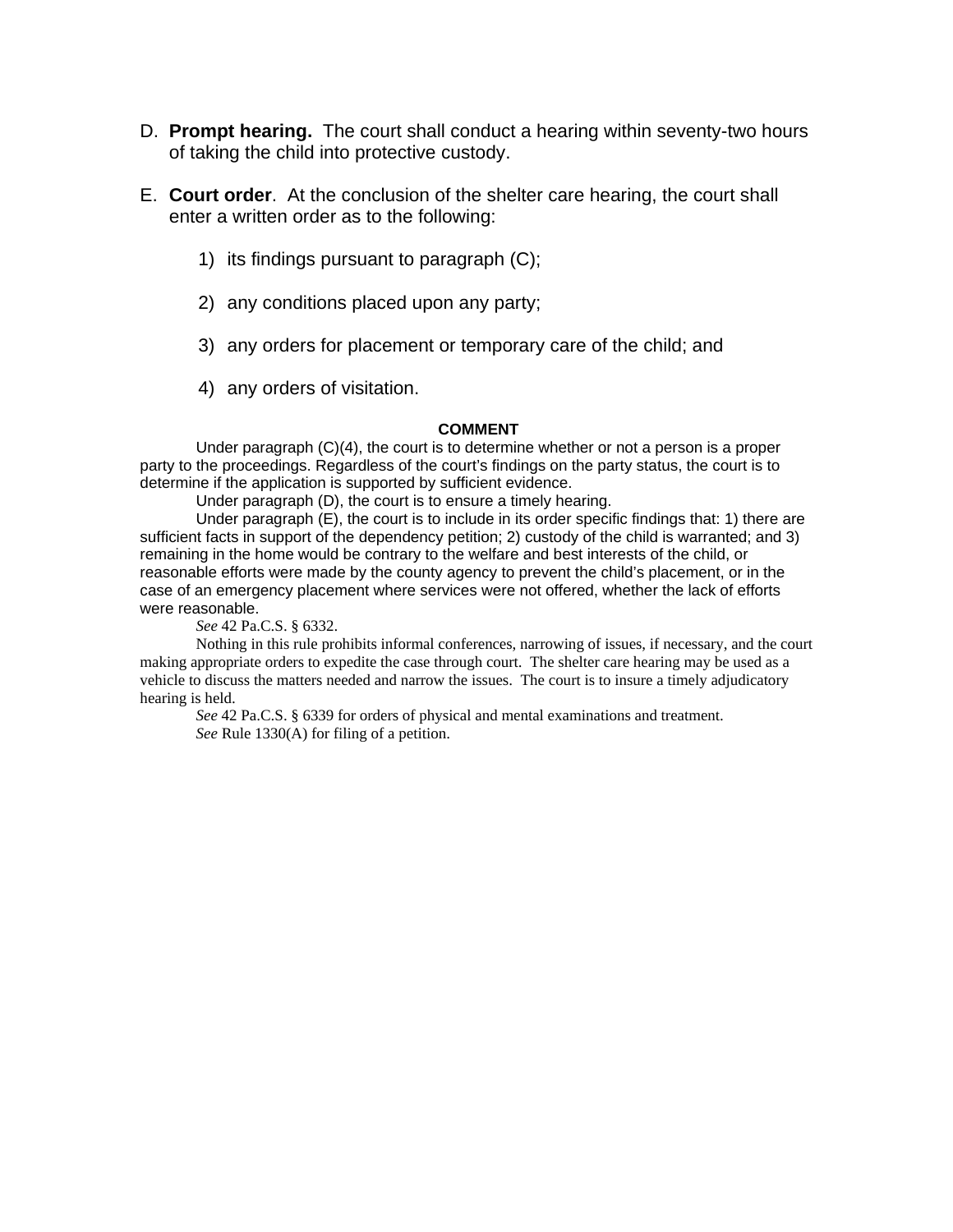# **RULE 1345. FILING AND SERVICE**

# A. **[Filings]Generally.**

- 1) **[Generally] Filings**.Except as otherwise provided in these rules, all written motions, and any notice or document for which filing is required, shall be filed with the clerk of courts.
	- **[2]a**) **Clerk of courts' duties.** Except as provided in paragraph (A)(**[3]1**)**(b)**, the clerk of courts shall docket a written motion, notice, or document when it is received and record the time of filing in the docket. The clerk of courts promptly shall transmit a copy of these papers to such person as may be designated by the court.
	- **[3]b**)**Filings by represented parties.** In any case in which a party is represented by an attorney, if the party submits for filing a written motion, notice, or document that has not been signed by the party's attorney, the clerk of courts shall not file the motion, notice, or document in the child's official court record or make a docket entry, but shall forward it promptly to the party's attorney.

# **2) Service, The party filing the document shall serve the other party(s) concurrently with the filing.**

**3) Proof of service. All documents that are filed and served pursuant to this rule shall include a certificate of service.**

# **B. By Paper.**

- **[4]1**) **Method of filing**. Filing may be accomplished by:
	- a) personal delivery to the clerk of courts; or
	- b) mail addressed to the clerk of courts, provided, however, that filing by mail shall be timely only when actually received by the clerk within the time fixed for filing.

# **[B. Service.**

- **1) Generally. The party filing the document shall serve the other party concurrently with the filing.]**
- 2) **Method of service [to parties]**. Service on the parties shall be by:
	- a) personal delivery of a copy to a party's attorney, or, if unrepresented, the party; or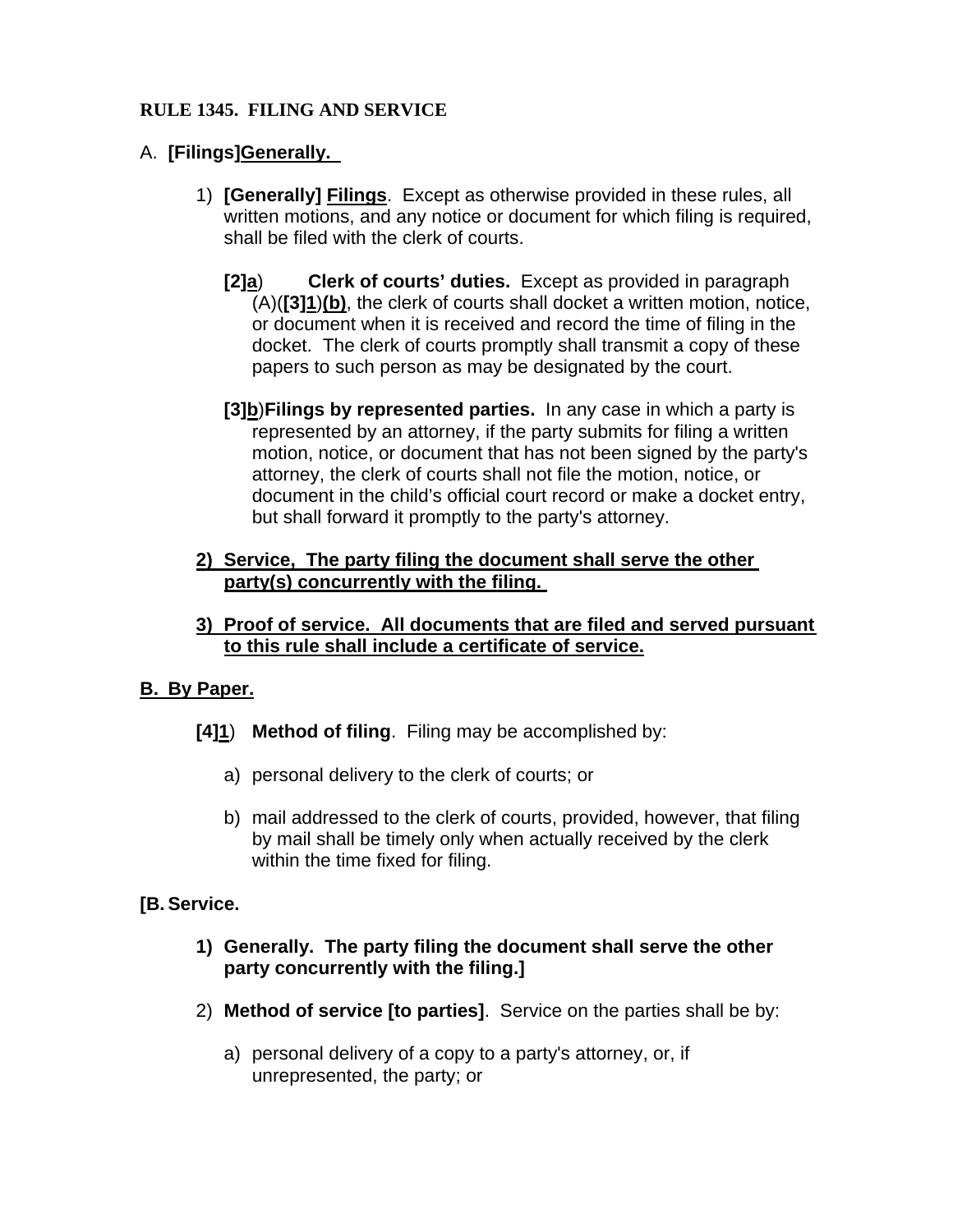- b) mailing a copy to a party's attorney or leaving a copy for the attorney at the attorney's office; or
- c) in those judicial districts that maintain in the courthouse assigned boxes for counsel to receive service, leaving a copy for the attorney in the attorney's box; or
- d) sending a copy to an unrepresented party by first class mail addressed to the party's place of residence.
- C. **[Proof of service. All documents that are filed and served pursuant to this rule shall include a certificate of service.] Local Rule. If a county has promulgated a local rule regarding electronic filing, the local rule shall comply with Rule 121 and include, at a minimum, provisions which include the following:**
	- **1) whether the electronic filing system is permissive or mandatory;**
	- **2) if a local rule provides that electronic filing is mandatory, the necessary technical assistance that will be provided to those parties lacking the capability to file documents electronically;**
	- **3) methods of accessing the electronic filing systems;**
	- **4) which proceedings and documents are subject to the local rule;**
	- **5) the specified formats in which all documents shall be submitted to the clerk of courts for filing;**
	- **6) the manner in which the clerk of courts will acknowledge receipt, including date and time, of the filed documents to the filing party;**
	- **7) the specific time deadline for making electronic filings;**
	- **8) the manner in which payment will occur and the costs of the electronic filing;**
	- **9) procedures for sending filing status messages to the filing party;**
	- **10) whether the clerk of courts will maintain an electronic file only or an electronic file and a hard copy file;**
	- **11) procedures for extending the filing time if there is a failure in the county's electronic filing system;**
	- **12) back-up procedures if there is a prolonged failure in the county's electronic filing system; and**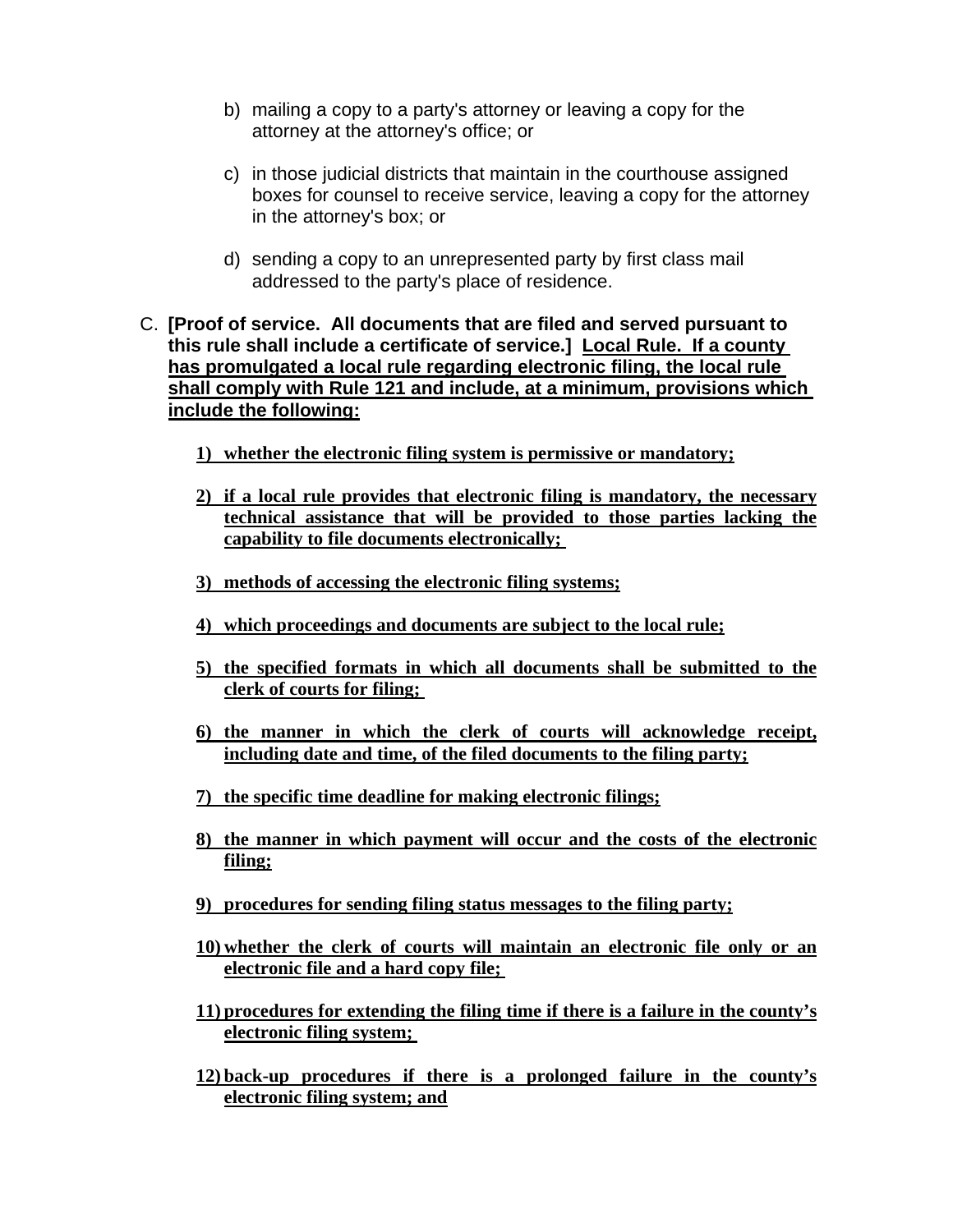**13) any additional procedures, if necessary, to ensure the security of the website and electronic files.**

# **D. By Electronic Means or Facsimile Transmission. Documents may be filed or served by electronic means and/or facsimile transmission if a county has promulgated a local rule permitting or mandating such filings and service.**

- **1) Electronic Fling. If a county has promulgated a local rule pursuant to paragraph (C) and Rule 1121, electronic filing shall be permitted or mandated.** 
	- **a) Any document that is submitted for electronic filing shall be deemed the original document;**
	- **b) The electronic filing of a document constitutes a certification by the filing party that a hard copy was properly signed and, when applicable, verified;**
	- **c) The clerk of courts shall provide electronic access at all times;**
	- **d) The clerk of courts shall provide, through the electronic filing system, an acknowledgement of receipt of a document, including the date and time of receipt, in a form that can be printed for retention by the filing party;**
	- **e) If a document is not accepted for filing by the clerk of courts or electronic filing system, the clerk of courts or electronic filing system shall immediately notify the filing party of this fact and the reason(s); and**
	- **f) Except when caused by the failure of a county's electronic filing system, the filing party shall be responsible for any delay, disruption, interruption of the electronic signals, and legibility of the document that is electronically filed.**
- **2) Electronic service.** 
	- **a) If a person has electronically filed a document, then parties may be served by electronic service if the parties agree and provide electronic mail addresses to the court.**
	- **b) Service by electronic transmission is complete when a document is sent to:**
		- **i) the recipient's electronic mail address; or**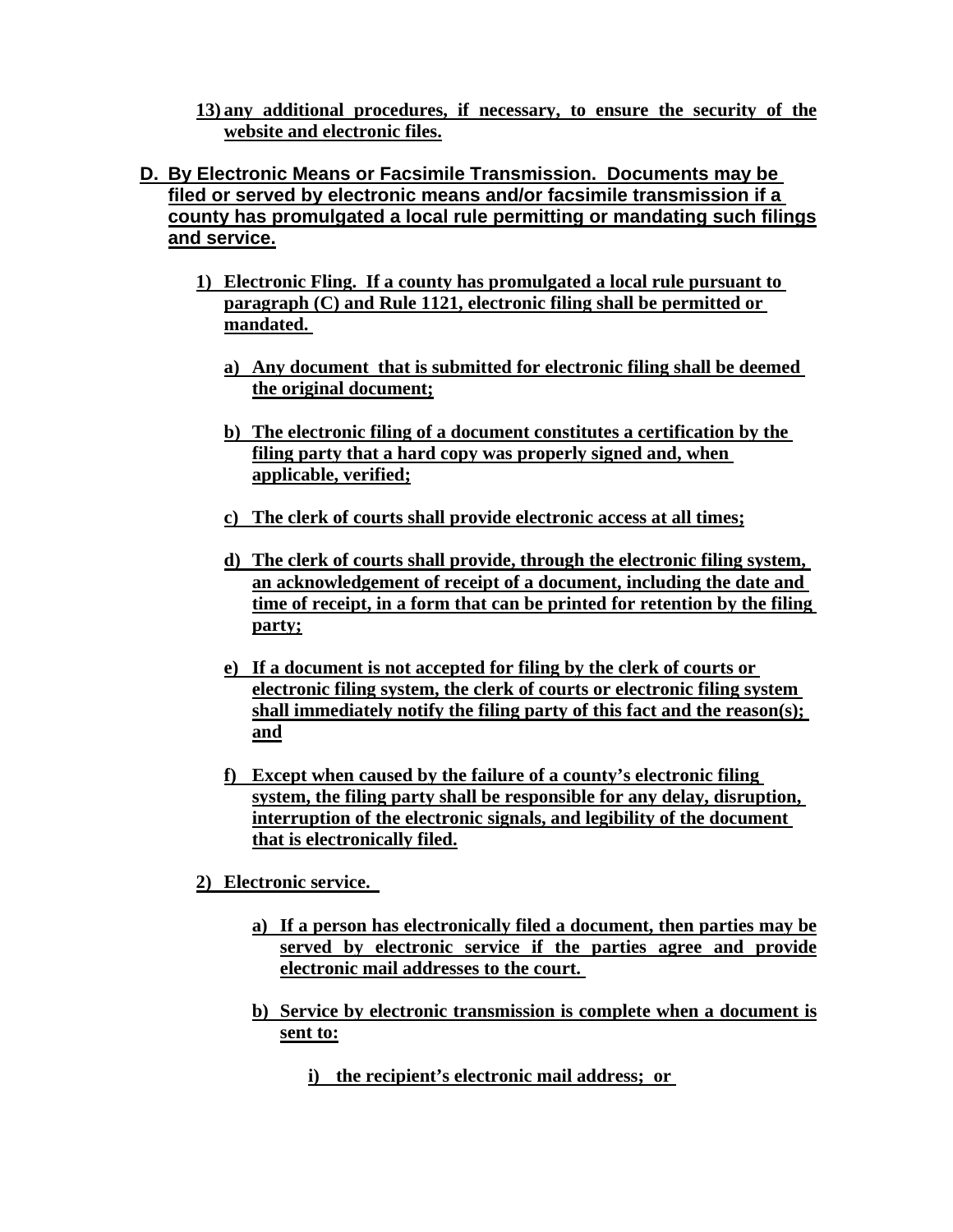- **ii) to the county's electronic filing system website, which in return sends a message to the recipient stating that the document has been filed and is available for review on the system's website.**
- **3) Facsimile Transmission.** 
	- **a) A party may be served by facsimile transmission, if the parties agree and provide a telephone number for the facsimile transmission to the court.**
	- **b) The facsimile cover sheet shall include the:**
		- **i) the names, firms, addresses, telephone numbers, facsimile telephone numbers of the party making service and the party being served;**
		- **ii) the title(s) of the document being served; and**

**iii) the number of pages transmitted.** 

**c) Service by facsimile transmission is complete when a document is confirmed as sent.**

#### **COMMENT**

*See* Rule 1166 for maintaining records in the clerk of courts.

Under paragraph (A)(**[2]1**)**(a)**, the court is to designate a court official to process motions and other matters for appropriate scheduling and resolution**.** 

Under paragraph (**[B]A**)**([1]2)**, the party filing a document is required to serve the other party.

This rule does not affect court orders, which are to be served upon each party's attorney and the guardian, if unrepresented, by the clerk of courts as provided in Rule 1167.

**Pursuant to paragraph ([D]C), a county may promulgate a local rule permitting or mandating electronic filing. The local rule is to provide specific guidelines on every aspect of the procedure and a means to accommodate those who may assistance during the process.** 

**Specific time requirement are to be set under paragraph ([D]C)(7). For example, the county is to specify whether a document is due at the close of the business day, listing the specific time, or whether the document is due by the end of the actual day at midnight.** 

**Pursuant to paragraph ([B]C)(12), the county is to implement back-up procedures due to a system failure.**

**Paragraph (D)(1) sets forth the requirements for electronic filings. Pursuant to paragraph (D)(1)(e), if the electronic filing system fails, the party is to be notified immediately. This notification could be an automatic transmission from the electronic filing system that the transmission failed or the clerk of courts may relay this fact to the filing party as soon as it is realized that there was a failure in the system.**

**If there was not a failure in a county's electronic filing system, all delays, disruptions, interruptions of electronic signals, and legibility of a document are to be the sole responsibility of the filing party. Any time requirements of these rules not met because of such errors are to be the sole responsibility of the filing party. The filing party**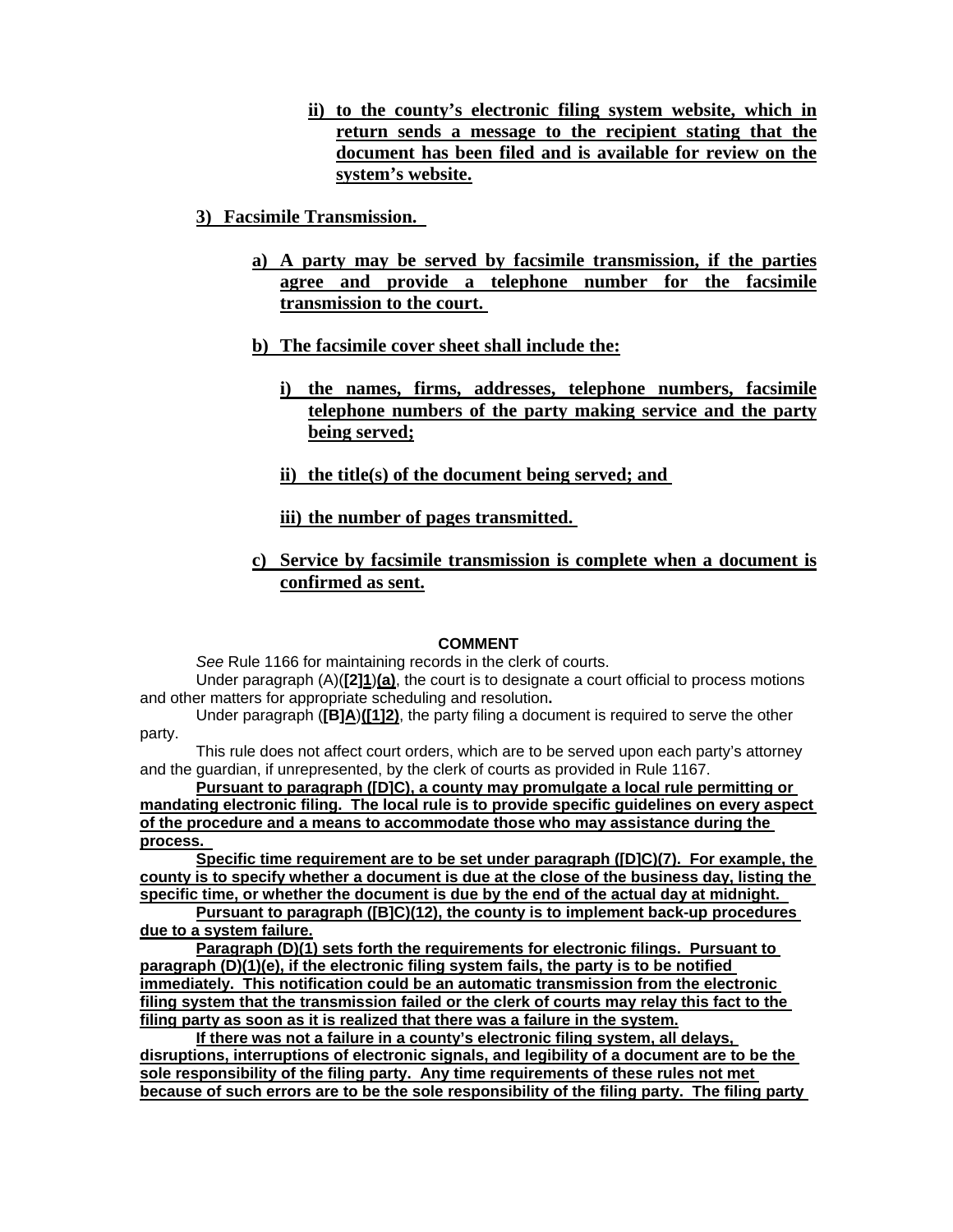**should ensure the receipt of electronic filing pursuant to paragraph (D)(1)(d) to alleviate any concerns.**

**Pursuant to paragraph ([B]D)(2) & (3)[&(4)], a party may be served by electronic service or facsimile transmission. If the parties have agreed to electronic service, the attorneys are to provide the court with an electronic mail address or phone number for facsimile transmission.** 

**This rule is not intended to compel the use of electronic filing. The purpose of this rule is not to provide a comprehensive manual but, rather, a framework upon which a local court can proceed with the electronic filing and service of legal papers, while allowing the flexibility to adapt the process on the basis of actual experience.**

*See* **Rule 1121 for procedures of local rules.** For service of petitions, see Rule 1331.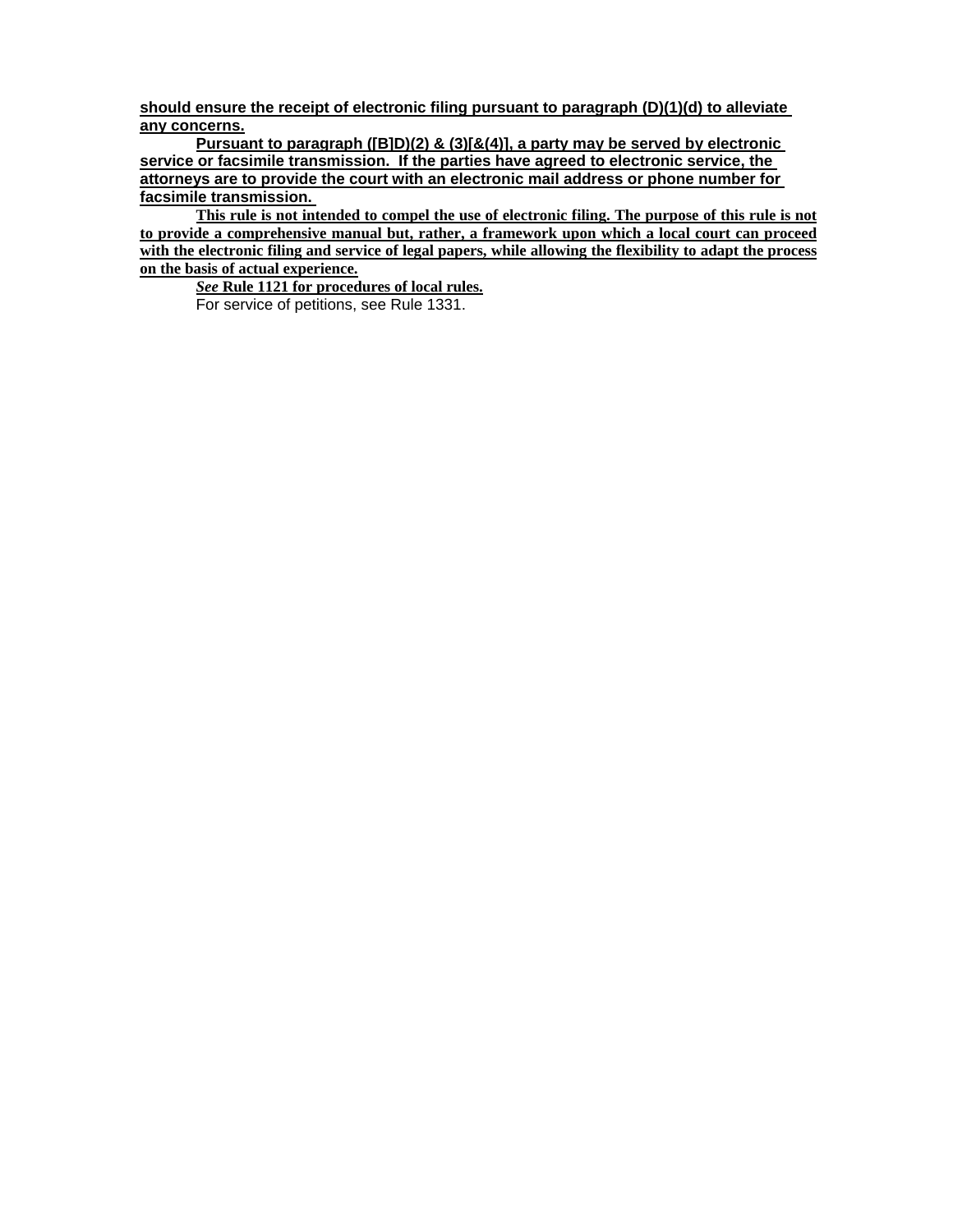#### **RULE 1406. ADJUDICATORY HEARING**

- A. **Manner of hearing.** The court shall conduct the adjudicatory hearing in an informal but orderly manner.
	- **1) Notification.** Prior to commencing the proceedings, the court shall ascertain:
		- **[1]a**) whether notice requirements pursuant to Rules 1360 and 1361 have been met; and
		- **[2]b**) whether unrepresented parties have been informed of the right to counsel pursuant to 42 Pa.C.S. § 6337.

### **2) Advanced Communication Technology. A child, guardian, or witness may appear by utilizing advanced communication technology pursuant to Rule 1129.**

- B. **Recording.** The adjudicatory hearing shall be recorded. The recording shall be transcribed:
	- 1) pursuant to a court order; or
	- 2) when there is an appeal.
- C. **Evidence.** Each party shall be given the opportunity to:
	- 1) introduce evidence;
	- 2) present testimony; and
	- 3) to cross-examine any witness.

#### D. *Ex parte* **Communication.**

- 1) Except as provided by these rules, no person shall communicate with the court in any way.
- 2) If the court receives any *ex parte* communication, the court shall inform all parties of the communication and its content.

#### **COMMENT**

 Due process requires that the litigants receive notice of the issues before the court and an opportunity to present their case in relation to those issues. *In re M.B.*, 356 Pa.Super. 257, 514 A.2d 599 (1986), *aff'd*, 517 Pa. 459, 538 A.2d 495 (1988).

 A full record of the hearing is to be kept. *In re J.H.,* 788 A.2d 1006 (Pa. Super. Ct. 2001). *See* also 42 Pa.C.S. § 6336.

 Under paragraph (B), notes of testimony should be provided to counsel for a party upon good cause shown. The court may place conditions of release on the notes of testimony. Under paragraph (B)(2), when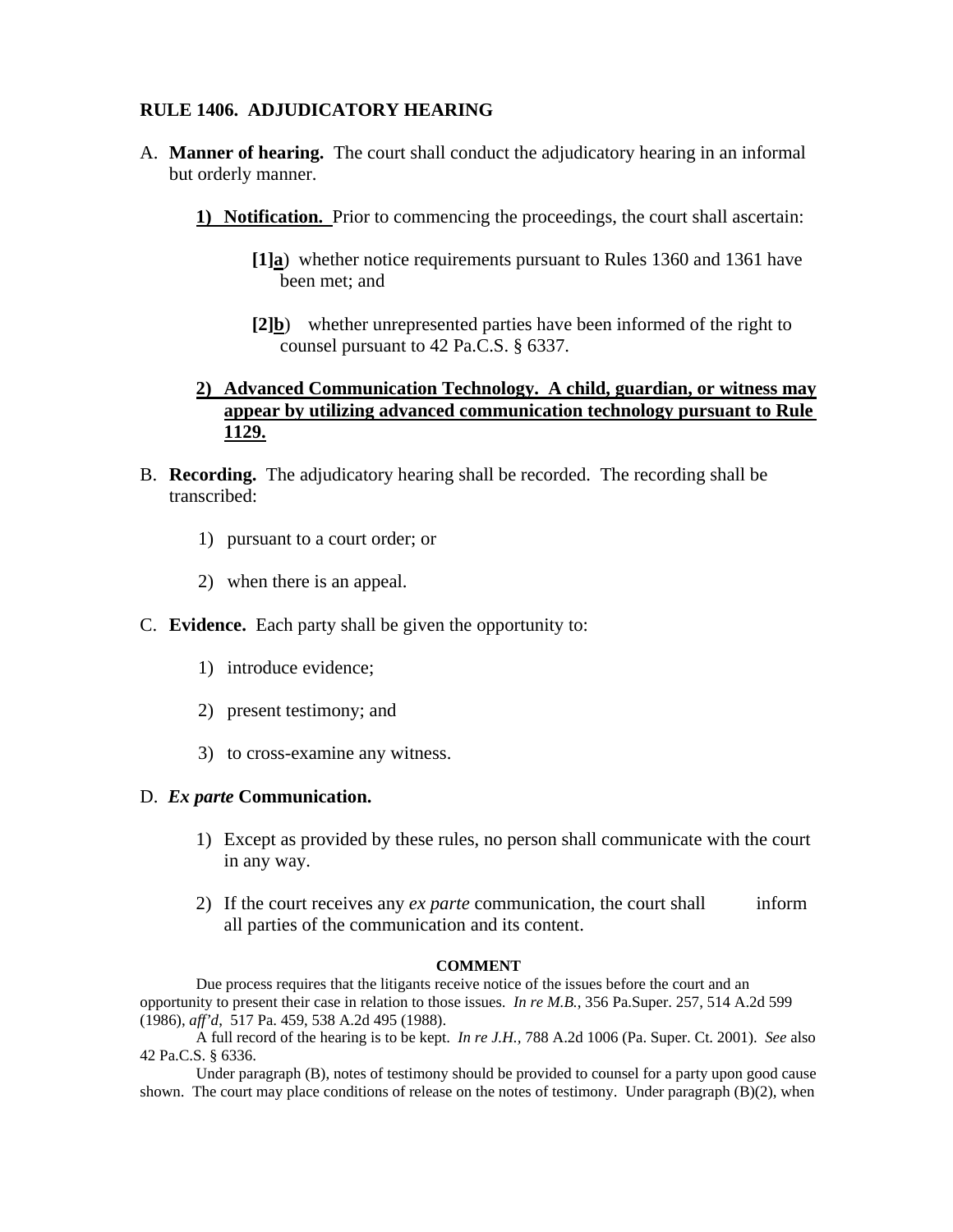an appeal is taken, the record is to be transcribed pursuant to Pa.R.A.P. 1922. *See* Pa.R.A.P. 1911 for request of transcript.

Under paragraph (C), the court is to receive evidence from all interested parties and from objective, disinterested witnesses. The judge's findings should be supported by a full discussion of the evidence. *See In Re Clouse*, 244 Pa.Super. 396, 368 A.2d 780 (1976).

For application of the Rules of Evidence, see Pa.R.E. 101.

Under paragraph (D), no *ex parte* communications regarding the facts and merits of the case with the court are to occur. Attorneys and judges understand the impropriety of *ex parte* communications but many participants are not attorneys or judges. This rule ensures that all parties have received the same information that is being presented to the court so that it may be challenged or supplemented. Normal methods of practice and procedure such as motions, scheduling, communications with court personnel, are not considered *ex parte* communications. *See* Pa.R.P.C. Rules 3.5. 3.3(d), and 8.3(a) and the Code of Judicial Conduct, Canons 1, 2, and 3.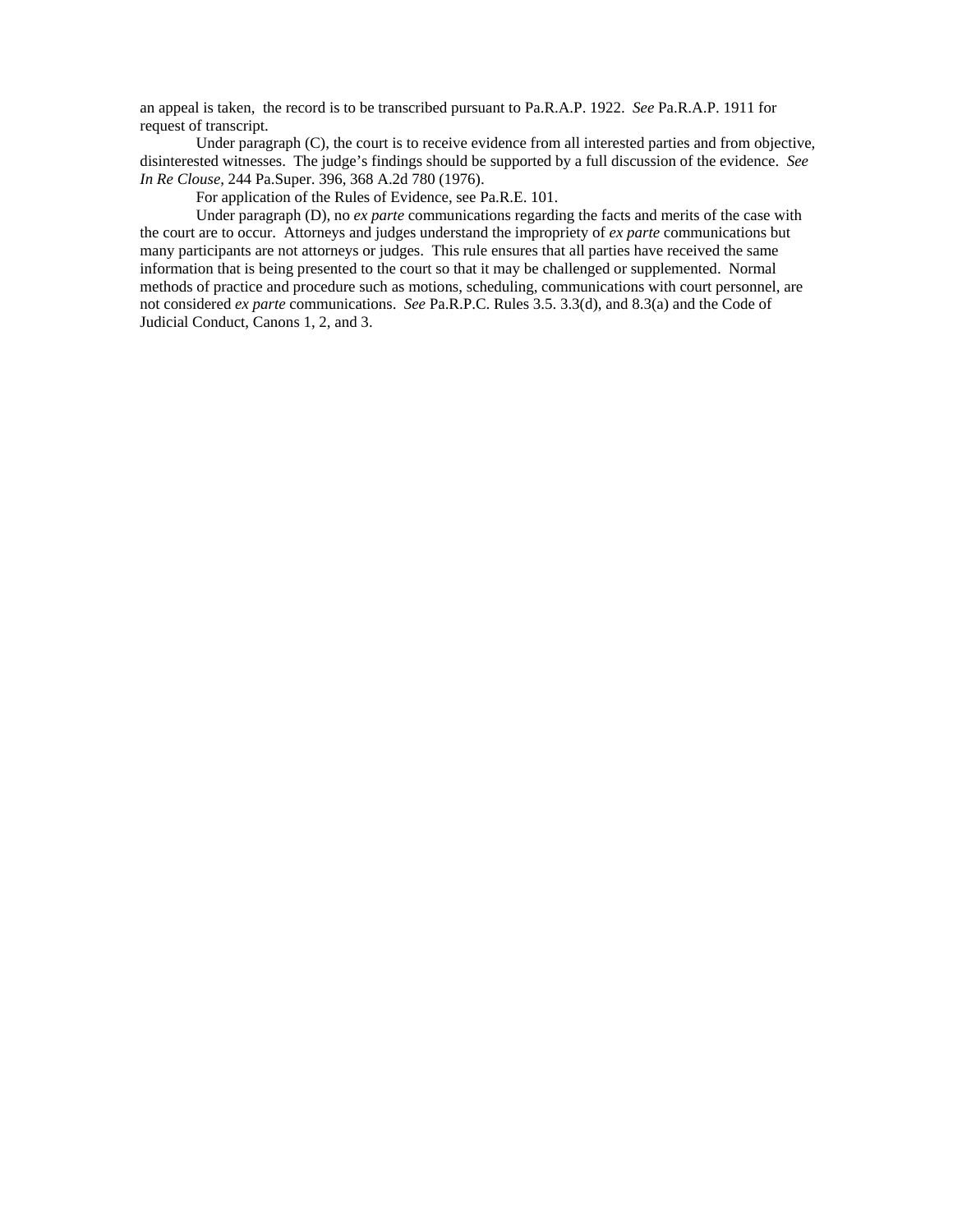### **RULE 1512. DISPOSITIONAL HEARING**

- A. **Manner of hearing.** The court shall conduct the dispositional hearing in an informal but orderly manner.
	- 1) **Evidence.** The court shall receive any oral or written evidence which is helpful in determining disposition, including evidence that was not admissible at the adjudicatory hearing.
	- 2) **Opportunity to be heard.** Before deciding disposition, the court shall give the parent, child's foster parent, preadoptive parent, relative providing care for the child and court appointed special advocate, if assigned, an opportunity to make a statement.

# **3) Advanced Communication Technology. A child, guardian, or witness may appear by utilizing advanced communication technology pursuant to Rule 1129.**

- B. **Recording.** The dispositional hearing shall be recorded. The recording shall be transcribed:
	- 1) pursuant to a court order; or
	- 2) when there is an appeal.

#### C. *Ex parte* **Communication.**

- 1) Except as provided by these rules, no person shall communicate with the court in any way.
- 2) If the court receives any *ex parte* communication, the court shall inform all parties of the communication and its content.

#### *COMMENT*

To the extent practicable, the judge or master that presided over the adjudicatory hearing for a child should preside over the dispositional hearing for the same child.

Paragraph (A)(2) does not infringe on the right to call witnesses to testify, in addition to those specified individuals. *See* Rule 1123 for subpoenaing a witness.

For transcription of the record under paragraph (B), see also Rule 1127.

Under paragraph (C), no *ex parte* communications with the court are to occur. Attorneys and judges understand the impropriety of *ex parte* communications but many participants are not attorneys or judges. This rule ensures that all parties have received the same information that is being presented to the court so that it may be challenged or supplemented. Normal methods of practice and procedure such as motions, scheduling, communications with court personnel, are not considered *ex parte* communications.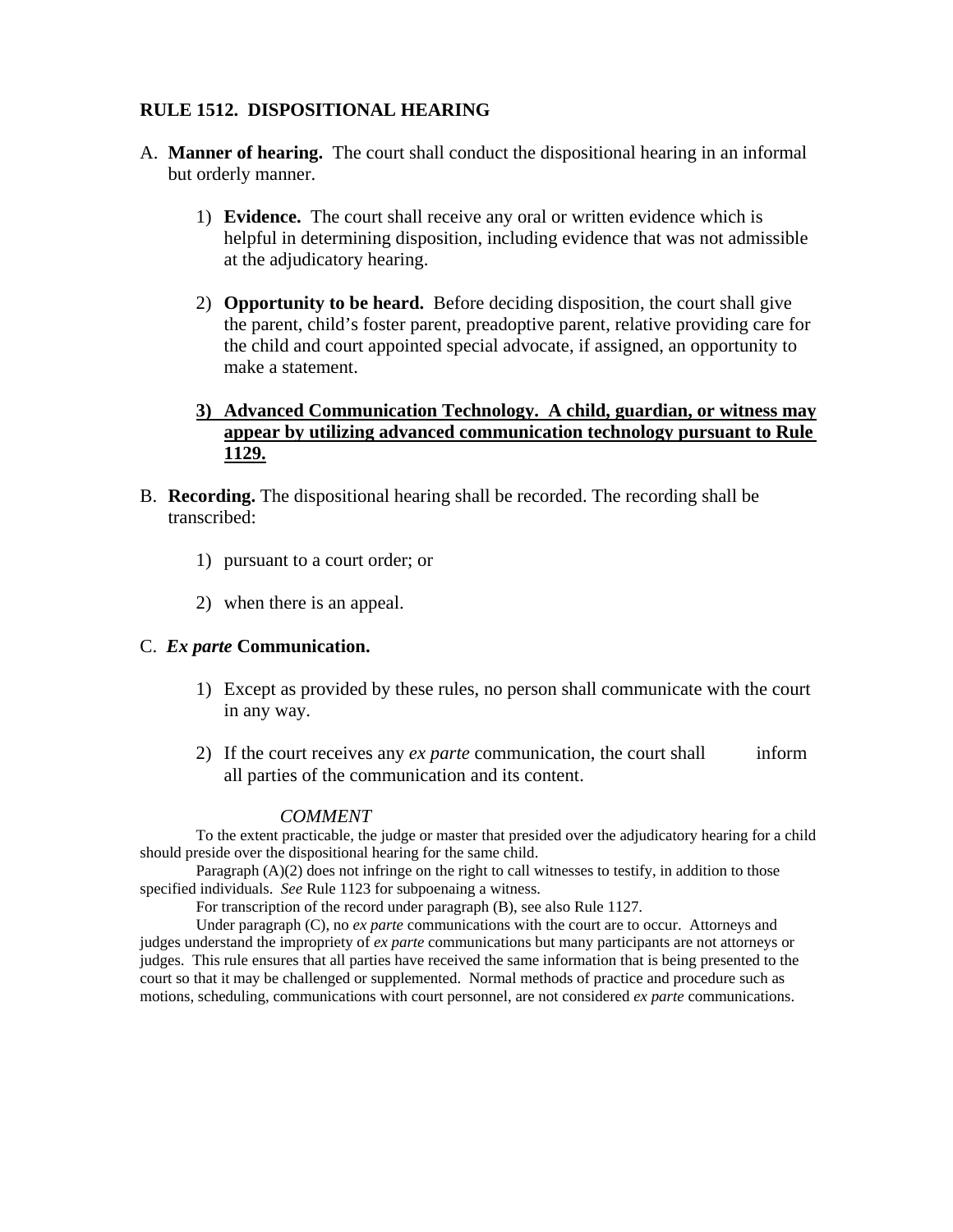#### **RULE 1608. PERMANENCY HEARING**

- A. **Purpose of hearing.** For every case, the court shall conduct a permanency hearing for purposes of determining or reviewing:
	- 1) the permanency plan of the child;
	- 2) the date by which the goal of permanency for the child might be achieved; and
	- 3) whether the placement continues to be best suited to the safety, protection, and physical, mental, and moral welfare of the child.
- B. **Court's findings.** At the permanency hearing, the court shall making findings consistent with 42 Pa.C.S. § 6351(f).
- C. **Recording.** The permanency hearing shall be recorded. The recording shall be transcribed:
	- 1) pursuant to a court order; or
	- 2) when there is an appeal.
- D. **Evidence.** Any evidence helpful in determining the appropriate course of action, including evidence that was not admissible at the adjudicatory hearing, shall be presented to the court.

#### E. **Advanced Communication Technology. A child, guardian, or witness may appear by utilizing advanced communication technology pursuant to Rule 1129.**

**F. Family Service Plan or Permanency Plan.** The county agency shall review the family service plan or permanency plan at least every six months. If the plan is modified, the county agency shall provide all parties and when requested, the court, with the modified plan at least fifteen days prior to the permanency hearing.

#### *COMMENT*

*See* 42 Pa.C.S. §§ 6341, 6351.

 Permanency planning is a concept whereby children are not relegated to the limbo of spending their childhood in foster homes, but instead, dedicated effort is made by the court and the county agency to rehabilitate and reunite the family in a reasonable time, and failing in this, to free the child for adoption. *In re M.B.*, 449 Pa.Super. 507, 674 A.2d 702 (1996) *quoting In re Quick*, 384 Pa.Super. 412, 559 A.2d 42 (1989).

To the extent practicable, the judge or master that presided over the adjudicatory and original dispositional hearing for a child should preside over the permanency hearing for the same child.

Under paragraph (B), the court is to make a finding consistent with 42 Pa.C.S.  $\S$  6351(f), in that the court is to determine all of the following: 1) the continuing necessity for and appropriateness of the placement; 2) the appropriateness, feasibility, and extent of compliance with the permanency plan developed for the child; 3) the extent of progress made toward alleviating the circumstances which necessitated the original placement; 4) the appropriateness and feasibility of the current placement goal for the child; 5) the likely date by which the placement goal for the child might be achieved; 6) whether reasonable efforts were made to finalize the permanency plan in effect; 7) whether the child is safe; 8) if the